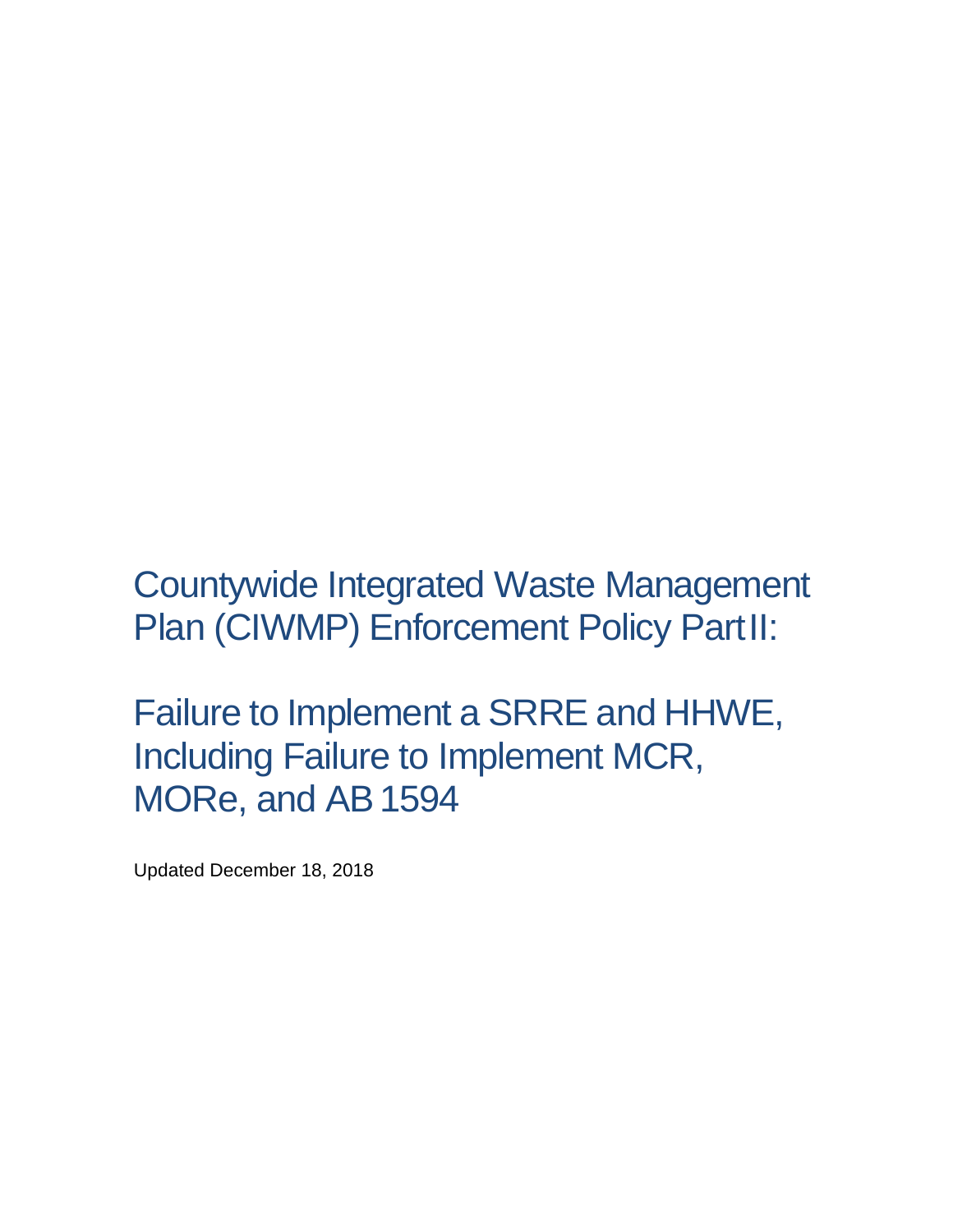# **Table of Contents**

| I. Implementing All or Most Programs and Meeting Diversion Requirements3      |  |
|-------------------------------------------------------------------------------|--|
| II. Implementing Some/All Programs, But Not Meeting Diversion Requirements. 3 |  |
| III. Implementing a Small Number of Programs and Meeting the Diversion        |  |
| IV. Not Implementing Programs and Not Meeting Diversion Requirements  13      |  |
|                                                                               |  |
|                                                                               |  |
|                                                                               |  |
|                                                                               |  |
|                                                                               |  |
|                                                                               |  |
| MANDATORY COMMERCIAL RECYCLING IMPLEMENTATION  20                             |  |
| MANDATORY COMMERCIAL ORGANICS RECYCLING IMPLEMENTATION 25                     |  |
|                                                                               |  |
|                                                                               |  |
|                                                                               |  |
|                                                                               |  |
|                                                                               |  |
|                                                                               |  |
|                                                                               |  |
|                                                                               |  |
|                                                                               |  |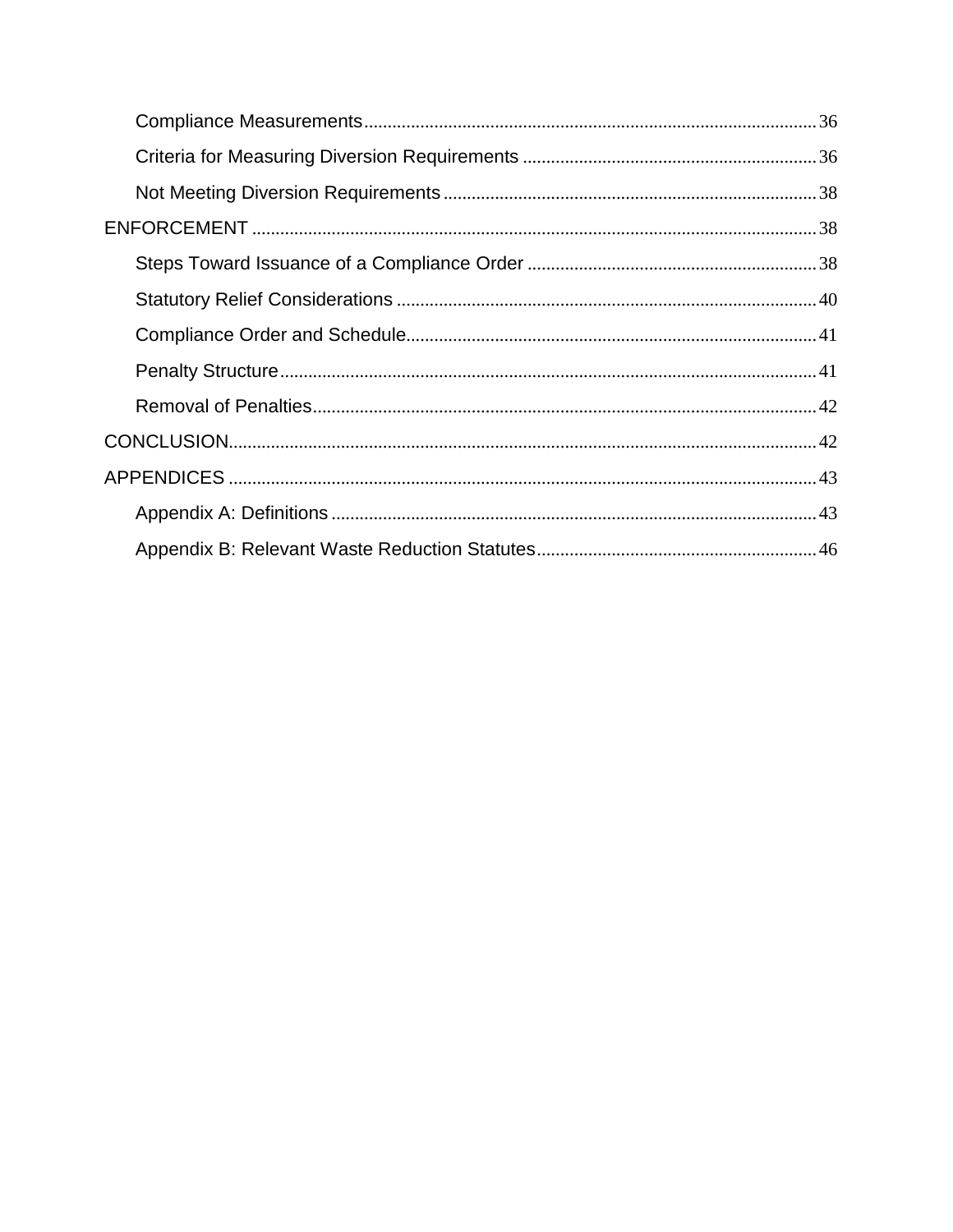# <span id="page-3-0"></span>BACKGROUND

On November 17, 1993, CalRecycle's predecessor, the California Integrated Waste Management Board (Board) approved Part 1 of the Staff Analysis, CIWMP Enforcement report. Part 1, entitled "Adequacy of CIWMP and Elements," outlines the procedures CalRecycle staff will use to determine the adequacy of Countywide Integrated Waste Management Plans (CIWMPs), Source Reduction and Recycling Elements (SRREs), Household Hazardous Waste Elements (HHWEs), Nondisposal Facility Elements (NDFEs), and Countywide Siting Elements (CSEs).

This report constitutes Part 2 of the CIWMP Enforcement report. CalRecycle must determine, for each jurisdiction, whether the SRREs and HHWEs have been implemented. Annual reports submitted by the jurisdictions will be used, in combination with the Jurisdiction Review process and other information, such as information from site visits, data from haulers, etc., to determine implementation. This report recommends criteria CalRecycle will use during the Jurisdiction Review to determine whether local jurisdiction SRREs, HHWEs, Mandatory Commercial Recycling (MCR), Mandatory Organics Recycling (MORe) and any required AB 1594 Greenwaste/ADC programs have been implemented, mechanisms CalRecycle and local jurisdictions will use to achieve compliance with implementation mandates, and the structure of penalties that may be imposed on jurisdictions failing to implement their SRREs, HHWEs, and/or Mandatory Commercial Recycling, Mandatory Organics Recycling and any required AB 1594 Greenwaste/ADC programs

# <span id="page-3-1"></span>WHAT IS IMPLEMENTATION?

Full implementation, for the purposes of this report, includes executing the programs as described in the SRRE and HHWE and as required for MCR, Mandatory Organics Recycling and any required AB 1594 Greenwaste/ADC programs, using the jurisdiction's annual per capita disposal rate and, more importantly pursuant to SB 1016, diversion programs implementation as factors in determining compliance with the diversion requirements. The per capita disposal rate is not determinative of compliance. Criteria for determining the level of SRRE, HHWE, MCR, Mandatory Organics Recycling and AB 1594 Greenwaste/ADC, implementation are outlined separately.

CalRecycle staff will refer to the various components of the SRRE and HHWE, information from a jurisdiction's annual report, CalRecycle's Jurisdiction Review, and other sources to determine how fully a jurisdiction has implemented its SRRE, HHWE, MCR, Mandatory Organics Recycling and AB 1594 Greenwaste/ADC. (Also see "Determination of SRRE and HHW Implementation" section.)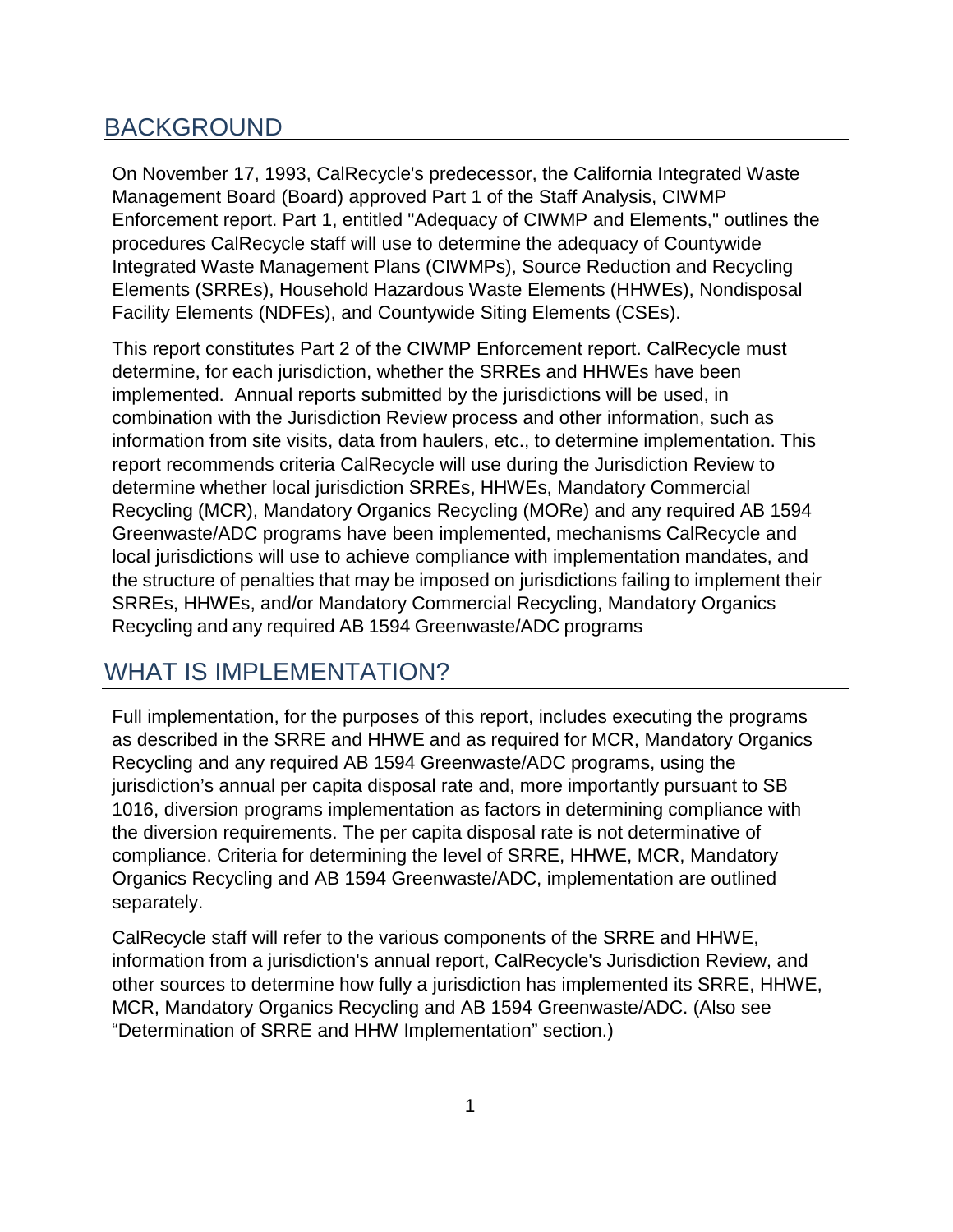# <span id="page-4-0"></span>SRRE IMPLEMENTATION

# <span id="page-4-1"></span>Criteria for SRRE Implementation

Each SRRE outlines the source reduction, recycling, composting, and public education and information programs a jurisdiction will implement. Additionally, the SRRE identifies funding mechanisms and monitoring for these programs, and describes their integration into a comprehensive waste diversion program. A fully implemented SRRE means a jurisdiction is both carrying out the selected programs and achieving the diversion requirements.

Staff has identified four scenarios to use in determining SRRE implementation:

- I. Implementing all or most programs, and meeting diversion requirements.
- II. Implementing some/all programs, but not meeting diversion requirements.
- III. Implementing a small number of programs and meeting diversion requirements.
- IV. Not implementing programs and not meeting diversion requirements.

To determine the level of SRRE implementation, staff use annual reports submitted by local jurisdictions, CalRecycle's Jurisdiction Review process, and provide technical assistance, when requested. This applies to all four scenarios.

Staff uses the following criteria to determine the extent to which a jurisdiction has implemented, or shown a good faith effort to implement, their selected diversion programs.

These criteria reflect the four scenarios above, and may not be all-inclusive. These criteria are provided to serve as an example. The criteria are not prescriptive and they are not a "checklist". They indicate the issues that will be examined when CalRecycle performs its Jurisdiction Reviews. There is no intent in this document to mandate that each criterion be adhered to, and that, if not, that a local jurisdiction would be in a "failure" situation.

It is not CalRecycle's intention to micro-manage local jurisdiction's decisions on which diversion programs have been identified and selected for implementation. CalRecycle will attempt, with the identified criteria, to assist local jurisdictions who may need help in identifying why implementation of diversion programs is failing to achieve the results expected, or is failing to meet the diversion requirements.

Note: In scenarios II and IV, criteria for evaluating AB 1594 Greenwaste/ADC are addressed. AB 1594 is included here because implementation of its provisions is directly tied to measurement of per-capita disposal. In contrast, implementation of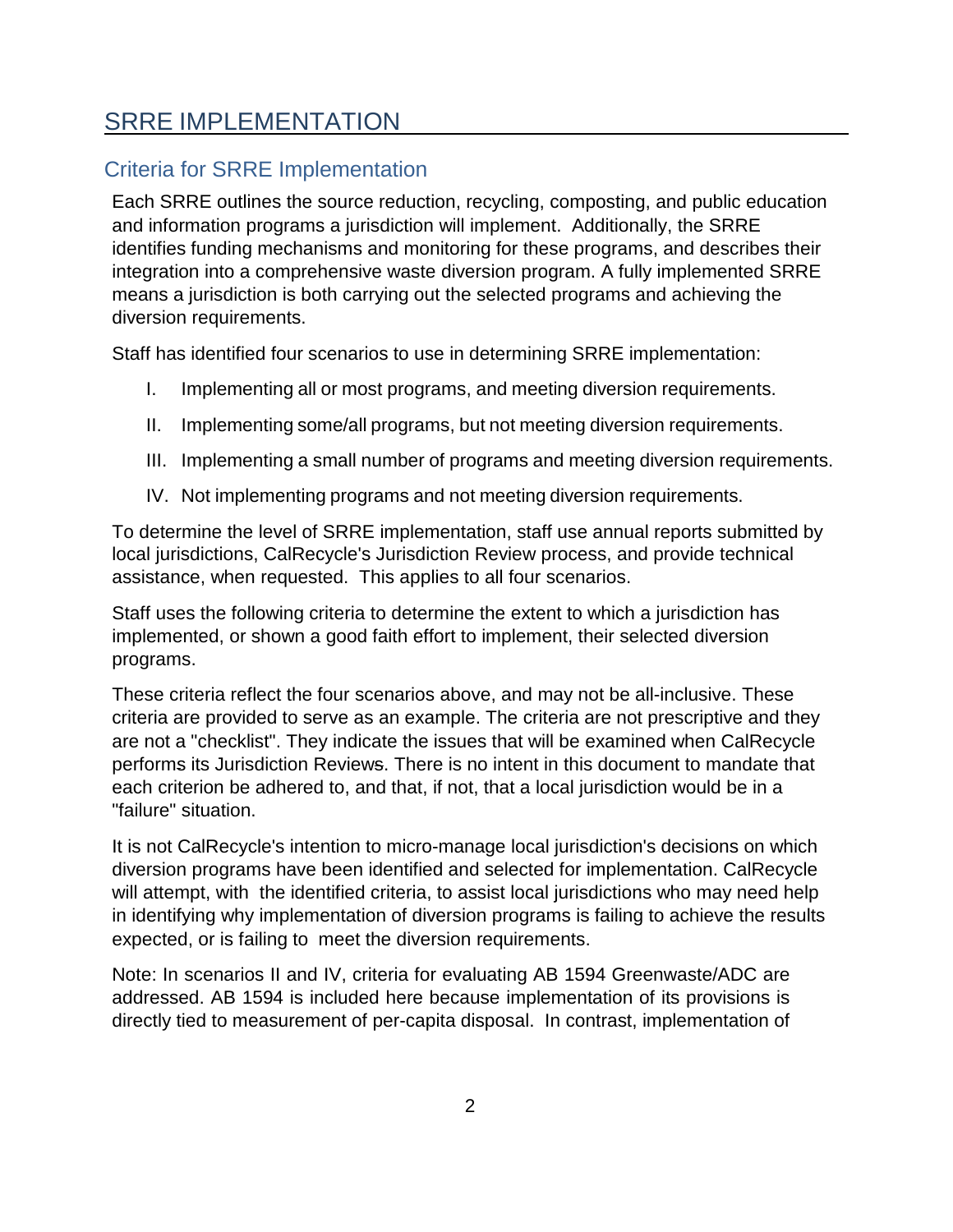MCR and MORe is not linked to per-capital disposal and hence is addressed later in this document.

#### <span id="page-5-0"></span>I. Implementing All or Most Programs and Meeting Diversion Requirements.

Jurisdictions implementing all or most of their diversion programs and achieving or below their 50% equivalent per capita disposal target are not subject to fines by CalRecycle. These jurisdictions will be subject to future CalRecycle review at least once every four years.

Jurisdictions will be required to submit information to CalRecycle stating why diversion programs identified in SRREs have not been implemented. Staff recommends using the following criteria to determine if a jurisdiction fits this scenario.

- What is the measured annual per capita disposalrate?
- What programs have been implemented, or what existing programs have been continued or expanded, to achieve the diversion requirements?
- Will these programs maintain the desired level of diversion?
- Are contingency programs selected and available to implement, if necessary, to maintain diversion levels?
- Pursuant to PRC 41074 and PCC 22150, how is the jurisdiction implementing its environmentally preferable procurement program?
	- $\triangleright$  Has the jurisdiction conducted an evaluation of the feasibility of procurement preferences for the purchase of recycled products?
	- $\triangleright$  Has the jurisdiction purchased recycled content products instead of non-recycled products whenever recycled products are available, at the same or a lesser total cost than non-recycled items and when fitness and quality are equal?
	- $\triangleright$  Has the jurisdiction implemented an environmentally preferable procurement policy? Has the jurisdiction educated its employees about the policy?
	- $\triangleright$  Regarding organics, what efforts has the jurisdiction made to promote the use and purchase of products made from organic waste materials (as defined in SB 1383 regulations), such as compost, mulch, renewable transportation fuel, energy, etc., by its various departments that are responsible for projects involving landscaping, erosion control, stormwater control, fleets, and fire reparation, etc?

#### <span id="page-5-1"></span>II. Implementing Some/All Programs, But Not Meeting Diversion Requirements.

If a jurisdiction is implementing some or all selected diversion programs and yet not achieving its 50% equivalent per capita disposal target, it may be that the SRRE is in need of revision.

Staff investigates the extent to which a jurisdiction has tried to meet the diversion requirements through its selected diversion programs, and the reasons it has failed to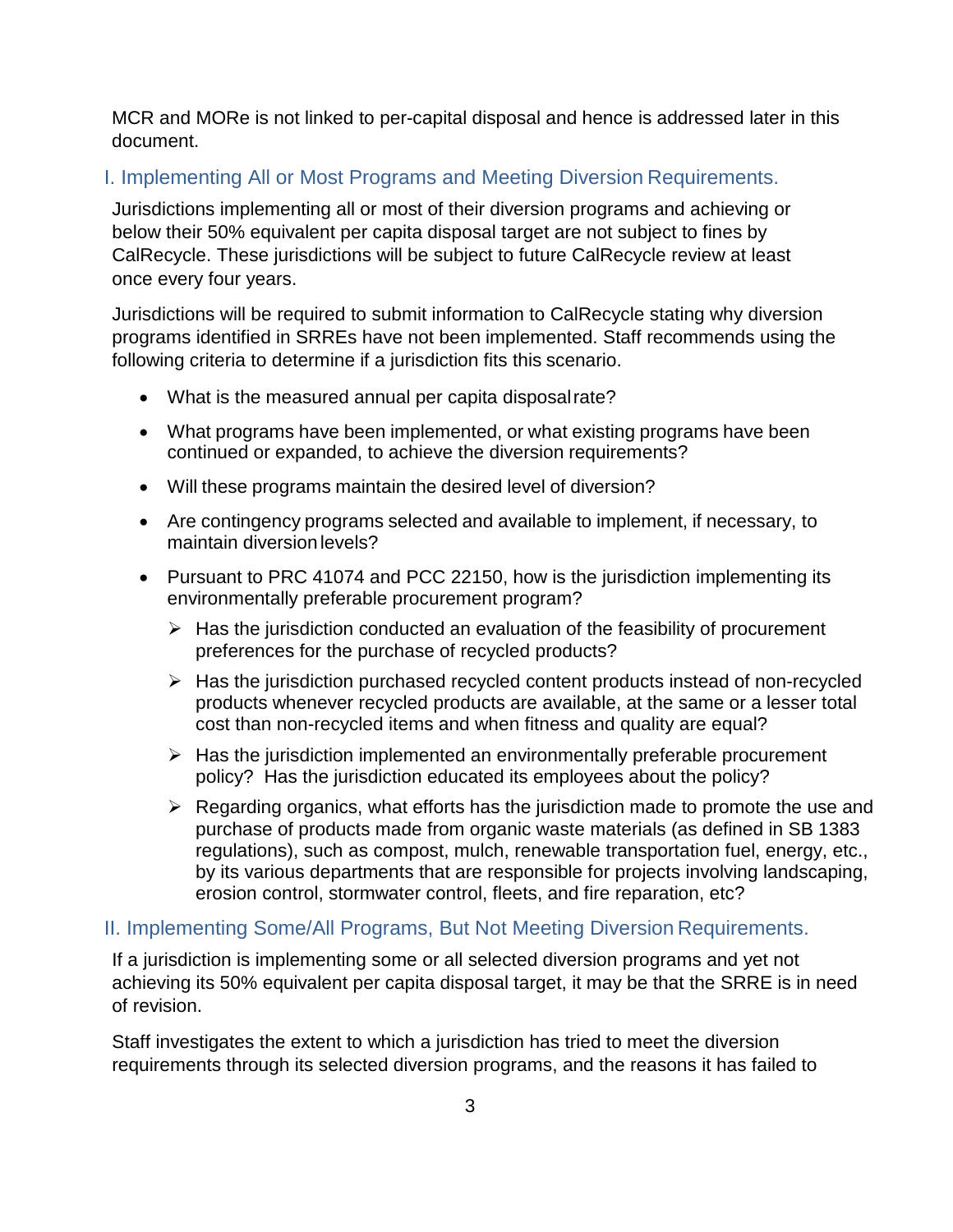implement some or all of those diversion programs. Staff may recommend that a jurisdiction has either made a good faith effort to implement its SRRE, or should be put on a compliance schedule. In the case of a rural jurisdiction, CalRecycle could instead recommend the jurisdiction apply for a diversion rate reduction as allowed in PRC Section 41787. If a compliance schedule was ordered and the jurisdiction failed to meet the requirements of the order, CalRecycle could then consider levying an administrative fine against the jurisdiction. A fine, if determined to be appropriate, would be decided by CalRecycle on a case-by-case basis, and could be assessed at up to \$10,000 per day.

Staff uses the following criteria to assess the specific conditions that may have prevented a jurisdiction from meeting its 50% equivalent per capita disposal target, and whether a good faith effort was made by the jurisdiction to meet the requirements.

- Have some/all selected diversion programs been implemented? If **yes**, then what may be the cause for not reaching the requirements? For example:
	- $\triangleright$  What is the measured annual per capita disposal rate?
	- $\triangleright$  Does the jurisdiction have a CalRecycle approved reduced diversion requirement?
	- $\triangleright$  Were waste quantification problems encountered when calculating achievement of the 50% equivalent per capita disposaltarget?
- Have participation and program effectiveness been low?
	- $\triangleright$  Has the jurisdiction utilized public education and information programs to promote its diversion programs?
	- $\triangleright$  Has the jurisdiction targeted the appropriate sector (commercial/residential/industrial) in its public education and information campaign?
	- $\triangleright$  Is the program accessible to the targeted audience? Have language barriers been addressed?
	- $\triangleright$  Have incentives for participation been used (e.g., cash for recyclables, free/reduced cost compost bins for workshop attendance, etc.)?
	- $\triangleright$  What other program alternatives have been used to promote waste prevention and reduction programs (e.g., increased tip fees, local land use restrictions, increased business fees, etc.)?
	- $\triangleright$  Has the jurisdiction utilized CalRecycle's free public information materials?
- Have markets for diverted materials continually remained low or poor?
	- $\triangleright$  Have China's or other countries' import policies caused the absence or loss of a market for recyclable materials diverted by solid waste facilities that necessitated the disposal of those materials as a temporary measure to avoid a public health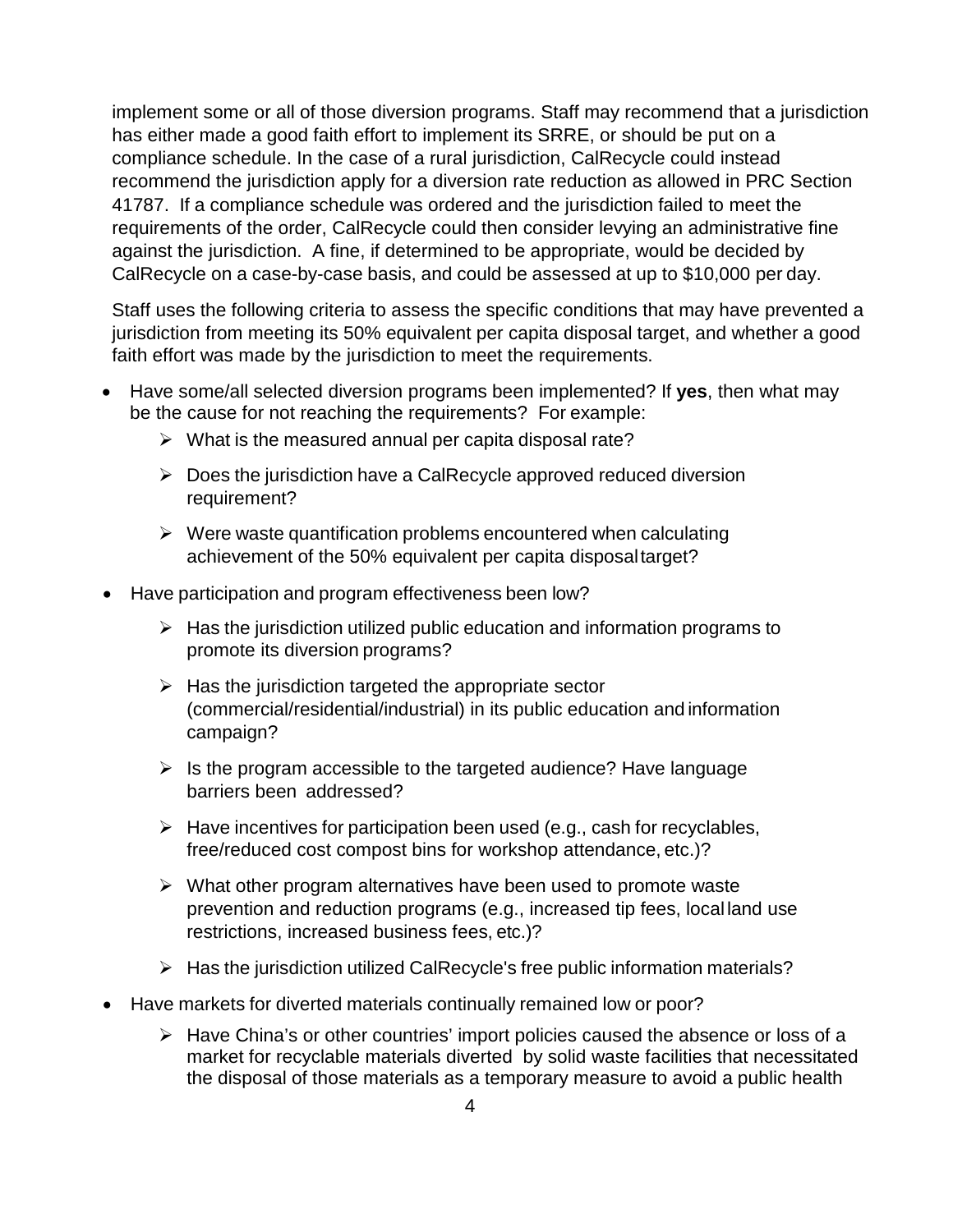threat associated with storing recyclable materials in amounts that exceed the permitted or design capacity of a solid waste facility?

- $\triangleright$  To what extent is the lack of an available market for one or more types of recyclable materials the result of circumstances beyond the reasonable control of the jurisdiction, and to what extent did this prevent the jurisdiction from fully implementing its diversion programs?
- $\triangleright$  To what extent has the jurisdiction made efforts to reduce contamination and improve the quality of recycled materials such that they can be used as feedstocks in the manufacturing of new recycled-content products, e.g., were rates increased to addressed additional processing costs and education?
- Pursuant to PRC 41074 and PCC 22150, how is the jurisdiction implementing its environmentally preferable procurement program?
	- $\triangleright$  Has the jurisdiction conducted an evaluation of the feasibility of procurement preferences for the purchase of recycled products?
	- $\triangleright$  Has the jurisdiction purchased recycled content products instead of non-recycled products whenever recycled products are available, at the same or a lesser total cost than non-recycled items and when fitness and quality are equal?
	- $\triangleright$  Has the jurisdiction implemented an environmentally preferable procurement policy? Has the jurisdiction educated its employees about the policy?
	- $\triangleright$  Regarding organics, what efforts has the jurisdiction made to promote the use and purchase of products made from organic waste materials (as defined in SB 1383 regulations), such as compost, mulch, renewable transportation fuel, energy, etc., by its various departments that are responsible for projects involving landscaping, erosion control, stormwater control, fleets, and fire reparation, etc?
	- $\triangleright$  Has the jurisdiction investigated local and regional marketing options?
	- $\triangleright$  Has the jurisdiction investigated development opportunities with the private sector?
	- $\triangleright$  Has the jurisdiction worked with CalRecycle's market development program?
	- $\triangleright$  Has the jurisdiction applied to CalRecycle's Recycling Market Development Zone (RMDZ) program?
- Were all significant waste materials selected in the SRRE targeted in the implemented programs?
	- $\triangleright$  Have conditions changed to make these materials less targetable and/or marketable?
	- $\triangleright$  Have waste generation characteristics changed such that selected programs would no longer be feasible or appropriate?
- Were sufficient funds available to implement programs?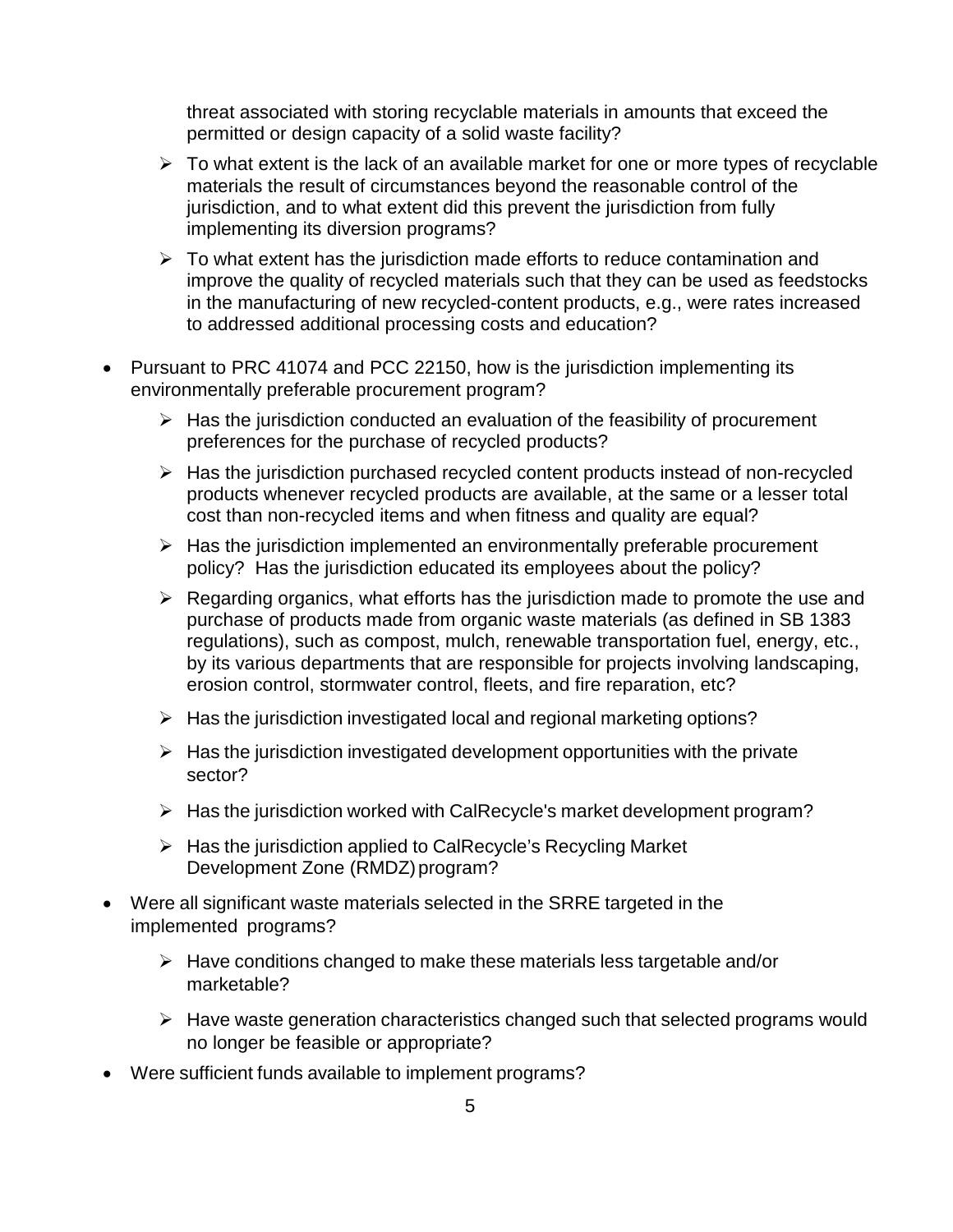- $\triangleright$  Has the jurisdiction investigated grants and loans available from CalRecycle, the U. S. Environmental Protection Agency (US EPA), etc.?
- $\triangleright$  Has the jurisdiction investigated regional approaches to programs and expenses?
- $\triangleright$  Has the jurisdiction investigated all financial options selected in the SRRE, including contingency funding?
- Have periods projected in the SRRE beenmet?
	- $\triangleright$  What factors have affected these time frames?
	- $\triangleright$  Will time frames be adjusted to continue program implementation?
- Were local diversion programs implemented but the jurisdiction had disposal increases due to a regional diversion facility generating and disposing significant amounts of residue within the "host" jurisdiction'sborders?
- Have other state-mandated programs affected solid waste disposal tonnage (such as a doubling of street sweeping activities due to Clean Water Act requirements for certain cities)?
- What other problems has the jurisdiction encountered in program implementation?
- Have all selected diversion programs been implemented? If no, then what may be the reason for not implementing the programs? For example:
	- $\triangleright$  What diversion programs were not implemented, and why?
	- $\triangleright$  What selected diversion facilities (e.g., material recovery, composting) are not yet online?
	- $\triangleright$  Did financing options for a selected diversion facility (e.g., material recovery, composting) fail?
	- $\triangleright$  Did a jurisdiction face unavoidable regulatory delays? If so, explain the regulatory delays and how they affected the project time lines.
	- $\triangleright$  Did a jurisdiction elect to recover a certain type of material (e.g., cardboard), but the hauler/operator will not cooperate and recover the waste type on behalf of the jurisdiction? Is the failure to recover the material(s) due to logistical problems?
- Was insufficient staff available to implement programs?
	- $\triangleright$  Has the jurisdiction investigated volunteer or internship programs?
	- $\triangleright$  Has the jurisdiction investigated regional approaches to programs, expenses, and staffing?
	- $\triangleright$  Was there a high turnover in staff?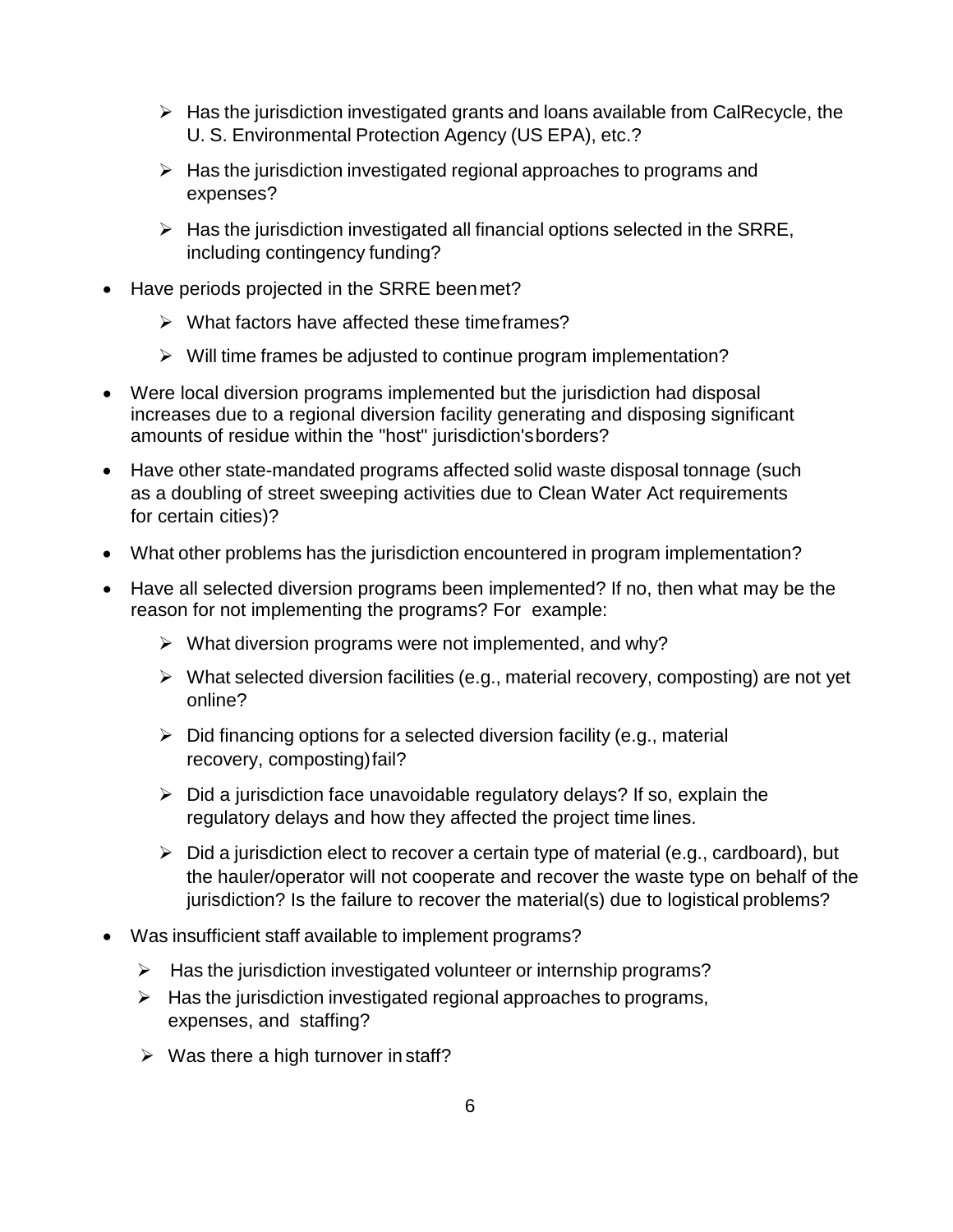- $\triangleright$  Did the jurisdiction allot reasonable resources?
- Have time frames projected for program implementation in the SRRE been met?
	- $\triangleright$  What factors have affected these time frames?
	- $\triangleright$  Have time frames been adjusted to continue program implementation?
- Have waste generation characteristics changed (e.g., a military base closure, or a manufacturing/industry relocated or closed), such that selected programs would no longer be feasible or appropriate?
- Have contingency diversion programs been implemented to reach the diversion requirements?
	- $\triangleright$  If contingency programs are significant in scale, has that caused a delay?
- Have existing contractual or legal issues prohibited a jurisdiction from implementing programs?
	- $\triangleright$  Can the jurisdiction amend franchise agreements? If not, when do the agreements expire?
	- $\triangleright$  Can the jurisdiction prepare a request for proposal(s) for the implementation of programs andfacilities?
- What technical assistance can CalRecycle provide to assist local jurisdictions in implementing diversion programs?

#### **AB 1594**

In September 2014, Governor Brown signed AB 1594, Williams (Chapter 719, Statutes of 2014), mandating that as of January 1, 2020, the use of green material as alternative daily cover (ADC) does not constitute diversion through recycling and will be considered disposal in terms of measuring a jurisdiction's annual 50 percent per capita disposalrate.

Beginning with the 2020 Electronic Annual Report (due August 1, 2021), a jurisdiction that, as a result of not being able to claim diversion for the use of green material as ADC, does not meet its 50 percent per capita disposal target, must report additional information to CalRecycle about how it will address diverting greenwaste that was being sent as ADC. Staff will investigate the extent to which a jurisdiction has tried to meet the diversion requirements through its efforts to find other means of diverting greenwaste.

Staff will use the following criteria to assess the specific conditions that may have prevented a jurisdiction from meeting its 50% equivalent per capita disposal target, as a result of not being able to claim diversion for the use of green material as ADC, and whether a good faith effort was made by the jurisdiction to meet the diversion requirements.

• Did the jurisdiction commencing with the 2017 Electronic Annual Report (due August 1,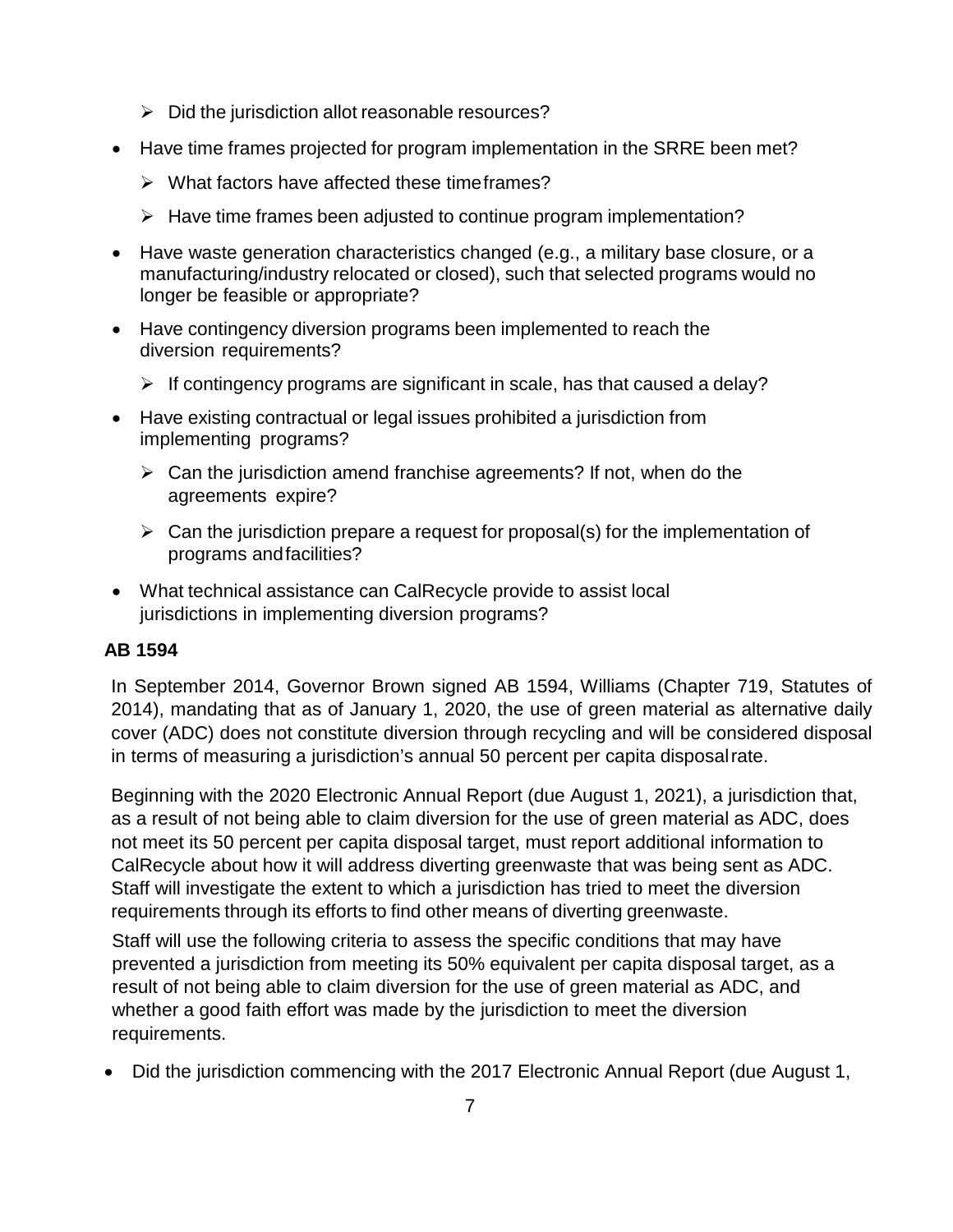2018) include information on plans to address the diversion requirements by diverting green material that is being used as ADC?

- o Were the plans reasonable?
- o If the jurisdiction did not include plans commencing with the 2017 EAR on howto divert green materials, in 2020 or any time thereafter if the jurisdiction is not meeting its target did it address how it is diverting green material that is being used as ADC?
- Did the jurisdiction commencing with the 2020 Electronic Annual Report (due August, 1, 2021) provide the following:
	- o Were the barriers to recycling green material identified and addressed?
		- Are there adequate existing facilities to process greenwaste within a reasonable vicinity?
		- Are there existing solid waste and organic waste recycling facilities within the jurisdiction that may be suitable for potential expansion or colocation of organic waste processing or recycling facilities?
		- What time frame could this be accomplished?
		- Are there efforts that are underway to develop new private or public regional organic waste recycling facilities and the anticipated timeline for completion of those facilities?
		- Are there other nondisposal opportunities or markets for greenwaste (e.g., on-site composting, etc.)?
		- Are there appropriate zoning and permit requirements for the location of new or expanded organic waste recycling facilities to help withsiting?
		- Are there local incentives available, if any, for developing new organic waste recycling facilities within the jurisdiction?
		- Have markets for recycled organic materials continually remained low or poor?
			- Has the jurisdiction investigated local and regional marketing options?
			- Has the jurisdiction investigated organics recycling opportunities with the private sector, e.g., partnering to site and build organics recycling facilities, collaborating with large commercial generators to manage waste on-site, such as small scale anaerobic digestion facilities, etc.?
		- Are sufficient funds available to implement programs?
			- Has the jurisdiction investigated funding resources, e.g., CalRecycle grants/loans, Treasurer's Office loans and bonds, CA Energy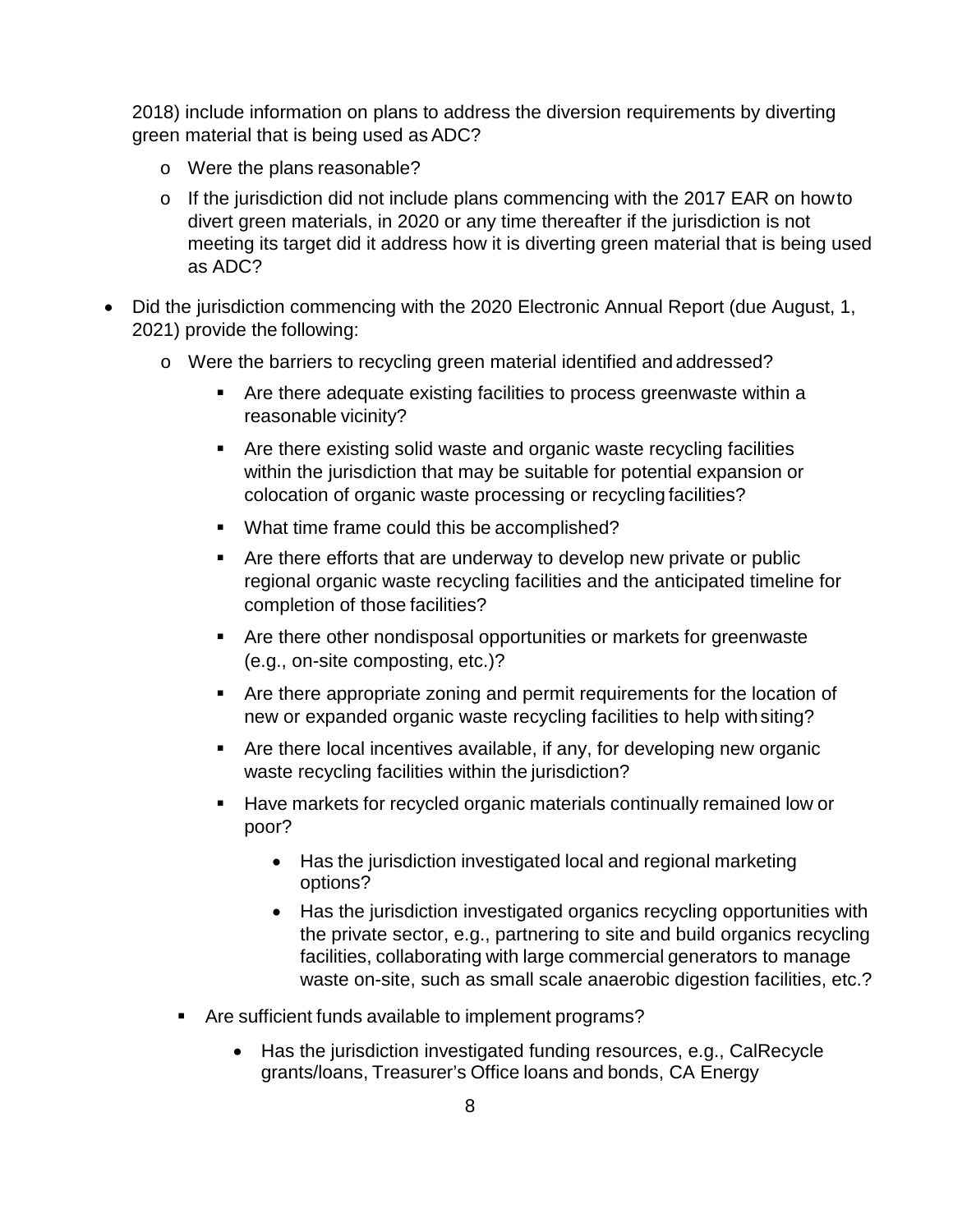Commission grants,etc.?

- Has the jurisdiction investigated regional approaches to programs and expenses?
- What selected organics recycling facilities are not yeton-line?
	- Did financing options for a selected diversion facility fail?
	- Did the facilities face unavoidable regulatory delays? If so, did the jurisdiction explain the regulatory delays and how they affected the project timelines?
	- Did a jurisdiction elect to recover a certain type of material (e.g., food waste), but the hauler/operator will not cooperate and recover the waste type on behalf of the jurisdiction? Is the failure to recover the material(s) due to logistical problems?
- Is sufficient staff available to implement programs?
	- Has the jurisdiction investigated volunteer or internship programs?
	- Has the jurisdiction collaborated with the hauler(s)?
	- Has the jurisdiction investigated regional approaches to programs, expenses, andstaffing?
- Are there existing contractual or legal issues that need to be addressed that are a barrier to diverting greenwaste that was being used as ADC?
	- Can the jurisdiction amend franchise agreements, contracts, or permits? If not, when do the agreements expire?
	- Can the jurisdiction prepare a request for proposal(s) for the implementation of programs andfacilities?
- What other considerations, including but not limited to market development obstacles, population density, waste generation rates, dominant waste generation categories and types, and geographic, demographic and economic factors, have affected the jurisdiction's ability to implement its organics recycling program?
- $\circ$  If sufficient capacity at facilities that recycle green material is not expected to be operational before the jurisdiction's next review pursuant to Section 41825, was a reasonable plan to address those barriers that are within the control of the local jurisdiction provided?
	- Did the jurisdiction identify all barriers under its control?
	- Did the jurisdiction provide sufficient explanation and supporting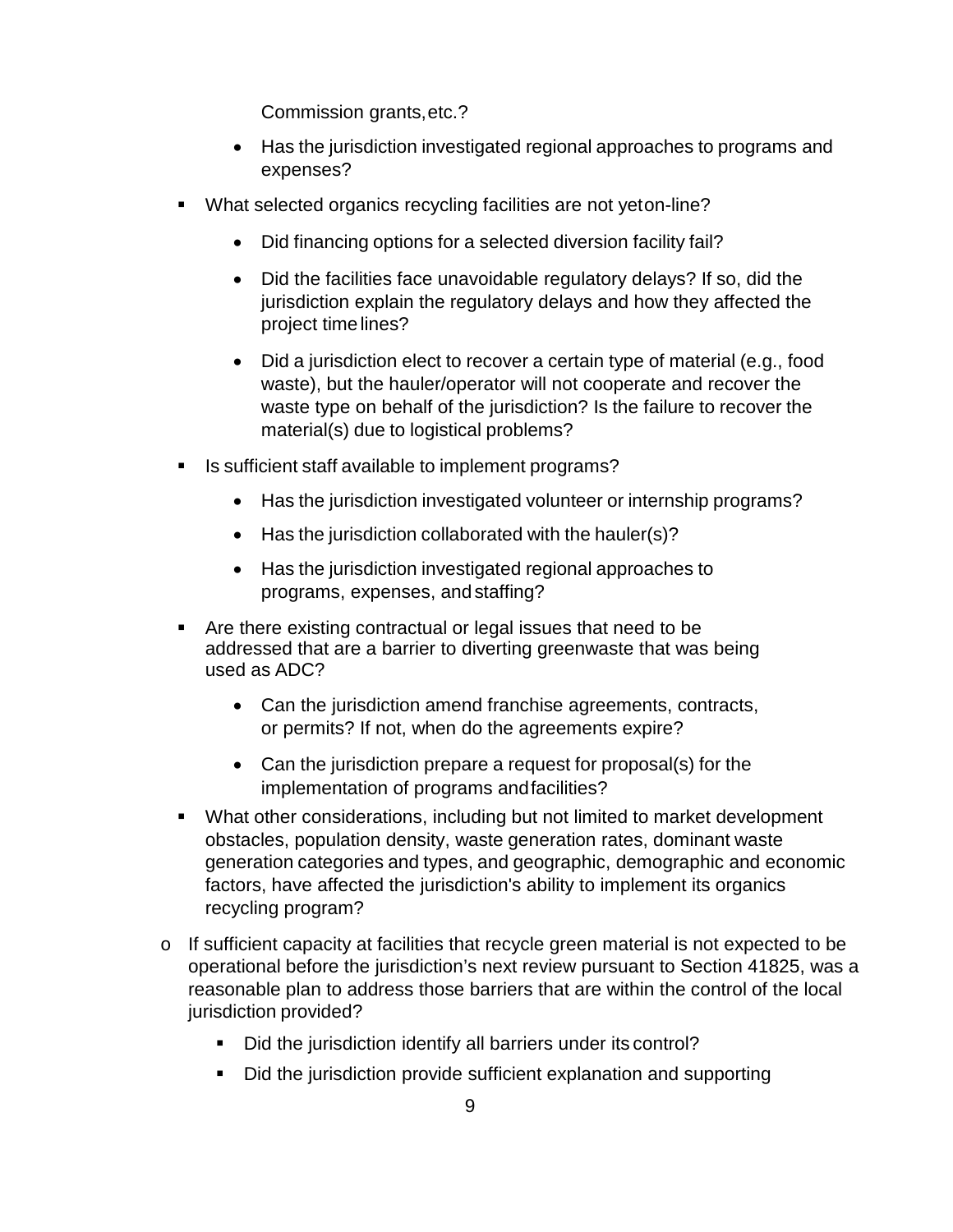information to explain how it would address this, or why it still cannot do so? I.e., is the plan reasonable in light of the barriers?

Did it provide a timeline for addressing the barriers?

#### <span id="page-12-0"></span>III. Implementing a Small Number of Programs and Meeting the Diversion Requirements.

This Scenario focuses on the level of SRRE implementation, and reinforces the statutory requirement for SRRE (i.e., program) implementation in addition to meeting the 50% equivalent per capita disposal target. Meeting the per capita disposal target is a factor in evaluating performance but is not determinative of compliance. This scenario will allow CalRecycle to make a case-by-case determination of whether a jurisdiction has made a good faith effort to implement its SRRE, or whether it should be issued a compliance order. Jurisdictions will be required to submit information to CalRecycle stating why diversion programs selected for implementation in the SRRE have not been implemented.

Staff uses the following criteria to determine if a jurisdiction fits this Scenario:

- What is the measured annual per capita disposal rate?
- What programs have been implemented, or what existing programs have been continued or expanded, to achieve the diversion requirements?
- Will these programs maintain the desired level of diversion?
- Are contingency programs selected and available to implement, if necessary, to maintain diversion levels?
- Have any implemented programs been dropped, and if so, why?
- Have programs selected for implementation not been implemented? If not, why not?
	- $\triangleright$  What selected diversion facilities (e.g., material recovery, composting) are not yet on- line?
	- $\triangleright$  Did financing options for a selected diversion facility (e.g., material recovery, composting) fail?
	- $\triangleright$  Did a jurisdiction face unavoidable regulatory delays? If so, explain the regulatory delays and how they affected the project time lines.
	- $\triangleright$  Did a jurisdiction elect to recover a certain type of material (e.g., cardboard), but the hauler/operator would not cooperate and recover the waste type on behalf of the jurisdiction? Is the failure to recover the material(s) due to logistical problems?
- Were sufficient funds available to implement programs?
	- $\triangleright$  Has the jurisdiction investigated grants and loans available from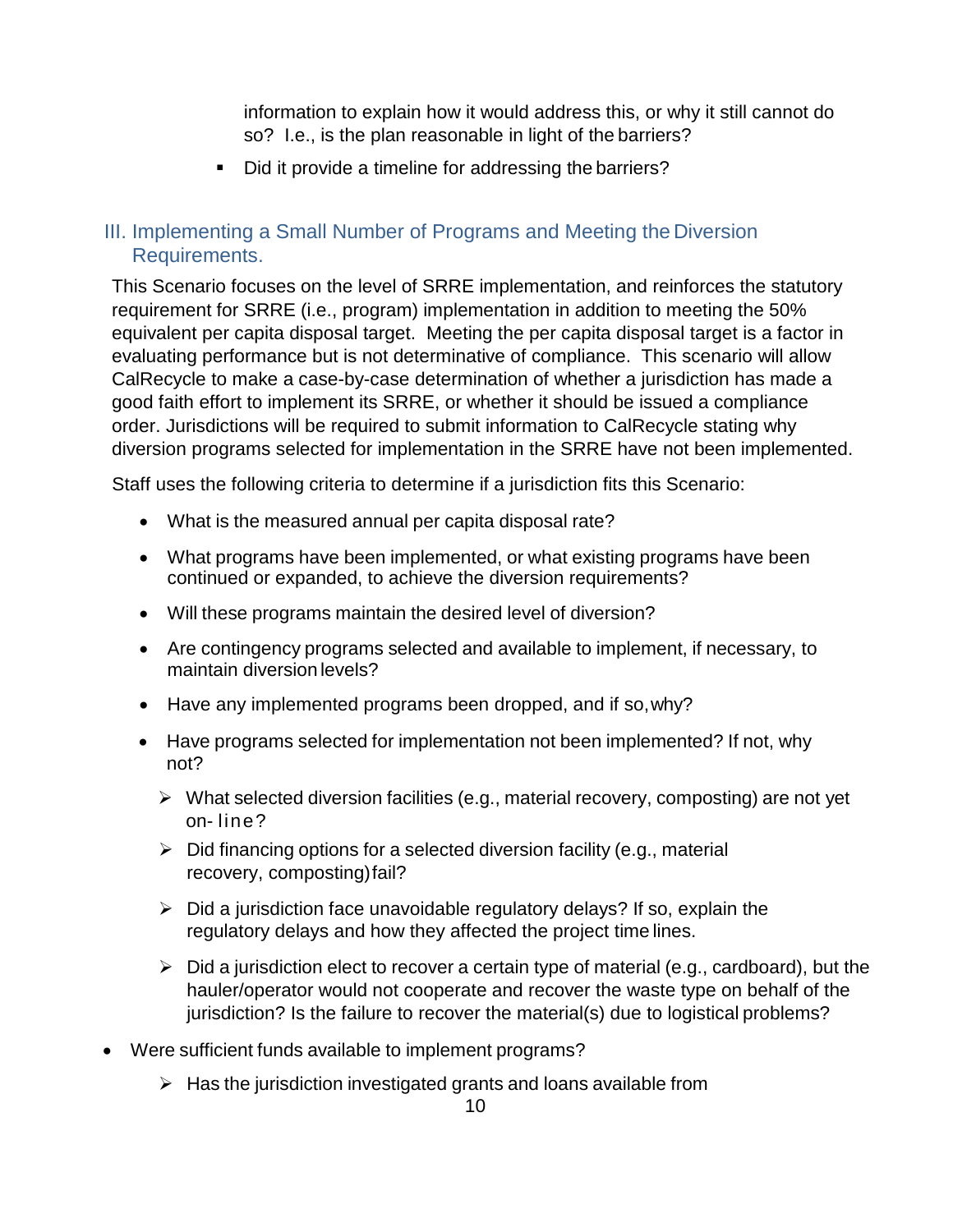CalRecycle, US EPA, etc.?

- $\triangleright$  Has the jurisdiction investigated regional approaches to programs and expenses?
- $\triangleright$  Has the jurisdiction investigated all financial options selected in the SRRE, including contingency funding?
- Was insufficient staff available to implement programs?
	- $\triangleright$  Has the jurisdiction investigated volunteer or internship programs?
	- $\triangleright$  Has the jurisdiction investigated regional approaches to programs, expenses, and staffing?
	- $\triangleright$  Was there a high turnover in staff?
	- $\triangleright$  Did the jurisdiction allot reasonable resources?
- Have participation rates and program effectiveness been too low?
	- $\triangleright$  Has the jurisdiction utilized public education and information programs to promote its diversion programs? Has the jurisdiction targeted the appropriate sector (commercial/residential/industrial) in its public education and information campaign?
	- $\triangleright$  Is the program accessible to the targeted audience? Have potential language barriers beenaddressed?
	- $\triangleright$  Have incentives for participation been used (e.g., cash for recyclables, free/reduced cost compost bins for workshop attendance, etc.)?
	- $\triangleright$  What other program alternatives have been used to promote waste prevention and reduction programs (e.g., increased tip fees, local land use restrictions, increased business fees,etc.)?
	- $\triangleright$  Has the jurisdiction utilized CalRecycle's free public information materials?
- Have markets for diverted materials continually remained low or poor?
	- $\triangleright$  Have China's or other countries' import policies caused the absence or loss of a market for recyclable materials diverted by solid waste facilities that necessitated the disposal of those materials as a temporary measure to avoid a public health threat associated with storing recyclable materials in amounts that exceed the permitted or design capacity of a solid waste facility?
	- $\triangleright$  To what extent is the lack of an available market for one or more types of recyclable materials the result of circumstances beyond the reasonable control of the jurisdiction, and to what extent did this prevent the jurisdiction from fully implementing its diversion programs?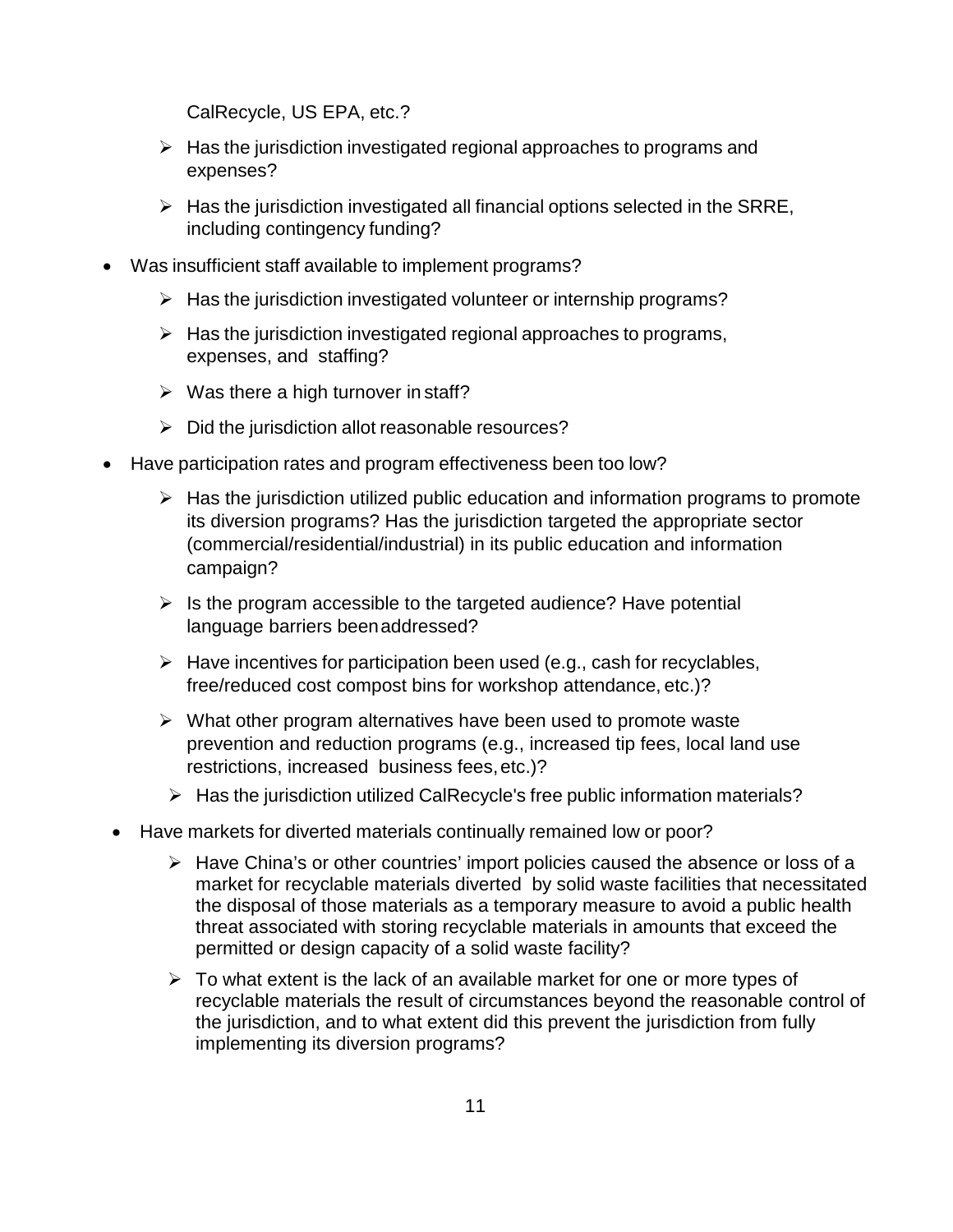- $\triangleright$  To what extent has the jurisdiction made efforts to reduce contamination and improve the quality of recycled materials such that they can be used as feedstocks in the manufacturing of new recycled-content products, e.g., were rates increased to addressed additional processing costs and education?
- Pursuant to PRC 41074 and PCC 22150, how is the jurisdiction implementing its environmentally preferable procurement program?
	- $\triangleright$  Has the jurisdiction conducted an evaluation of the feasibility of procurement preferences for the purchase of recycled products?
	- $\triangleright$  Has the jurisdiction purchased recycled content products instead of non-recycled products whenever recycled products are available, at the same or a lesser total cost than non-recycled items and when fitness and quality are equal?
	- $\triangleright$  Has the jurisdiction implemented an environmentally preferable procurement policy? Has the jurisdiction educated its employees about the policy?
	- $\triangleright$  Regarding organics, what efforts has the jurisdiction made to promote the use and purchase of products made from organic waste materials (as defined in SB 1383 regulations), such as compost, mulch, renewable transportation fuel, energy, etc., by its various departments that are responsible for projects involving landscaping, erosion control, stormwater control, fleets, and fire reparation, etc?
	- $\triangleright$  Has the jurisdiction investigated local and regional marketing options?
	- $\triangleright$  Has the jurisdiction investigated development opportunities with the private sector?
	- $\triangleright$  Has the jurisdiction worked with CalRecycle's market development program?
	- $\triangleright$  Has the jurisdiction applied to CalRecycle's RMDZ program?
- Were all significant waste materials selected in the SRRE targeted in the implemented programs?
	- $\triangleright$  Have conditions changed to make these materials less targetable and/or marketable?
	- $\triangleright$  Have waste generation characteristics changed such that selected programs would no longer be feasible orappropriate?
- What other problems has the jurisdiction encountered in program implementation?
	- $\triangleright$  Have waste generation characteristics changed (e.g., has a military base closed, or a manufacturer/industry relocated or closed), such that selected programs would no longer be feasible or appropriate?
- Have contingency diversion programs been implemented to reach the diversion requirements?
	- $\triangleright$  If contingency programs are significant in scale, has that caused a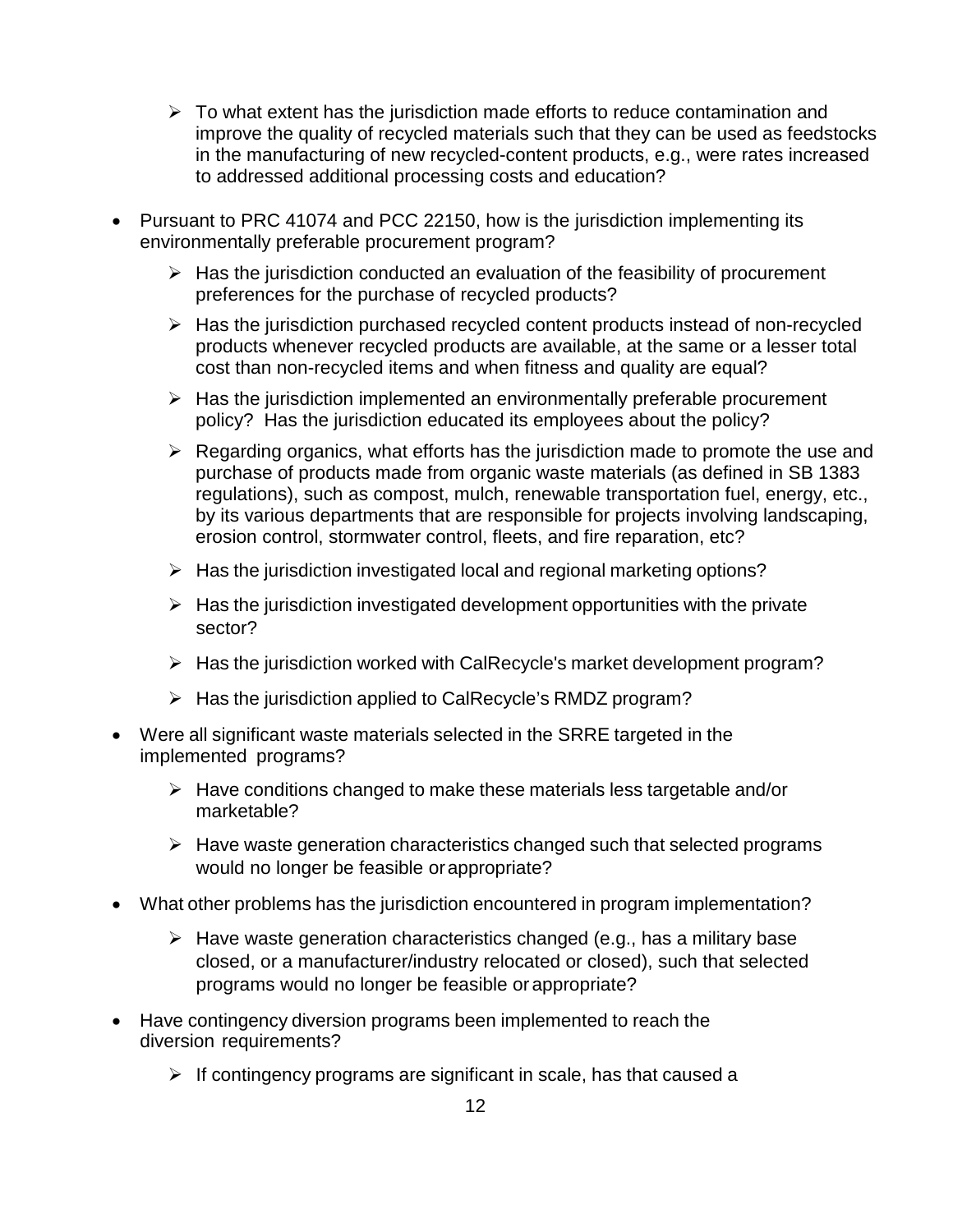delay in implementation?

- Have existing contractual or legal issues prohibited a jurisdiction from implementing programs?
	- $\triangleright$  Can the jurisdiction amend franchise agreements? If not, when do the agreements expire?
	- $\triangleright$  Can the jurisdiction prepare a request for proposal(s) for the implementation of programs and facilities?
- What technical assistance can CalRecycle provide to assist the local jurisdiction in implementing diversion programs?

#### <span id="page-15-0"></span>IV. Not Implementing Programs and Not Meeting Diversion Requirements.

Staff will investigate the reasons a jurisdiction has failed to implement diversion programs and thus failed to meet the 50% equivalent per capita disposal requirements. Staff will recommend that CalRecycle issue compliance schedules to jurisdictions in this scenario. If the requirements of the compliance schedule are not met, CalRecycle could, at a public hearing, consider assessing the jurisdiction an administrative fine of up to a maximum of \$10,000 per day.

Staff recommends using the following criteria to determine if a jurisdiction fits this scenario.

- What is the measured annual per capita disposal rate?
- Why were programs not implemented?
- Were sufficient funds available to implement programs? If sufficient funds were available, explain why they were not dedicated to implementing programs. Forexample:
	- $\triangleright$  Did the jurisdiction investigate grants and loans available from CalRecycle, US EPA, etc.?
	- $\triangleright$  Did the jurisdiction investigate regional approaches to programs and expenses?
	- $\triangleright$  Did the jurisdiction investigate all financial options selected in the SRRE?
- Is there a lack of markets for diverted materials, and therefore programs were not implemented? Forexample:
	- $\triangleright$  Have China's or other countries' import policies caused the absence or loss of a market for recyclable materials diverted by solid waste facilities that necessitated the disposal of those materials as a temporary measure to avoid a public health threat associated with storing recyclable materials in amounts that exceed the permitted or design capacity of a solid waste facility?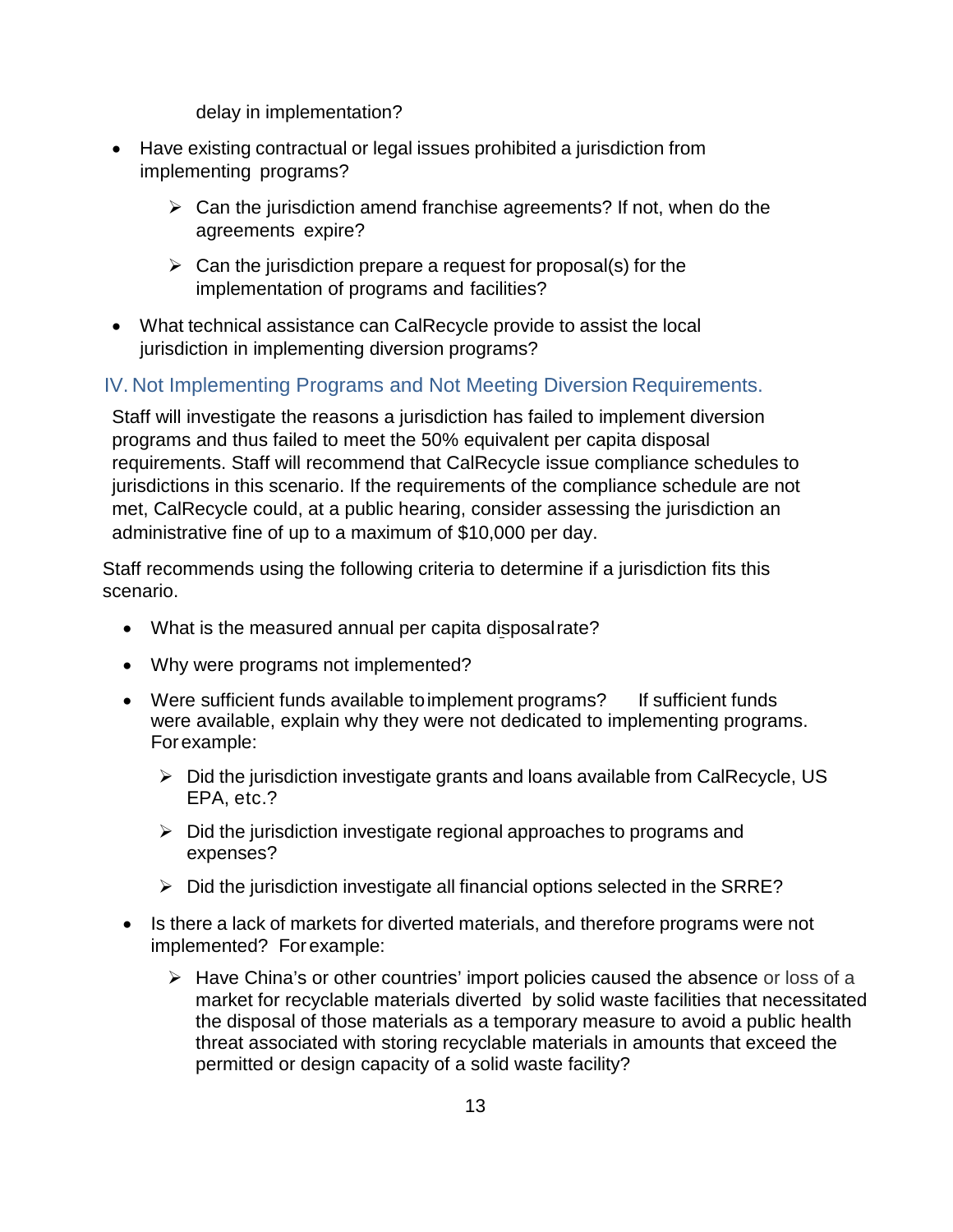- $\triangleright$  To what extent is the lack of an available market for one or more types of recyclable materials the result of circumstances beyond the reasonable control of the jurisdiction, and to what extent did this prevent the jurisdiction from fully implementing its diversion programs?
- $\triangleright$  To what extent has the jurisdiction made efforts to reduce contamination and improve the quality of recycled materials such that they can be used as feedstocks in the manufacturing of new recycled-content products, e.g., were rates increased to addressed additional processing costs and education?
- Pursuant to PRC 41074 and PCC 22150, how is the jurisdiction implementing its environmentally preferable procurement program?
	- $\triangleright$  Has the jurisdiction conducted an evaluation of the feasibility of procurement preferences for the purchase of recycled products?
	- $\triangleright$  Has the jurisdiction purchased recycled content products instead of non-recycled products whenever recycled products are available, at the same or a lesser total cost than non-recycled items and when fitness and quality are equal?
	- $\triangleright$  Has the jurisdiction implemented an environmentally preferable procurement policy? Has the jurisdiction educated its employees about the policy?
	- $\triangleright$  Regarding organics, what efforts has the jurisdiction made to promote the use and purchase of products made from organic waste materials (as defined in SB 1383 regulations), such as compost, mulch, renewable transportation fuel, energy, etc., by its various departments that are responsible for projects involving landscaping, erosion control, stormwater control, fleets, and fire reparation, etc?
	- $\triangleright$  Did the jurisdiction investigate local and regional marketing options?
	- $\triangleright$  Did the jurisdiction work with CalRecycle's market development program and apply for market development zone designation?
- Was sufficient staff available to implement programs? Was staff allocated?
	- $\triangleright$  Did the jurisdiction investigate volunteer or internship programs?
	- $\triangleright$  Did the jurisdiction investigate regional approaches to programs, expenses, and staffing?
- Have existing contractual or legal issues prohibited a jurisdiction from implementing programs?
	- $\triangleright$  Can the jurisdiction amend franchise agreements?
	- $\triangleright$  Can the jurisdiction prepare a Request For Proposal (s) for the implementation of programs and facilities?
- What other problems has the jurisdiction encountered that resulted in no diversion program implementation?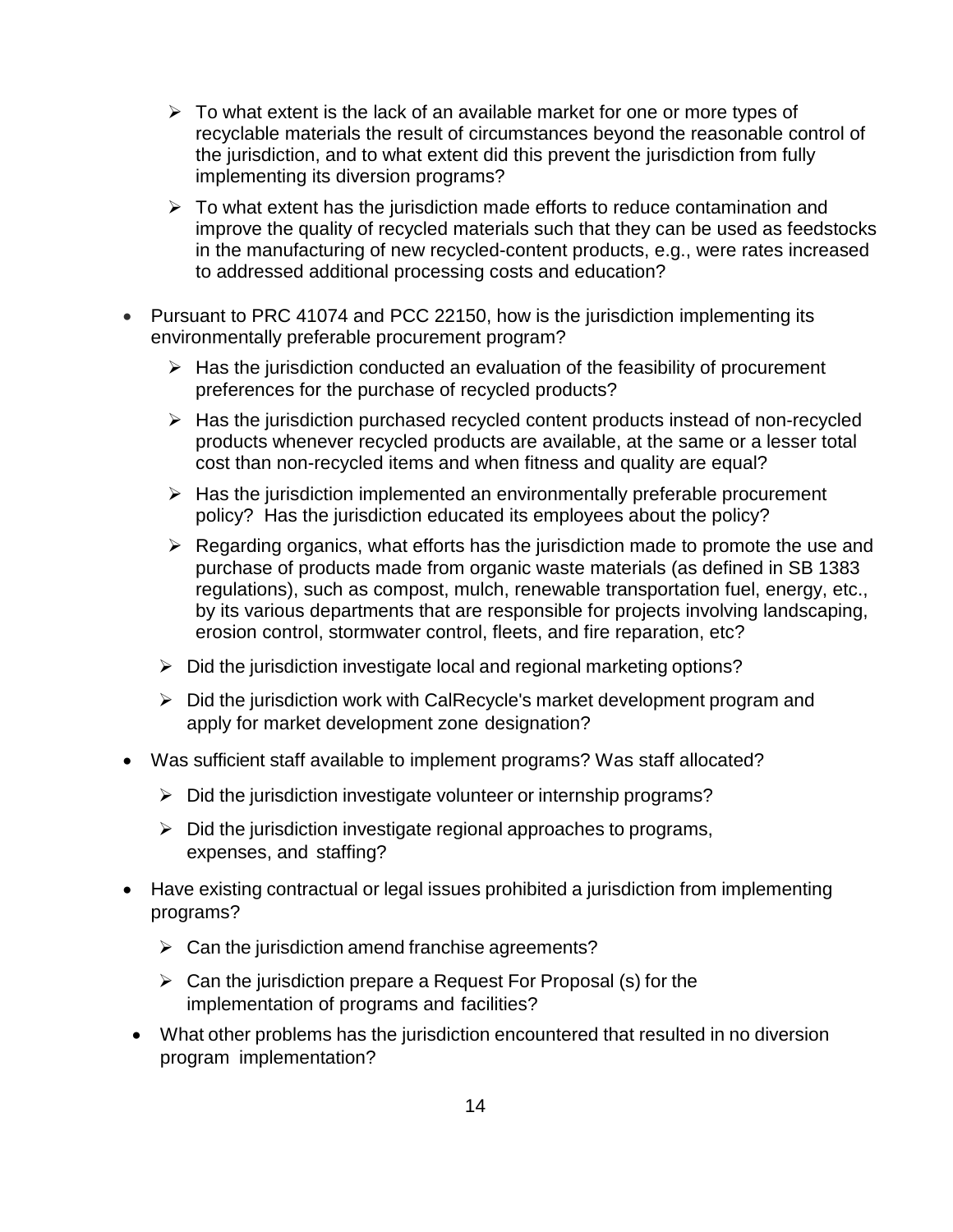#### **AB 1594**

In September 2014, Governor Brown signed AB 1594, Williams (Chapter 719, Statutes of 2014), mandating that as of January 1, 2020, the use of green material as alternative daily cover (ADC) does not constitute diversion through recycling and will be considered disposal in terms of measuring a jurisdiction's annual 50 percent per capita disposalrate.

Beginning with the 2020 Electronic Annual Report (due August 1, 2021), a jurisdiction that, as a result of not being able to claim diversion for the use of green material as ADC, does not meet its 50 percent per capita disposal target, must report additional information to CalRecycle about how it will address diverting greenwaste that was being sent as ADC. Staff will investigate the extent to which a jurisdiction has tried to meet the diversion requirements through its efforts to find other means of diverting greenwaste.

Staff will use the following criteria to assess the specific conditions that may have prevented a jurisdiction from meeting its 50% equivalent per capita disposal target, as a result of not being able to claim diversion for the use of green material as ADC, and whether a good faith effort was made by the jurisdiction to meet the diversion requirements.

- Did the jurisdiction commencing with the 2017 Electronic Annual Report (due August 1, 2018) include information on plans to address the diversion requirements by diverting green material that is being used as ADC?
	- o Were the plans reasonable?
	- o If the jurisdiction did not include plans commencing with the 2017 EAR on howto divert green materials, in 2020 or any time thereafter if the jurisdiction is not meeting its target did it address how it is diverting green material that is being used as ADC?
- Did the jurisdiction commencing with the 2020 Electronic Annual Report (due August, 1, 2021) provide the following:
	- o Were the barriers to recycling green material identified and addressed?
		- Are there adequate existing facilities to process greenwaste within a reasonable vicinity?
		- Are there existing solid waste and organic waste recycling facilities within the jurisdiction that may be suitable for potential expansion or colocation of organic waste processing or recycling facilities?
		- What time frame could this be accomplished?
		- Are there efforts that are underway to develop new private or public regional organic waste recycling facilities and the anticipated timeline for completion of those facilities?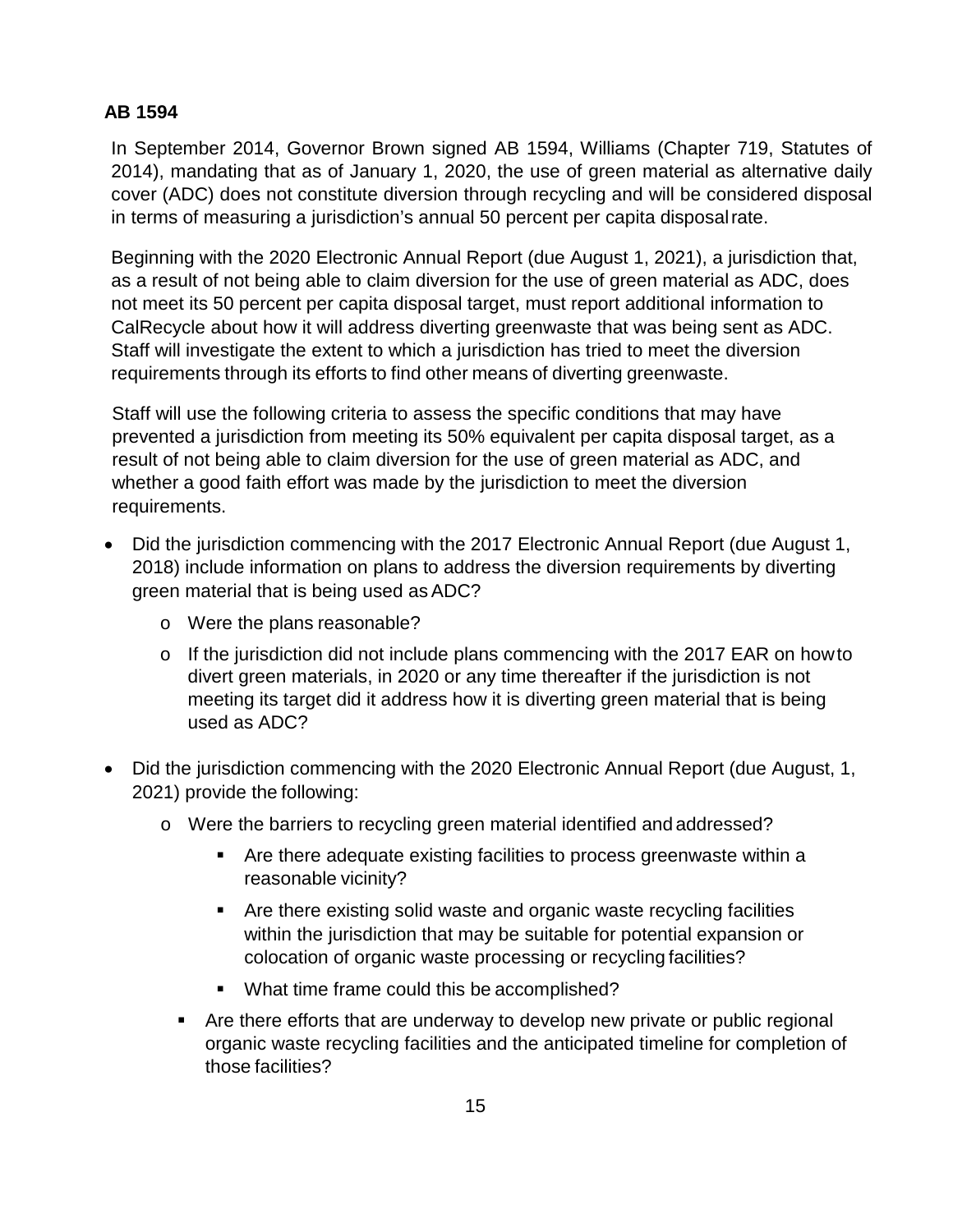- **Are there other nondisposal opportunities or markets for greenwaste (e.g.,** on-site composting, etc.)?
- Are there appropriate zoning and permit requirements for the location of new or expanded organic waste recycling facilities to help withsiting?
- Are there local incentives available, if any, for developing new organic waste recycling facilities within the jurisdiction?
- Have markets for recycled organic materials continually remained low or poor?
	- Has the jurisdiction investigated local and regional marketing options?
	- Has the jurisdiction investigated organics recycling opportunities with the private sector, e.g., partnering to site and build organics recycling facilities, collaborating with large commercial generators to manage waste on-site, such as small scale anaerobic digestion facilities, etc.?
- Are sufficient funds available to implement programs?
	- Has the jurisdiction investigated funding resources, e.g., CalRecycle grants/loans, Treasurer's Office loans and bonds, CA Energy Commission grants,etc.?
	- Has the jurisdiction investigated regional approaches to programs and expenses?
- What selected organics recycling facilities are not yeton-line?
	- Did financing options for a selected diversion facility fail?
	- Did the facilities face unavoidable regulatory delays? If so, did the jurisdiction explain the regulatory delays and how they affected the project timelines?
	- Did a jurisdiction elect to recover a certain type of material (e.g., food waste), but the hauler/operator will not cooperate and recover the waste type on behalf of the jurisdiction? Is the failure to recover the material(s) due to logistical problems?
- Is sufficient staff available to implement programs?
	- Has the jurisdiction investigated volunteer or internship programs?
	- Has the jurisdiction collaborated with the hauler(s)?
	- Has the jurisdiction investigated regional approaches to programs, expenses, andstaffing?
	- Are there existing contractual or legal issues that need to be addressed that are a barrier to diverting greenwaste that was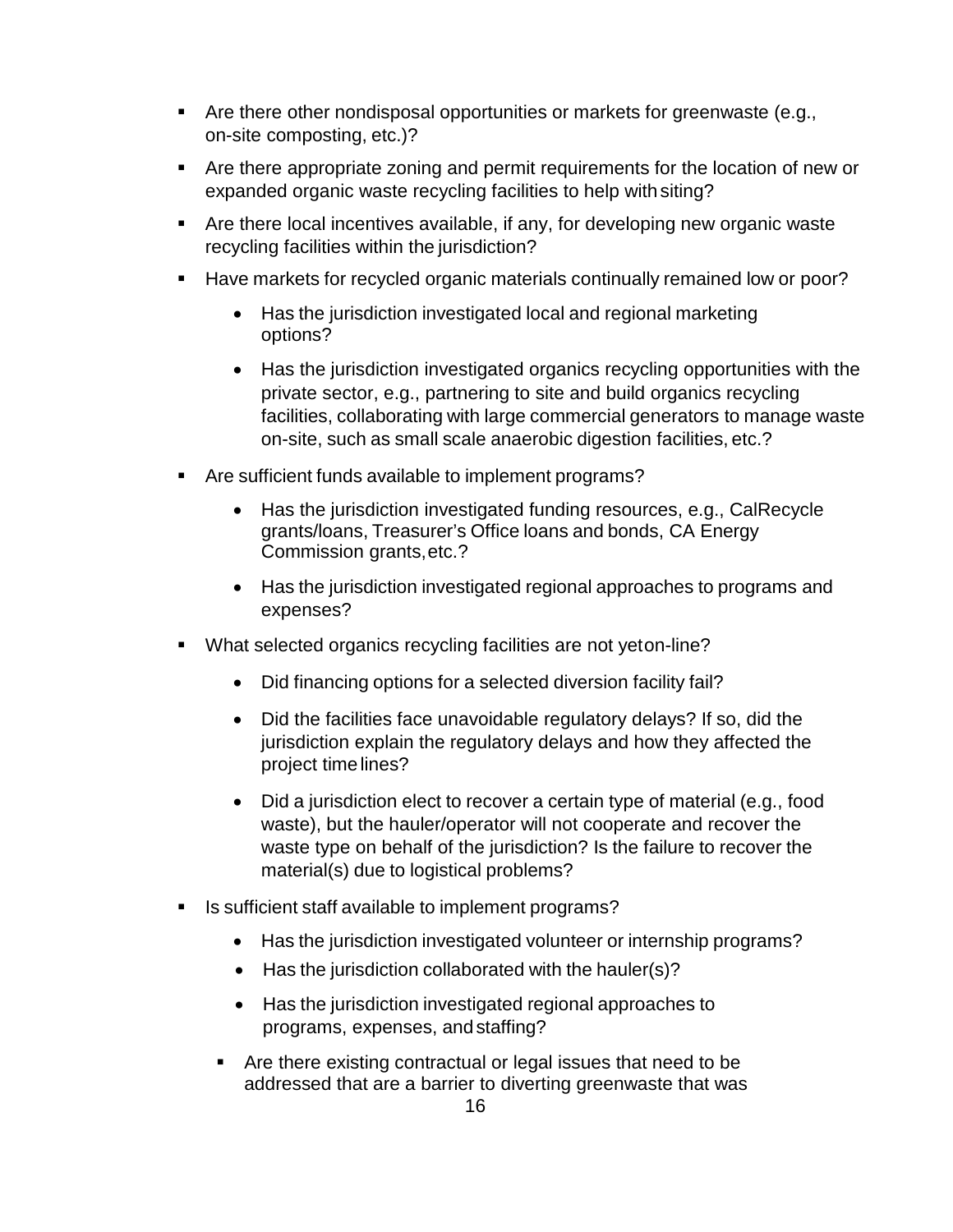being used as ADC?

- Can the jurisdiction amend franchise agreements, contracts, or permits? If not, when do the agreements expire?
- Can the jurisdiction prepare a request for proposal(s) for the implementation of programs andfacilities?
- What other considerations, including but not limited to market development obstacles, population density, waste generation rates, dominant waste generation categories and types, and geographic, demographic and economic factors, have affected the rural jurisdiction's ability to implement its commercial organics recycling program?
- $\circ$  If sufficient capacity at facilities that recycle green material is not expected to be operational before the jurisdiction's next review pursuant to Section 41825, was a reasonable plan to address those barriers that are within the control of the local jurisdiction provided?
	- Did the jurisdiction identify all barriers under its control?
	- Did the jurisdiction provide sufficient explanation and supporting information to explain how it would address this, or why it still cannot do so? I.e., is the plan reasonable in light of the barriers?
	- Did it provide a timeline for addressing the barriers?

### <span id="page-19-0"></span>Additional Considerations for SRRE Implementation

Statute provides for specific variations to the 25 and 50 percent diversion requirements. These variations include:

- 1. No more than 10 percent of the average (2003 through 2006) calculated per capita generation tonnage may be counted for a city, county, or regional agency's use of a CalRecycle- permitted transformation project (PRC Sections 41783);
- 2. Petitions for reduction for rural jurisdictions (PRC Section 41787);
- 3. Regional and rural regional agency formation (PRC Sections 40970 and 41787.1);
- 4. A two-year time extension for rural jurisdictions (PRC Section 41787.4);
- 5. A time extension granted by CalRecycle to a city that incorporated after January 1, 1990, and before January 1, 2001, (PRC Section 41820.5);
- 6. Pursuant to PRC Section 41784, if CalRecycle determines that a jurisdiction's SRRE will not achieve the 50 percent diversion requirement and a city or county chooses not to use a transformation project to achieve the 50 percent diversion requirement, CalRecycle shall not require the jurisdiction to use a transformation project to achieve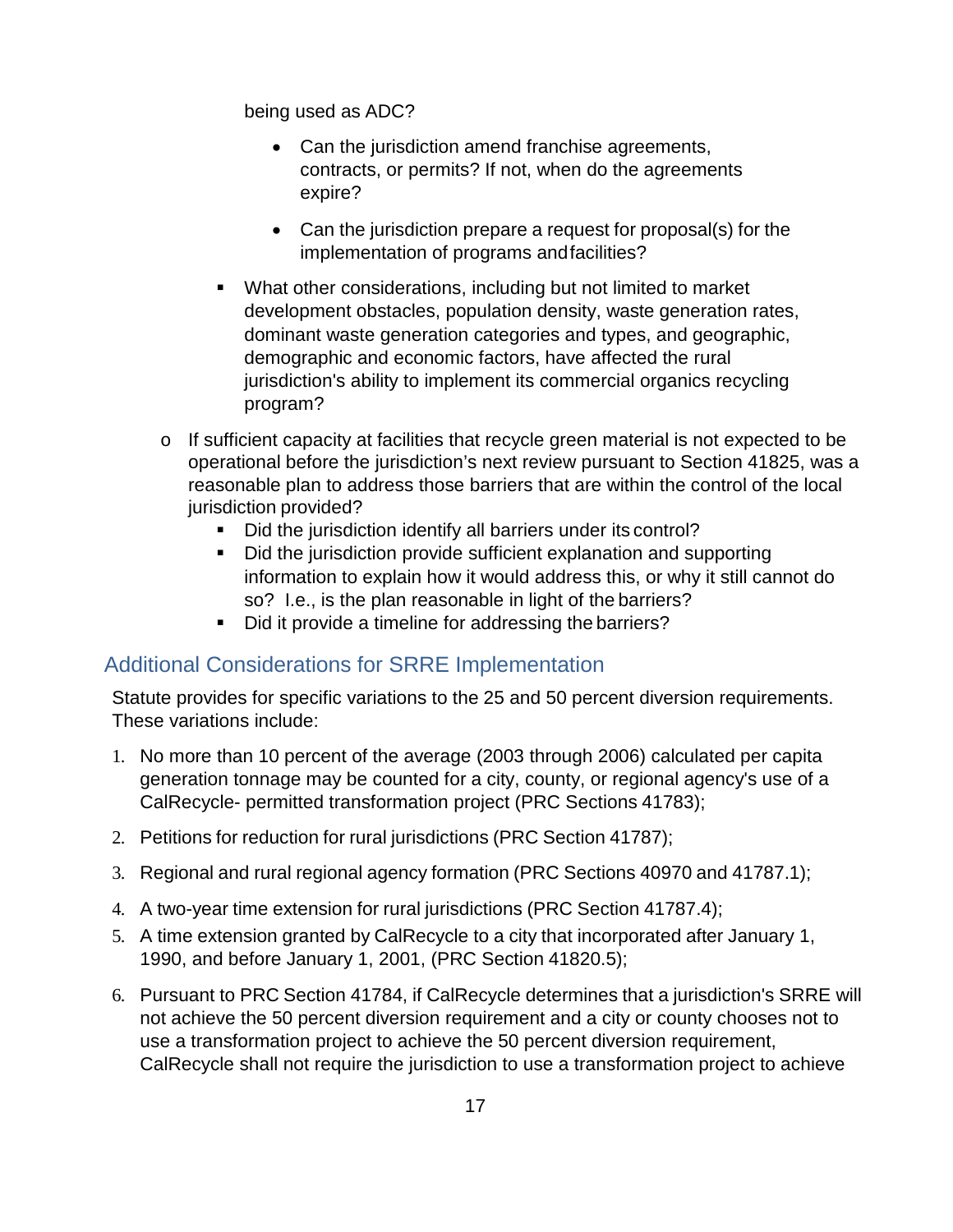the 50 percentrequirement;

7. A reduction of the diversion requirements of PRC Section 41780 for any city or county which, on or before January 1, 1990, disposed of 75 percent or more of its solid waste, collected by the jurisdiction or its authorized agents or contractors, by transformation if certain conditions exist (PRC Section 41786).

Staff considers the following criteria, as applicable, in addition to the previous criteria outlined above.

#### <span id="page-20-0"></span>Rural Jurisdictions

[Note that, pursuant to SB 1016 (Wiggins, 2008) as of January 1, 2009, the definition of rural city, rural regional agency and rural county has changed. See PRC Sections 40183 and 40184 before applying this section]

- Has the rural jurisdiction utilized CalRecycle's rural assistance information and programs?
- Has the rural jurisdiction investigated regional approaches to program implementation?
- Is the rural jurisdiction qualified to petition for a reduction in diversion requirements?
- What other considerations, including but not limited to market development obstacles, population density, waste generation rates, dominant waste generation categories and types, and geographic, demographic and economic factors, have affected the rural jurisdiction's ability to meet the diversion requirements?

### <span id="page-20-1"></span>Approved Petition for Reduction

- Are rural cities and rural counties that are members of a rural regional agency eligible for a reduction in diversion requirements? If so, then the rural regional agency may be eligible for a reduction of the diversion requirements of PRC Section 41780. Has the rural regional agency petitioned CalRecycle for a reduction in the diversionrequirements?
- Has a jurisdiction that qualifies for a reduction petitioned for a reduction in the diversion requirements?
- Did a jurisdiction petition for a reduction in diversion requirements and receive a reduced diversion requirement? If so, were the conditions of the petition reduction request met by the jurisdiction?
- If the jurisdiction has a CalRecycle-approved reduced diversion requirement, was the reported total reporting year disposal tonnage equal to or less thanthe maximum allowable disposal for that reduced disposal percentage?
- Has the jurisdiction implemented the programs specified in the approved petition?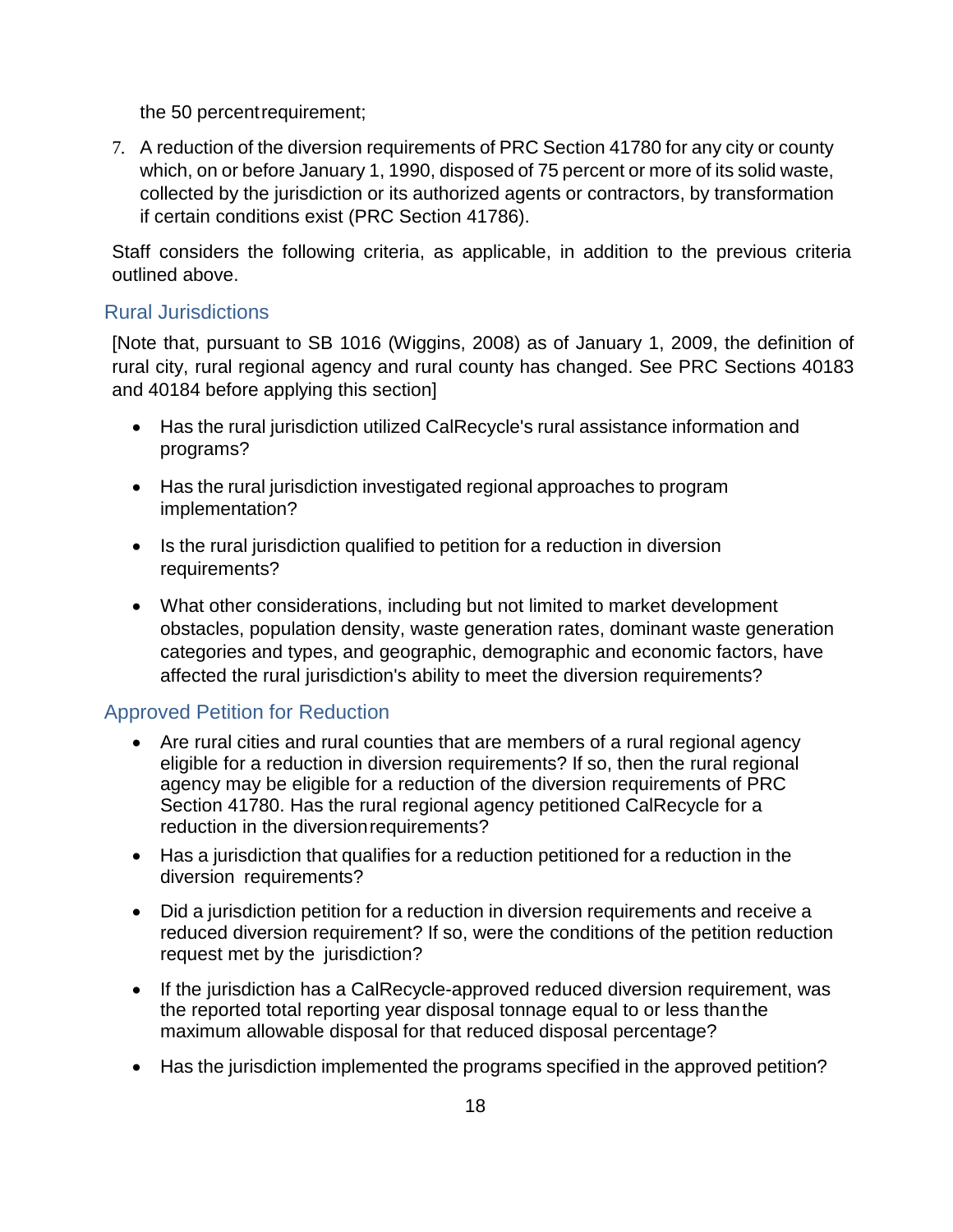• Are there any other considerations that affect the jurisdiction's ability to meet its reduced diversion requirements?

#### <span id="page-21-0"></span>**Extensions**

- Did a newly incorporated city (incorporated after January 1, 1990) receive a time extension from the diversion requirements (PRC Section 41820.5)?
- Has the rural city, rural county, or rural regional agency been granted a twoyear time extension (PRC Section 41787.4)?
- Is the jurisdiction achieving the maximum feasible amount of source reduction, recycling, and composting within its jurisdiction?

#### <span id="page-21-1"></span>Regional Agencies

Jurisdictions that form a regional agency to share planning and diversion requirements of the Integrated Waste Management Act are required by PRC Section 40975(b)(2) to describe the method by which any civil penalties imposed will be allocated among the agency members. Each member of a regional agency, which is formed to allow its members to share diversion, is liable for the sum of the penalties that may be imposed against each member of the regional agency. Thus, a regional agency that has five members would be subject to a maximum penalty of \$50,000 per day. However, CalRecycle may consider the relevant circumstances that resulted in a regional agency (as described in PRC Sections 40970-40976) not achieving the diversion requirements and the individual members who may have contributed to the circumstances that resulted in a failure to achieve the diversion requirements.

PRC Section 40974 establishes the maximum liability for civil administrative penalties imposed pursuant to PRC Section 41813 or PRC Section 41850 at \$10,000 per day for each member of a regional agency. The remainder of PRC Section 40974 may be interpreted to provide an option for members of a regional agency to agree among themselves to a different maximum liability through an apportionment of the sum of the penalties that may be imposed against each member of the regional agency.

CalRecycle may consider a regional agency's joint powers agreement that specifies that all liability for fines rests with the non-complying agency member with no liability assigned to the regional agency or the authority.

An apportionment of penalties on agency members and not the regional agency may provide for flexibility for the regional agency to continue to resolve the issue that is causing the agency members to not meet the diversion requirements. CalRecycle may consider limiting penalties to a maximum of \$10,000 per day if a member's failure does not cause other members or the regional agency to fail to implement the programs in the regional SRRE. Consideration of no fines or penalties on a member or the regional agency may be given by CalRecycle if the agency member has demonstrated to the satisfaction of CalRecycle to have made good faith efforts to implement the programs assigned to it in the regional SRRE. Questions to consider include: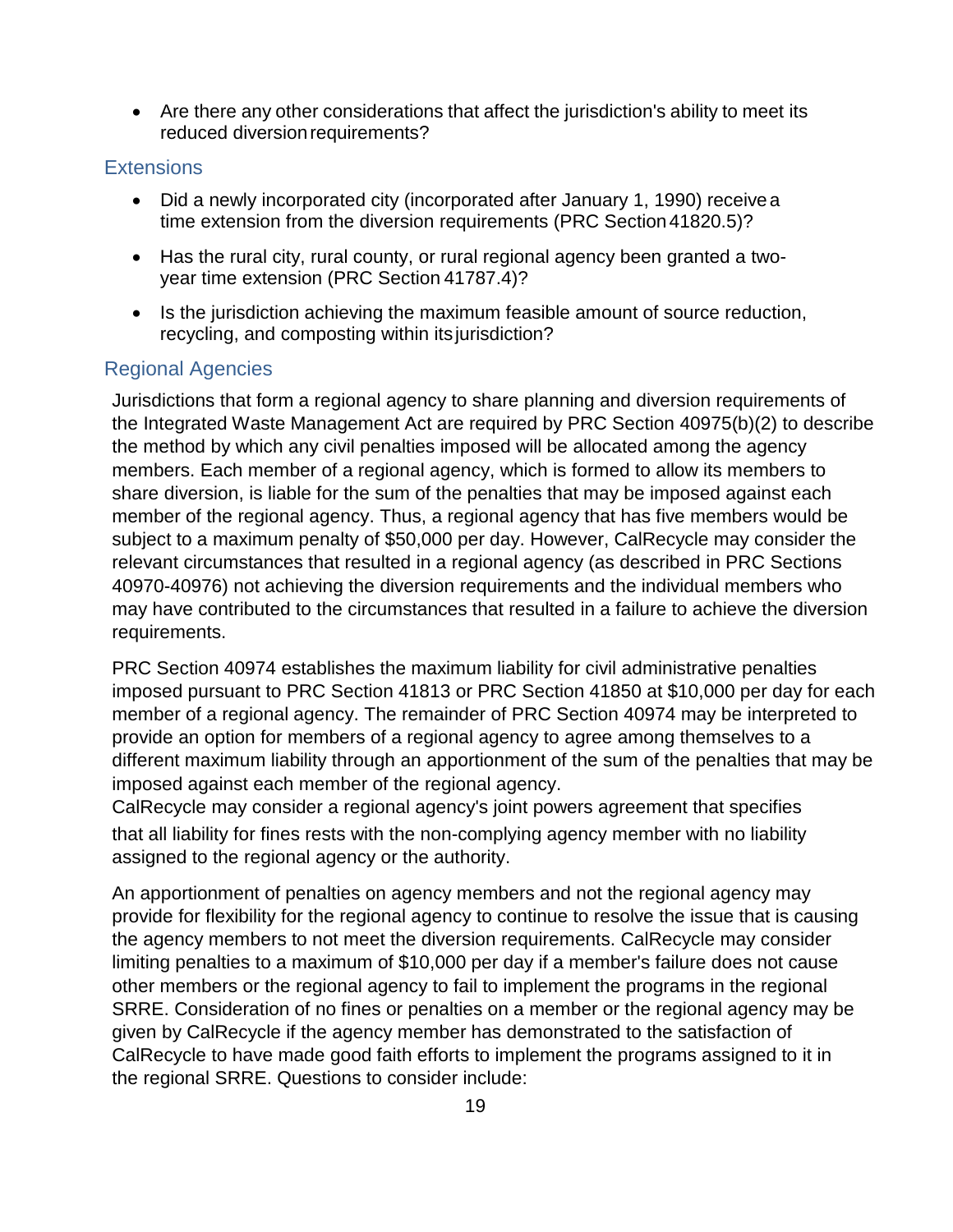- Is the jurisdiction part of a regional agency or rural regional agency?
- Is the regional agency implementing its programs and meeting its diversion requirements?
- If a regional agency was dissolved, will each of the agency members meet the 50% equivalent per capita disposal requirements?

#### <span id="page-22-0"></span>**Transformation**

- Did the jurisdiction claim no more than 10 percent of the average (2003 through 2006) calculated per capita generation tonnage (PRC Section 41783)?
- Did the jurisdiction dispose of 75 percent or more of its solid waste by transformation, and if so, were the statutory conditions in PRC Section 41786 met?

# <span id="page-22-1"></span>MANDATORY COMMERCIAL RECYCLING IMPLEMENTATION

Commencing July 1, 2012, each jurisdiction shall implement a commercial solid waste recycling program that consists of education, outreach and monitoring of businesses, that is appropriate for that jurisdiction and is designed to divert commercial solid waste from businesses, whether or not the jurisdiction has met the requirements of PRC Section 41780. Each jurisdiction shall report the progress achieved in implementing its commercial recycling program, including education, outreach and monitoring, and if applicable, enforcement efforts and exemptions, by providing updates in its electronic annual report.

To determine the level of Mandatory Commercial Recycling (MCR) implementation, staff review programs and data as part of the annual site visits, and use annual report information submitted by local jurisdictions, and other information, such as recovery rate data, educational materials both print and electronic, etc. Jurisdictions' compliance with the MCR requirements will be determined during the formal Jurisdiction Review (either during a two or four-year review cycle depending on which cycle the jurisdiction is on).

Staff uses the following criteria to determine the extent to which a jurisdiction has shown a good faith effort to implement its mandatory commercial recycling program. These criteria are provided to serve as an example. The criteria are not prescriptive and they are not a "checklist". They indicate the issues that will be examined when CalRecycle performs its Jurisdiction Reviews. There is no intent to mandate that each criterion be adhered to, and that, if not, that a local jurisdiction would be in a "failure" situation. The criteria are broken down into four sections: 1) Identifying Commercial Generators, 2) Conducting Education/Outreach, 3) Monitoring, and 4) Ensuring Commercial Recycling Services.

#### **1. Identifying Commercial Generators**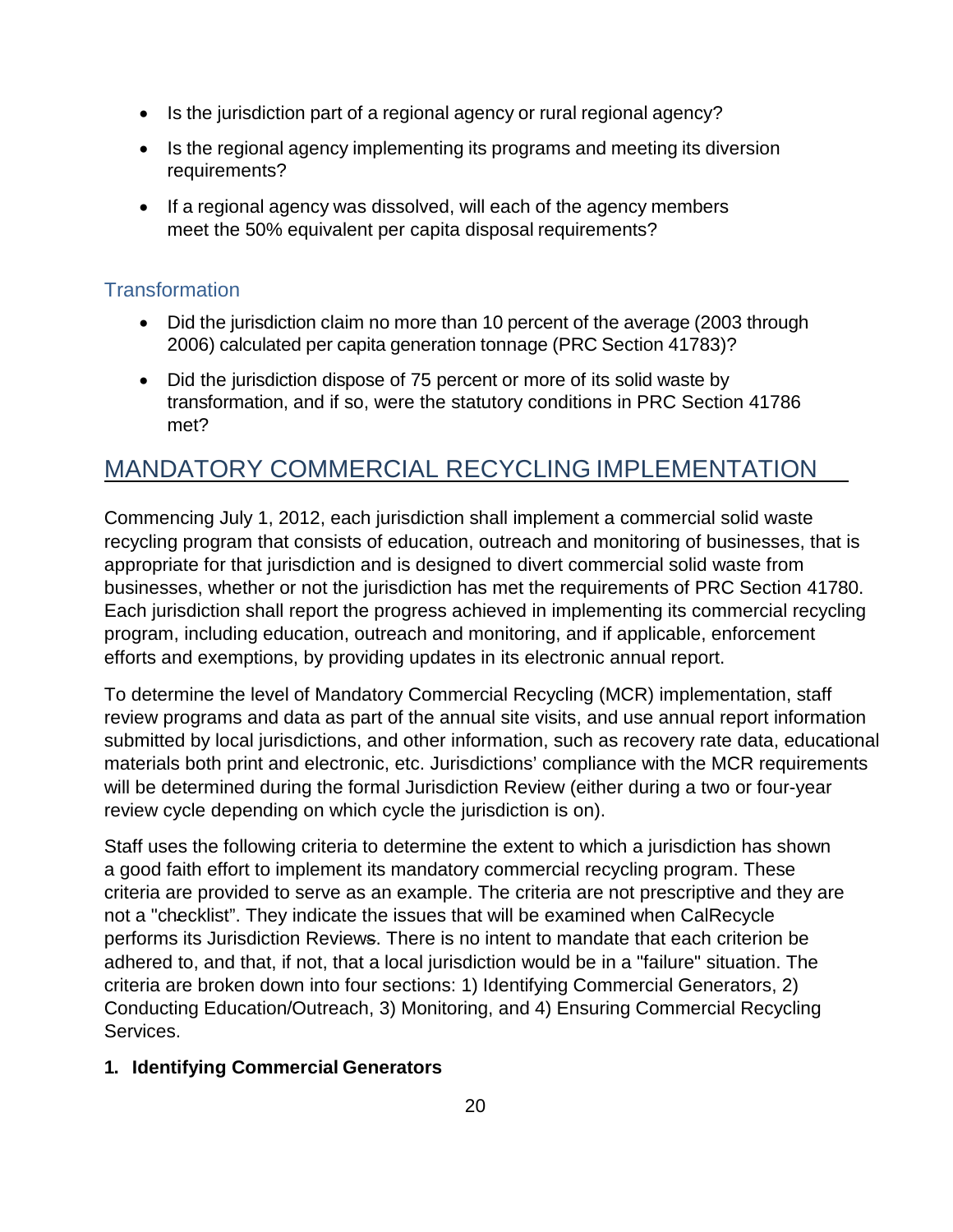- $\Box$  Did the jurisdiction make a reasonable effort to annually identify the commercial generators that are required to recycle?
- $\Box$  Did the jurisdiction provide data on the following in the Annual Report beginning August 1, 2013?
	- o Number of regulated businesses.
	- o Number of regulated multifamily complexes.
	- o Number of regulated businesses that are recycling.
	- o Number of regulated multifamily complexes that are recycling.
	- o If any of this data is not available, did the jurisdiction explain why and how they are addressing gathering the data?
	- o If applicable, did the jurisdiction provide the amount of recyclable material that is being diverted by businesses/multifamily complexes?
- $\Box$  If any of the data was not provided, did the jurisdiction have a reasonable explanation and is the jurisdiction demonstrating that it is trying to address the gap?
- $\Box$  If the jurisdiction is phasing in identification, did the jurisdiction provide adequate rationale?
- $\Box$  Based upon this information CalRecycle will assess the extent to which businesses have complied with Section 42649.2, including information on the amount of disposal that is being diverted from the businesses, if available, and on the number of businesses that are subscribing to service.
	- o If the number of businesses that have recycling service decreases during the review cycle, CalRecycle would assess the reasons further with the jurisdiction , including did the jurisdiction cease any active education or outreach efforts, did the rate structure change, etc.?
- **2.** CalRecycle would also assess the availability of markets for collected recyclables.
- **3.** Conducting Education/Outreach
	- $\Box$  Did the jurisdiction provide information about its annual education and outreach efforts?
	- $\Box$  Did the jurisdiction use a variety of education and outreach approaches to inform covered businesses and multifamily complexes about the law and how to recycle, including electronic, print, and direct contact approaches?
		- o Is this occurring annually?
		- o Are there activities that were intended to be only one-time and did the jurisdiction provide an explanation that is reasonable?
	- Is education and outreach accessible to the targeted sector, e.g., can affected commercial customers readily find information on the jurisdiction or hauler's websites, is information provided at least annually, etc.?
	- $\Box$  Have language barriers been addressed, e.g., if needed, have materials been translated into other languages, is the website information available in other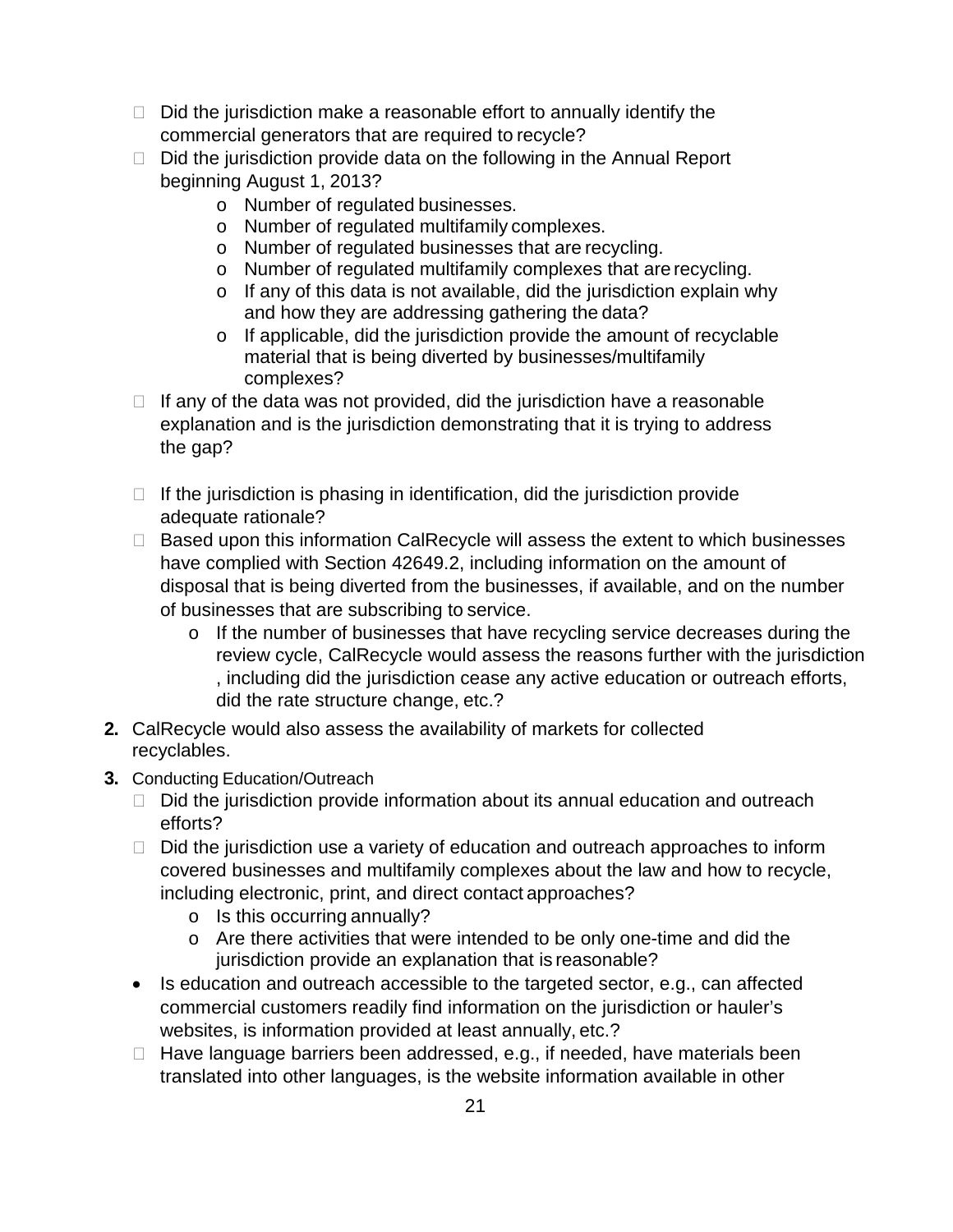languages, etc.?

- $\Box$  Have any incentives been provided to covered businesses and multifamily complexes, e.g., free or reduced cost collection services, technical assistance, awards and recognition, etc.?
- Has the jurisdiction utilized CalRecycle's free public information related to mandatory commercial recycling?
- $\Box$  Was sufficient staff available to implement the education and outreach? If not, were there budgetary constraints? How did the jurisdiction try to address this?
	- o Has the jurisdiction investigated volunteer or internship programs?
	- o Has the jurisdiction investigated regional approaches to programs, expenses, and staffing?
	- o Was there a high turnover in staff?
	- o Did the jurisdiction allot reasonable resources?
- $\Box$  If the jurisdiction is phasing in education and outreach, did the jurisdiction provide adequate rationale?
- $\Box$  In the case of a rural jurisdiction, what were the effects of small geographic size, low population density, or distance to markets?

#### **4. Monitoring**

- $\Box$  For those covered businesses and multifamily complexes that were not in compliance with the MCR law were covered businesses and multifamily complexes annually identified?
- $\Box$  Were covered businesses and multifamily complexes that were not in compliance annually notified about the law and how to comply with the law, e.g.,non-compliant businesses were sent a letter by the jurisdiction, contacted via phone call, received an onsite meeting, etc.?
- $\Box$  If the jurisdiction is phasing in monitoring, did the jurisdiction provide adequate rationale?
- $\Box$  If any of the data was not provided, did the jurisdiction have a reasonable explanation and is the jurisdiction demonstrating that it is trying to address the gap?
- $\Box$  Were there staffing or budgetary constraints?
- $\Box$  In the case of a rural jurisdiction, were there issues regarding monitoring related to the geographic size of the jurisdiction, or low populationdensity?

#### **5. Ensuring Commercial Recycling Services**

Pursuant to statute, jurisdictions may include, but are not limited to, the following elements in their commercial waste recycling services:

1. Requiring a hauler under a franchise contract or agreement to provide commercial recycling services for on-site collection of recyclables from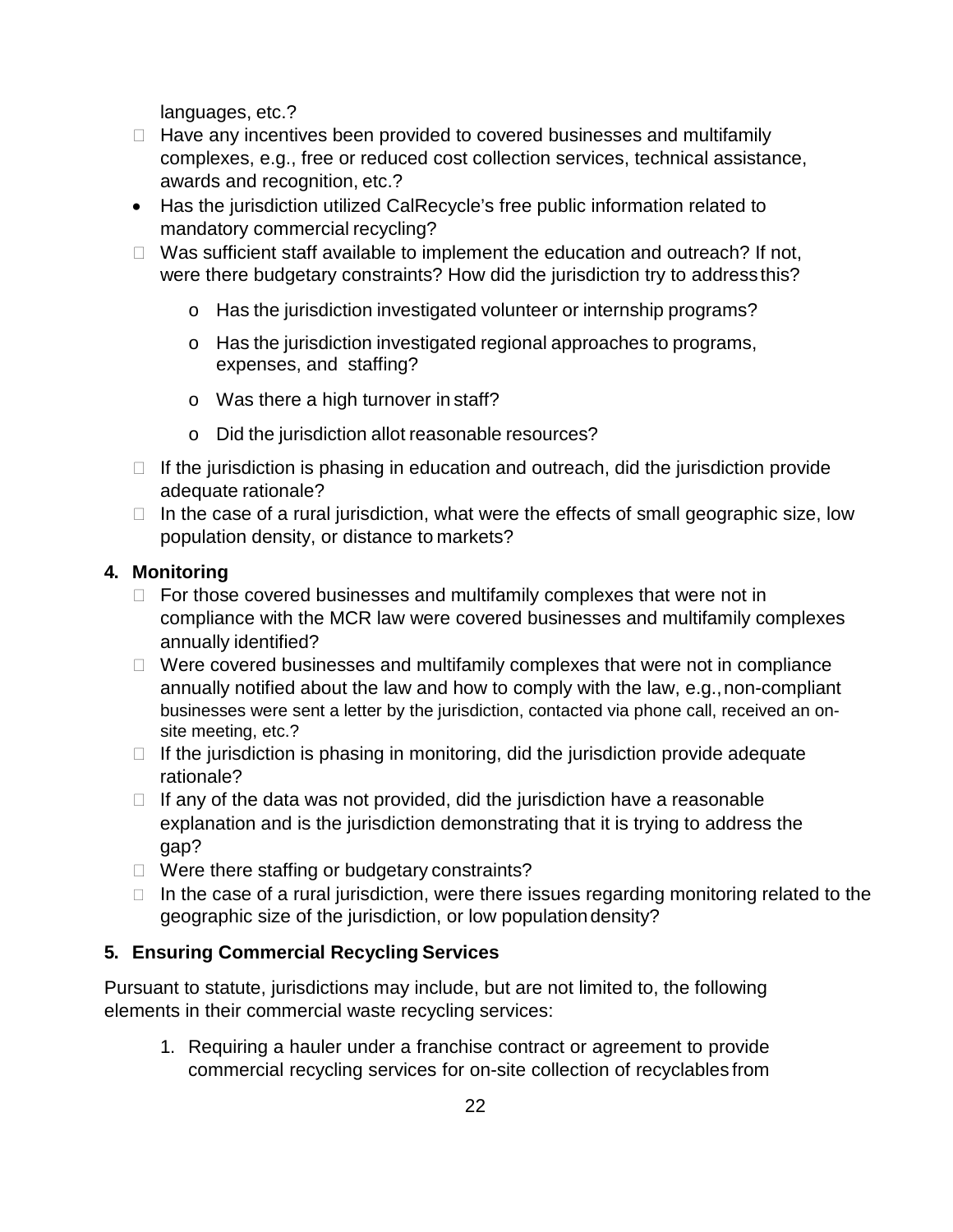businesses.

- 2. Requiring permitted or contract haulers to provide commercial recycling services for on-site collection of recyclables from businesses in a nonfranchised jurisdiction.
- 3. Implementing a mandatory commercial waste recycling policy or ordinance that requires businesses to hire a service provider to haul its recyclables to a source separated or mixed processing system that diverts recyclables from disposal, or to self-haul.

Additional program elements that might support a program include:

- 1. Establishing certification requirements for self-haulers.
- 2. Enforcement provisions, including a structure for fines andpenalties.
- 3. Charging businesses a fee to cover the jurisdiction's costs of implementing the commercial waste recycling program.

Note: A jurisdiction may implement or enforce commercial recycling requirements that are more stringent or comprehensive than the law.

#### **Determining Progress Achieved in Implementing a Commercial Recycling Program:**

In addition to the questions above, what constitutes "commercial waste recycling services" will vary depending on many factors, such as the types of commercial generators and the types of recyclables that are generated, the types of existing or potential infrastructure for processing recyclable materials, on-site collection options, etc. The commercial waste recycling services must be appropriate for the jurisdiction and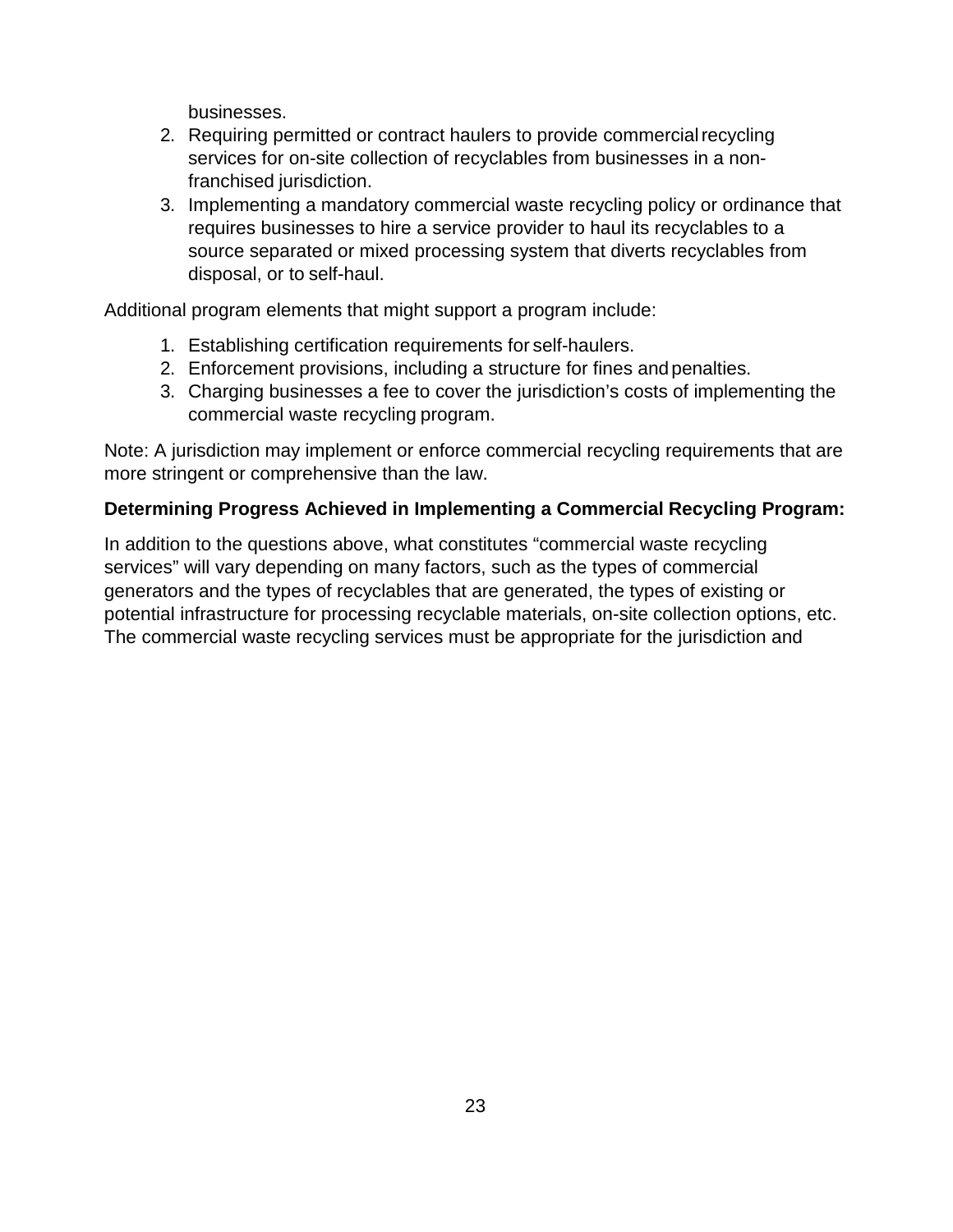meet the needs of its businesses; it must provide opportunities for the regulated businesses to avail themselves of organics recycling services.

- $\Box$  Did the jurisdiction sufficiently demonstrate that the commercial recycling programs available to regulated businesses and multifamily complexes are adequate?
- $\Box$  What is the recovery rate of the commercial waste from the material recovery facilities that are utilized by the businesses? Note: Pursuant to statute, CalRecycle may review the recovery rate of the commercial waste from the material recovery facilities that are utilized by the businesses, as well as all information, methods, and calculations, and any additional performance data.
- $\Box$  If the jurisdiction has not been able to implement a commercial recycling program that is appropriate for the jurisdiction and meets the needs of its businesses, has it done the following:
	- o Have markets for recycled materials continually remained low or poor?
		- **Have China's or other countries' import policies caused the absence or** loss of a market for recyclable materials diverted by solid waste facilities that necessitated the disposal of those materials as a temporary measure to avoid a public health threat associated with storing recyclable materials in amounts that exceed the permitted or design capacity of a solid waste facility?
		- To what extent is the lack of an available market for one or more types of recyclable materials the result of circumstances beyond the reasonable control of the jurisdiction, and to what extent did this prevent the jurisdiction from fully implementing its diversion programs?
		- To what extent has the jurisdiction made efforts to reduce contamination and improve the quality of recycled materials such that they can be used as feedstocks in the manufacturing of new recycledcontent products, e.g., were rates increased to addressed additional processing costs and education?
		- Has the jurisdiction investigated local and regional marketing options?
		- **Has the jurisdiction investigated recycling opportunities with** the private sector, e.g., partnering to site and build recycling manufacturing facilities,etc.?
	- o Were sufficient funds available to implement programs?
		- Has the jurisdiction investigated funding resources, e.g., CalRecycle grants/loans, Treasurer's Office loans and bonds, CA Energy Commission grants,etc.?
		- Has the jurisdiction investigated regional approaches to programs and expenses?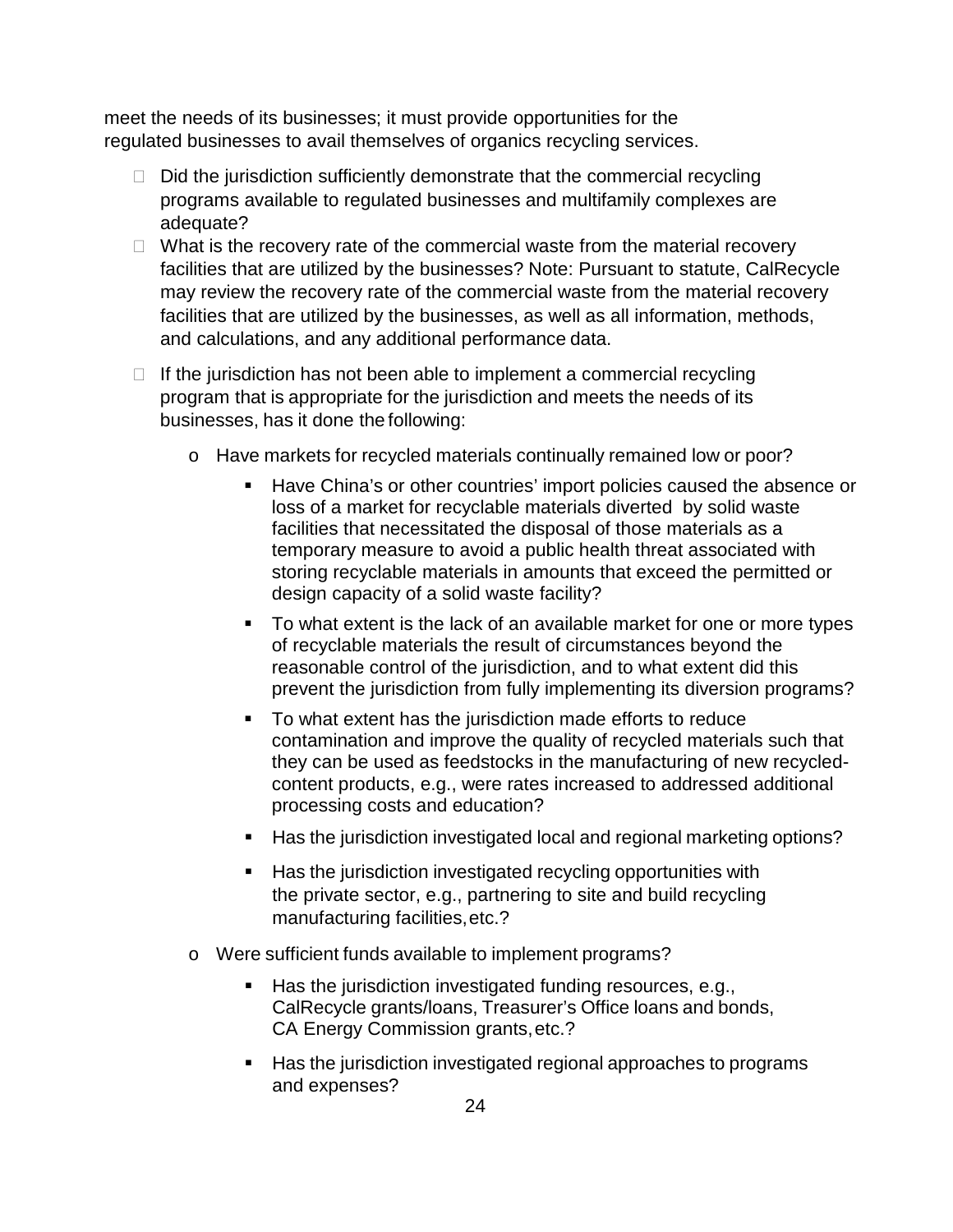- o What selected recycling facilities are not yeton-line?
	- Did financing options for a selected diversion facility fail?
	- Did a jurisdiction face unavoidable regulatory delays? If so, did the jurisdiction explain the regulatory delays and how they affected the project timelines?
	- Did a jurisdiction elect to recover a certain type of material, but the hauler/operator will not cooperate and recover the waste type on behalf of the jurisdiction? Is the failure to recover the material(s) due to logistical problems?
- o Was insufficient staff available to implement programs?
	- Has the jurisdiction investigated volunteer or internship programs?
	- $\blacksquare$  Has the jurisdiction collaborated with the hauler(s)?
	- **Has the jurisdiction investigated regional approaches to** programs, expenses, andstaffing?
	- Was there a high turnover in staff?
	- Did the jurisdiction allot reasonable resources?
- o Have existing contractual or legal issues prohibited a jurisdiction from implementingprograms?
	- Can the jurisdiction amend franchise agreements, contracts, or permits? If not, when do the agreementsexpire?
	- Can the jurisdiction prepare a request for proposal(s) for the implementation of programs andfacilities?
- o What other considerations, including but not limited to market development obstacles, population density, waste generation rates, dominant waste generation categories and types, and geographic, demographic and economic factors, have affected the rural jurisdiction's ability to implement its commercial recycling program?

# <span id="page-27-0"></span>MANDATORY COMMERCIAL ORGANICS RECYCLING IMPLEMENTATION

On and after January 1, 2016, each jurisdiction is required to implement an organic waste recycling program that is appropriate for that jurisdiction and designed specifically to divert the organic waste generated by businesses subject to Section 42649.81, whether or not the jurisdiction has met the requirements of Section 41780.

The intent of AB 1826, the Mandatory Commercial Organics Recycling law is to divert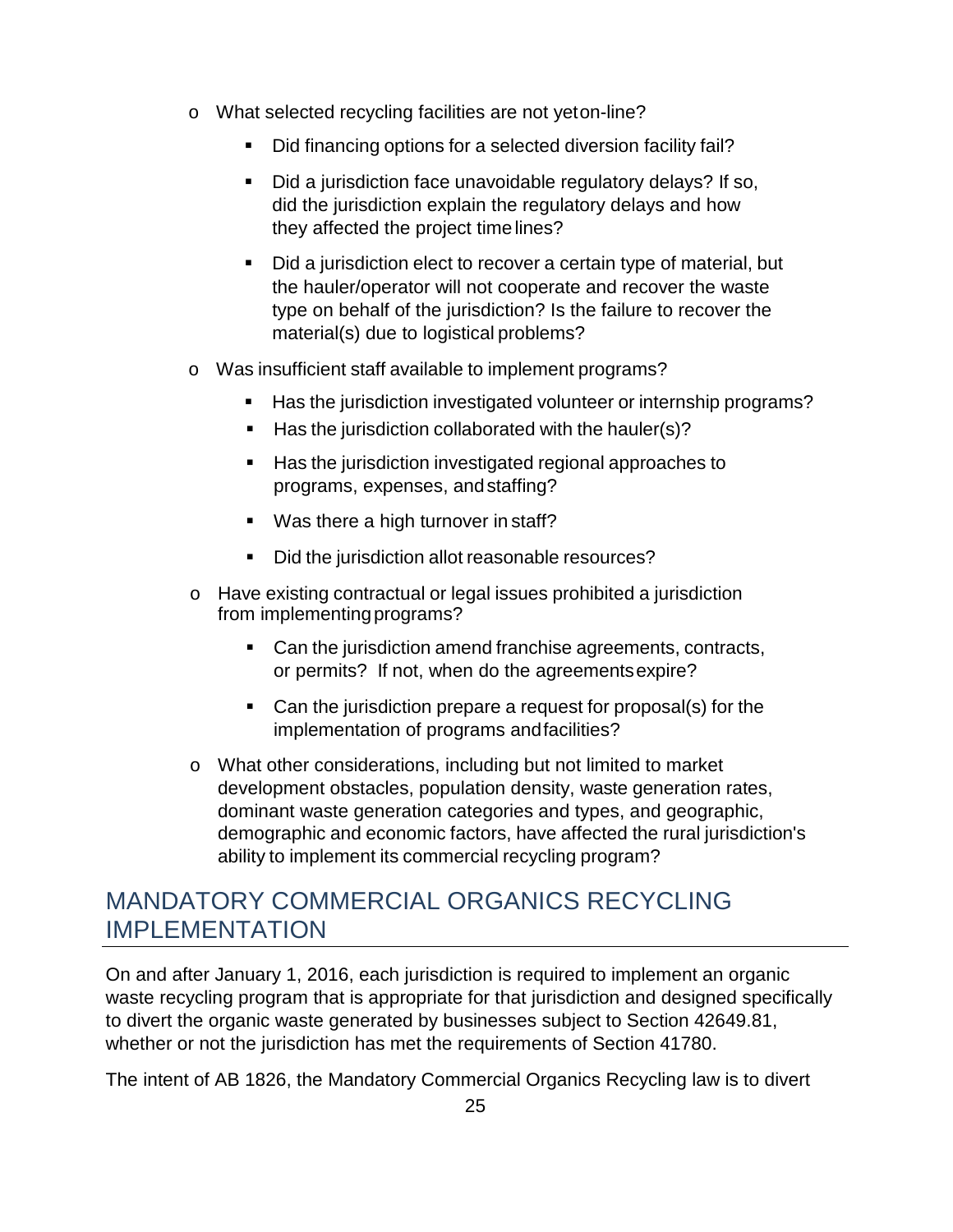organic materials from landfills, primarily by requiring: 1) a business that generates a specified amount of organic waste per week to arrange for recycling services for that organic waste; and 2) jurisdictions to implement mandatory organic waste recycling programs.

Every jurisdiction's organic waste recycling program at a minimum **must** consist of the following for the businesses that meet the required thresholds (described in more detail on the following pages):

- 1. Identifying the businesses that are required to recycle their organicwaste.
- 2. Education and outreach to inform businesses about the law and how to recycle organics in the jurisdiction.
- 3. Implementing annual monitoring activities to identify those not recycling and to inform them of the law and how to recycle organics in the jurisdiction.
- 4. Ensuring that organic waste recycling services are available to businesses in the jurisdiction that meet the required threshold.

To determine the level of Mandatory Commercial Organics Recycling (MORe) implementation, staff would review programs and data as part of the annual site visits, and use information such as annual report information submitted by local jurisdictions, tonnage data, education information, etc. Jurisdictions' compliance with the MORe requirements will be determined during the formal Jurisdiction Review (either during a two or four-year review cycle depending on which cycle the jurisdiction is on).

As part of this, CalRecycle recognizes that the AB 1826 requirement for jurisdictions to implement mandatory organic waste recycling programs may require more than what AB 341 required for mandatory commercial recycling. For example, if the jurisdiction has to implement new or expanded commercial organic recycling programs and if determining the businesses that meet the compliance threshold is more complex, e.g., due to complexity of identifying businesses that generate certain thresholds of organic material. To assist jurisdictions in developing appropriate programs and understanding how CalRecycle will assess program implementation and compliance, CalRecycle developed a separate analytical tool to demonstrate the nature of the questions and information that staff will use in reviewing jurisdiction programs – e.g., has the jurisdiction done the following:

- $\Box$  Identified covered businesses and the amount of organic material they generate,
- $\Box$  Assessed if the covered businesses are already diverting their organic material,
- $\Box$  Determined the availability of existing organics recycling services to those covered businesses and the need for additional services,
- $\Box$  Determined what else it will need to implement to meet the needs of its covered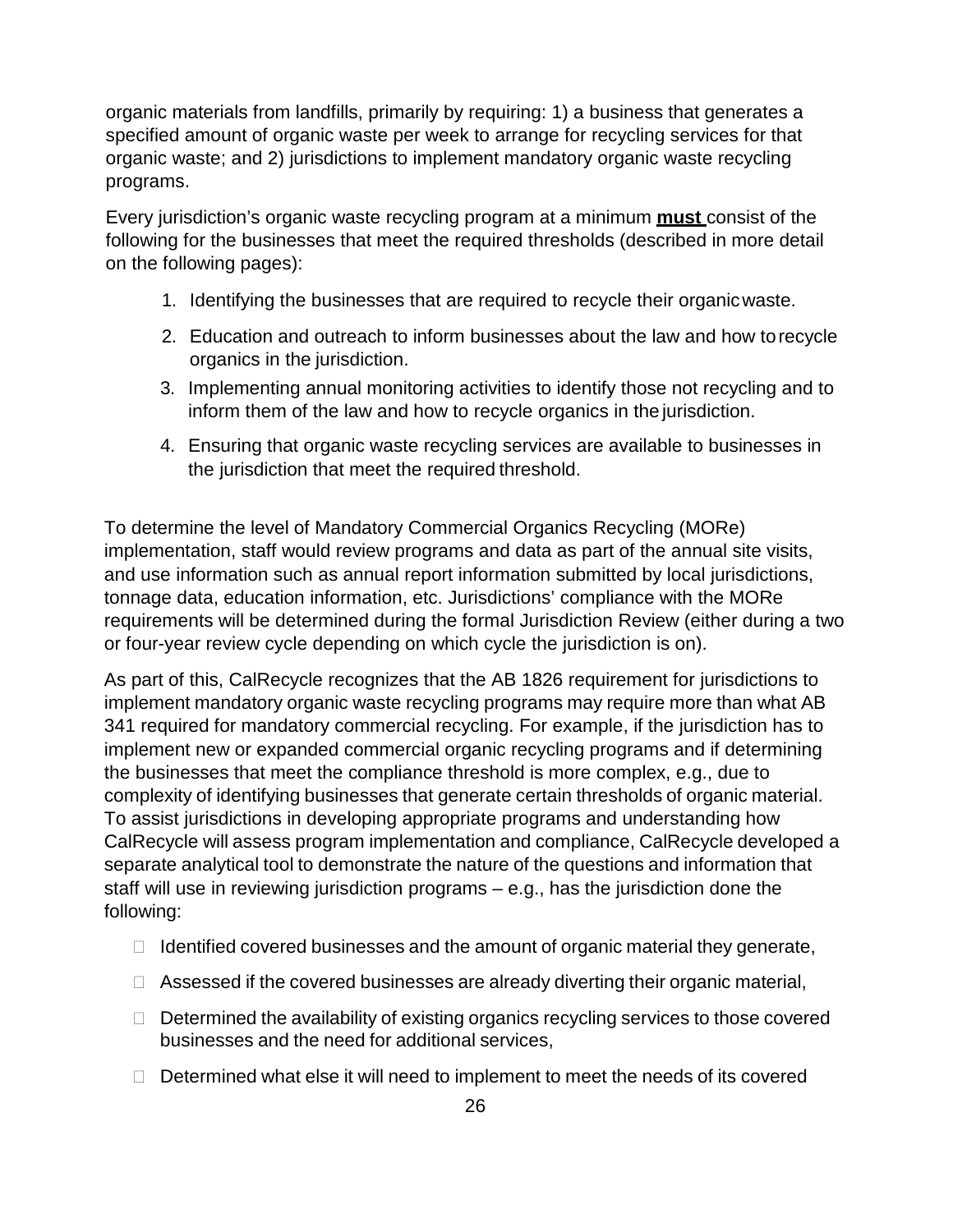businesses, and,

 $\Box$  Reported to CalRecycle if there are barriers and developed and provided a plan to address the barriers?

While jurisdictions do not need to use this analytical tool, they should be aware that it reflects the types of information that CalRecycle will be looking to assess as part of the formal Jurisdiction Review.

CalRecycle has incorporated the substance of this approach into the following criteria that staff would use to determine the extent to which a jurisdiction has shown a good faith effort to implement its mandatory organics recycling program. These criteria are provided to serve as an example. The criteria are not prescriptive and they are not a "checklist". They indicate the issues that will be examined when CalRecycle performs its Jurisdiction Reviews. There is no intent to mandate that each criterion be adhered to, and that, if not, that a local jurisdiction would be in a "failure" situation. The criteria are broken down into four sections: 1) Identifying Commercial Generators of Organic Materials, 2) Conducting Education/Outreach, 3) Monitoring, and 4) Ensuring Commercial Recycling Services. Note: If jurisdictions meet the criteria for a rural exemption as provided for in AB 1826 and submitted the exemption resolution to CalRecycle, they will be exempt from implementing the requirements of AB 1826 and not subject to enforcement.

#### **1. Identifying Covered Commercial Businesses of OrganicMaterials**

- Did the jurisdiction make a reasonable effort to annually identify the commercial businesses that are required to recycle their organic waste?
	- o How did the jurisdiction identify the covered commercial organics businesses?
	- o Did the jurisdiction identify the types of existing organics diversion programs that the covered commercial businesses have in place?
	- o Did the jurisdiction identify the types of programs that it has for covered commercial organics businesses?
	- o Did the jurisdiction identify expanded or new programs that are needed to meet the needs of businesses?
- Did the jurisdiction provide data on the following regarding covered businesses in the Annual Report beginning August 1, 2017?
	- o Number of covered businesses.
	- o Number of covered multifamily complexes.
	- o Number of covered businesses that are recycling organic waste.
	- o Number of covered multifamily complexes that are recycling green waste, landscape and pruning waste, and nonhazardous wood waste.
	- o The methodology used to identify covered businesses andmultifamily complexes.
	- o If any of this data is not available, an explanation of why and how the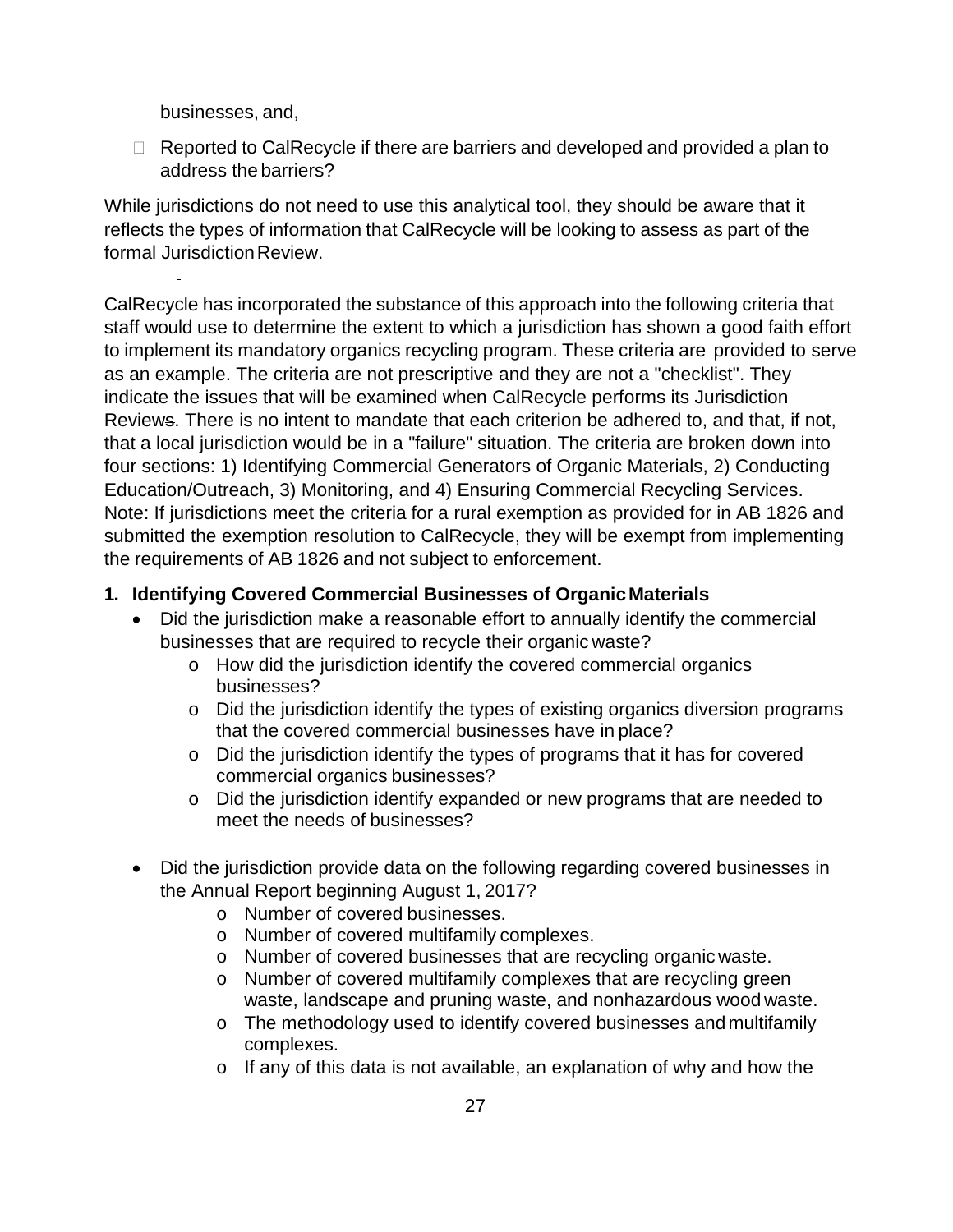jurisdiction is are addressing gathering the data

- o If applicable, the amount of organic material that is being divertedby covered businesses/multifamily complexes
- If any of the data was not provided, did the jurisdiction have a reasonable explanation and is the jurisdiction demonstrating that it is trying to address the gap?
- If the jurisdiction is phasing in identification, did the jurisdiction provide adequate rationale?
- Based upon this information CalRecycle will assess the extent to which jurisdictions have monitored which covered businesses are in compliance with Section 42649.81, including information on the amount of organic waste that is being diverted from covered businesses, if available, and on the number of covered businesses that are subscribing to service. If the number that have recycling service decreases during the review cycle, then CalRecycle would explore further with the jurisdiction to assess the reasons, including did the jurisdiction cease any active education or outreach efforts, did the rate structure change, etc.?

#### **2. Conducting Education/Outreach**

- Did the jurisdiction provide information about its annual education and outreach efforts?
- Did the jurisdiction use a variety of education and outreach approaches to inform covered businesses and multifamily complexes about the law and how torecycle organics, including electronic, print, and direct contact approaches?
	- o Is this occurring annually?
	- o Are there activities that were intended to be only one-time and did the jurisdiction provide an explanation that is reasonable?
- Is education and outreach accessible to the targeted sector, e.g., can affected commercial businesses readily find information on the jurisdiction or hauler's websites, is information provided at least annually, etc.?
- Have language barriers been addressed, e.g., if needed, have materials been translated into other languages, is the website information available in other languages, etc.?
- Have any incentives been provided to covered businesses and multifamily complexes, e.g., free or reduced cost collection services, technical assistance, awards and recognition, etc.?
- Has the jurisdiction utilized CalRecycle's free public information related to mandatory organics recycling?
- Was insufficient staff available to implement the education and outreach? Were there budgetary constraints? How did the jurisdiction try to address this?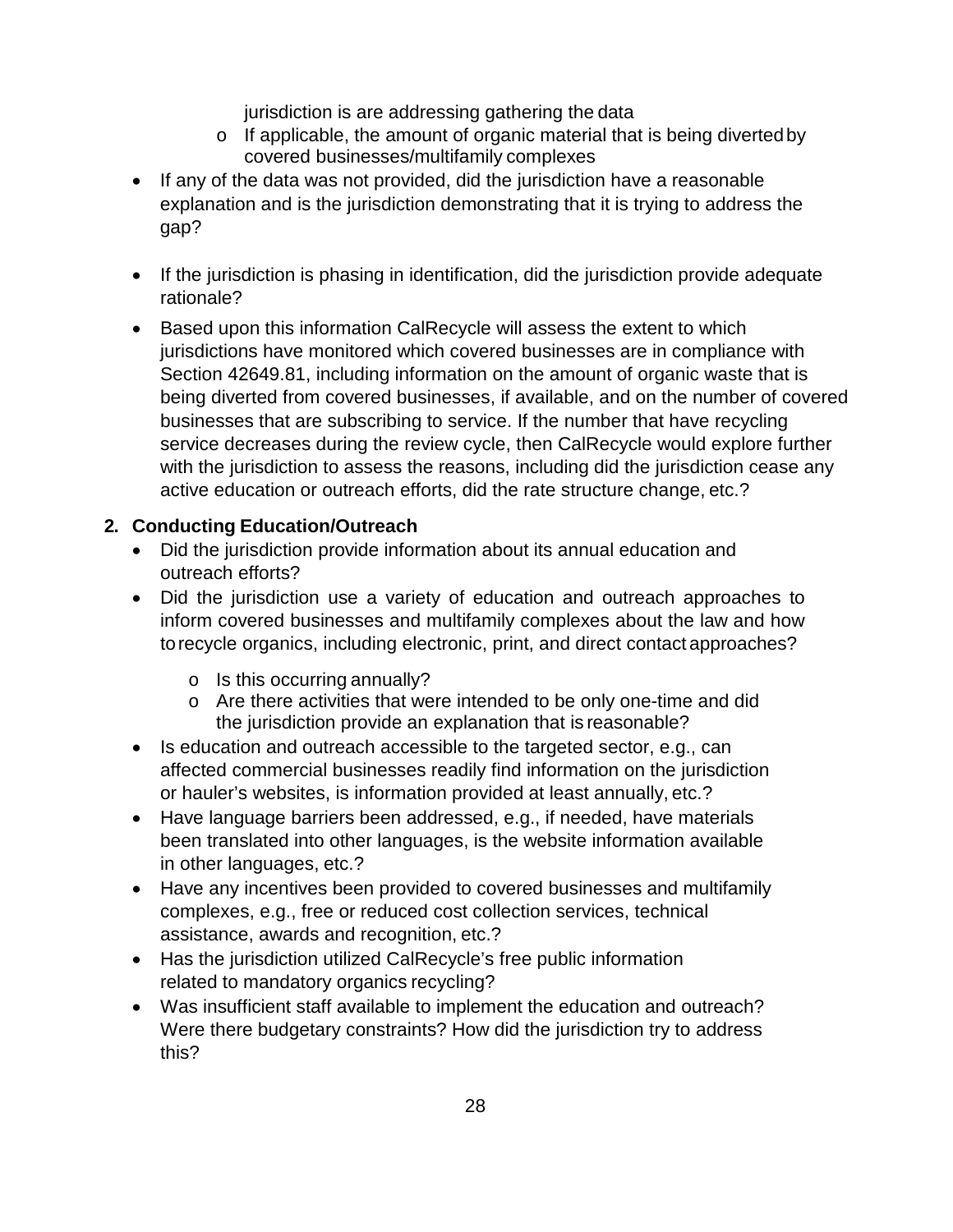- o Has the jurisdiction investigated volunteer or internship programs?
- o Has the jurisdiction investigated regional approaches to programs, expenses, and staffing?
- o Was there a high turnover in staff?
- O Did the jurisdiction allot reasonable resources?
- If the jurisdiction is phasing in education and outreach, did the jurisdiction provide adequate rationale?
- In the case of a rural jurisdiction, what were the effects of small geographic size, low population density, or distance to markets?

#### **3. Monitoring**

- Were covered businesses and multifamily complexes annually identified that were not in compliance with the Mandatory Organics Recycling law?
- Were covered businesses and multifamily complexes that were not in compliance annually notified about the law and how to comply with the law, e.g., non-compliant businesses were sent a letter by the jurisdiction, contacted via phone call, received an on-site meeting, etc.?
- If the jurisdiction is phasing in education and outreach, did the jurisdiction provide adequate rationale?
- If any of the data was not provided, did the jurisdiction have a reasonable explanation and is the jurisdiction demonstrating that it is trying to address the gap?
- Were there staffing or budgetary constraints?
- In the case of a rural jurisdiction, were there issues regarding monitoring related to the geographic size of the jurisdiction, or low populationdensity?

#### **4. Ensuring Organic Waste Recycling Services**

Pursuant to statute, jurisdictions may include, but are not limited to, the following three elements in their organic waste recycling services:

- 1. Requiring a hauler under a franchise contract or agreement to provide commercial organic recycling services for on-site collection of organics from businesses.
- 2. Requiring permitted or contract haulers to provide commercial organic recycling services for on-site collection of organics from businesses in a non-franchised jurisdiction.
- 3. Implementing a mandatory commercial organic waste recycling policy or ordinance that requires businesses to either hire a service provider to haul its organic waste to a source separated or mixed processing system that diverts organic waste from disposal, or to self-haul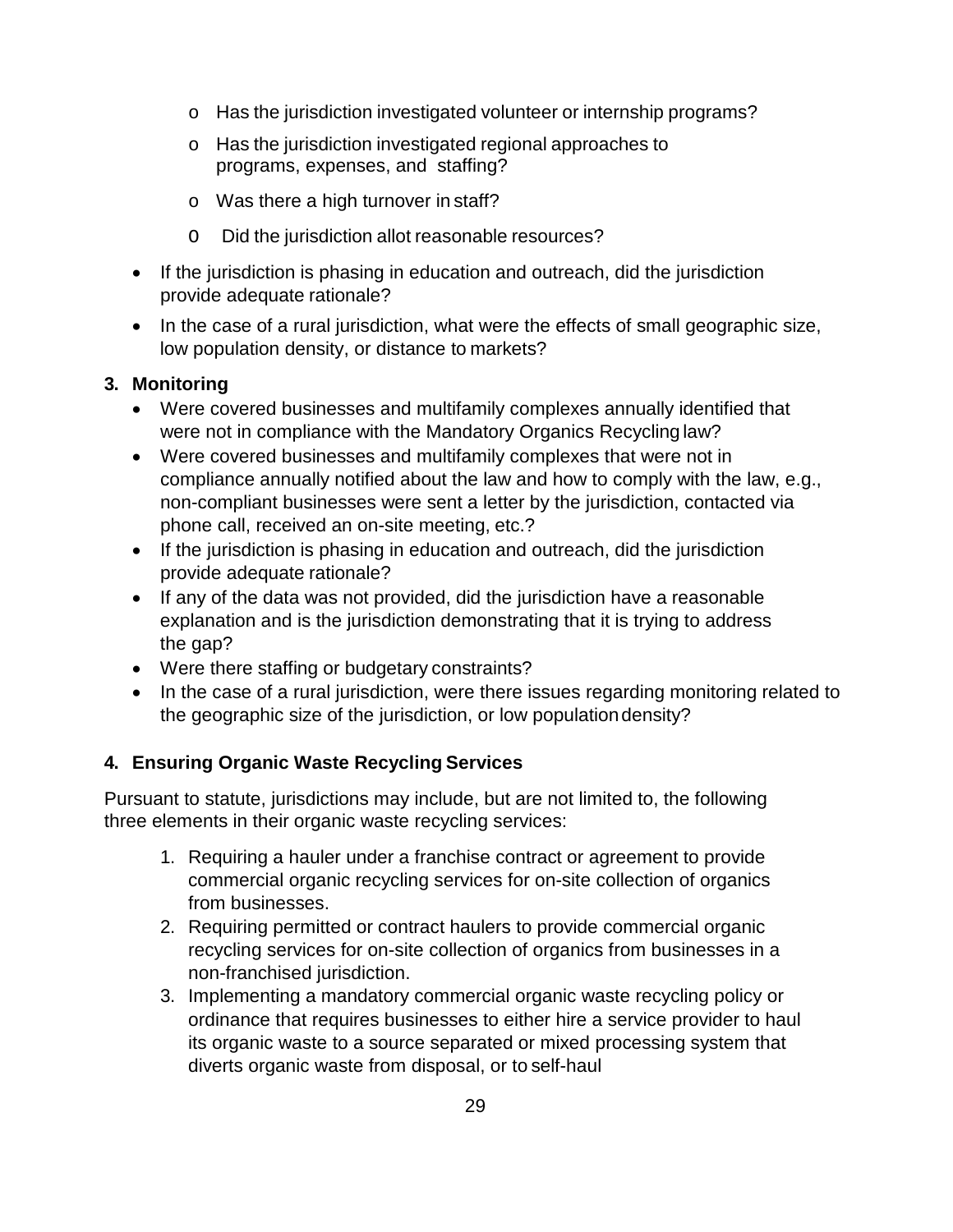These three elements also might be implemented in conjunction with food rescue programs, on-site composting/AD, self-hauling by businesses, and landscaping services that collect the greenwaste and recycle it. Additional program elements that might support a program include:

- 1. Establishing certification requirements for self-haulers or businesses that manage organics on site.
- 2. Enforcement provisions, including a structure for fines andpenalties.
- 3. Charging businesses a fee to cover the jurisdiction's costs of implementing the organic waste recycling program.

Note: A jurisdiction may implement or enforce organic waste recycling requirements that are more stringent or comprehensive than the law.

#### **Determining Progress Achieved in Implementing a Commercial Organics Waste Recycling Program:**

What constitutes "organics waste recycling services" will vary depending on many factors, such as the types of commercial generators and the types of organics that are generated, the types of existing or potential infrastructure for processing organic materials, on-site collection options, etc. The organics waste recycling services must be appropriate for the jurisdiction and meet the needs of its businesses; it must provide opportunities for the regulated businesses to avail themselves of organics recycling services.

- 1. Looking at the data regarding generators (see *Identifying Generators*  above), did the jurisdiction sufficiently demonstrate that the commercial organics recycling programs available to regulated businesses and multifamily complexes are adequate?
	- a. How is the program sufficient, e.g., if the jurisdiction only has food rescue and allows businesses to manage it onsite via composting or anaerobic digestion, and there is no on-site collection services, did the jurisdiction demonstrate that this is sufficient to meet the needs of the businesses and multifamily complexes?
- 2. Did the jurisdiction demonstrate that its commercial organics recycling programs are effective?
	- a. What is the recovery rate of the commercial waste from the material recovery facilities that are utilized by the covered businesses? Note: Pursuant to statute, CalRecycle may review the recovery rate of the commercial waste from the material recovery facilities that are utilized by the businesses, as well as all information, methods, and calculations, and any additional performance data.
	- b. Are the programs, in combination with other available services, sufficient to provide for the collection where needed of all organic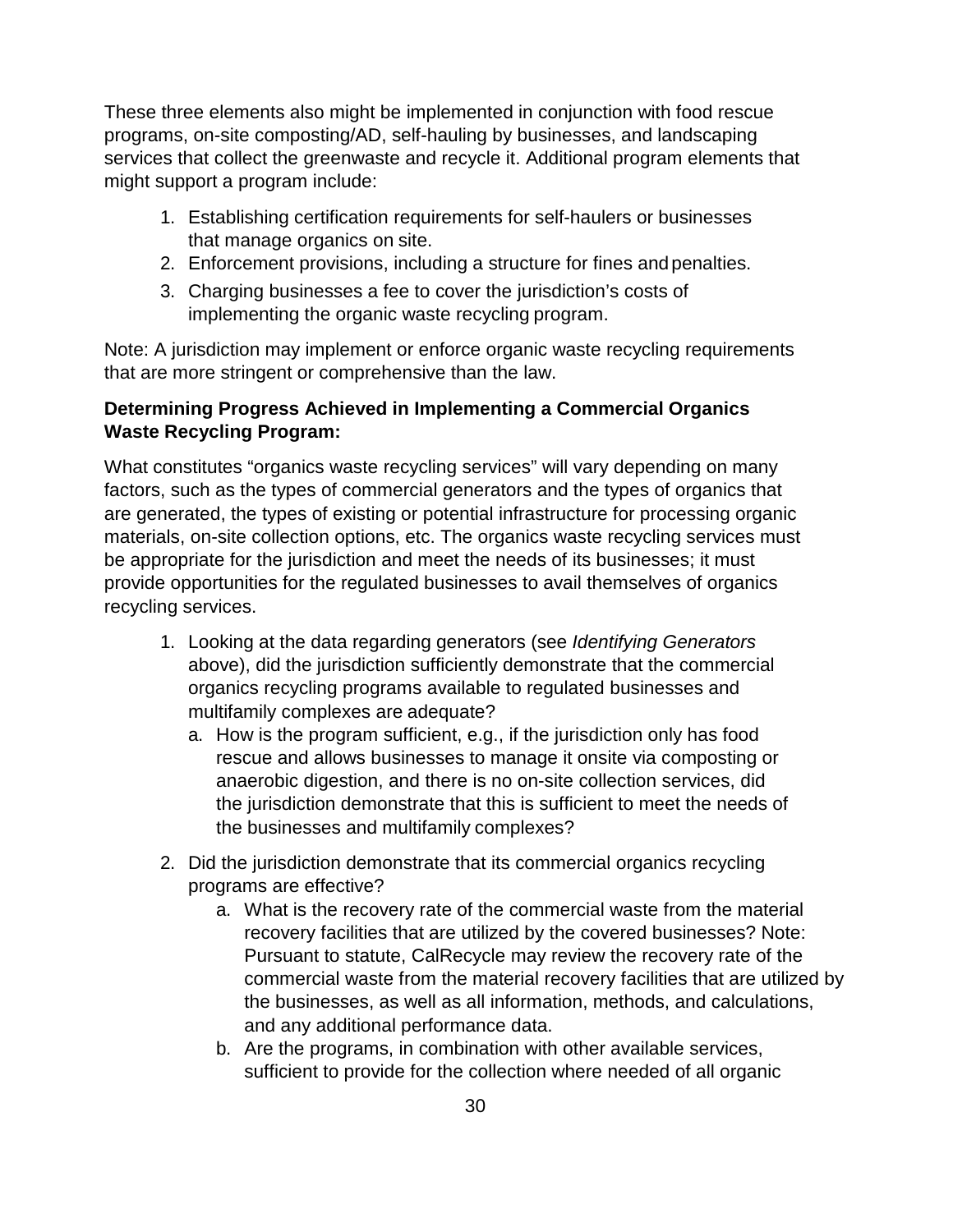materials from regulated businesses?

- 3. If the jurisdiction has not been able to implement a commercial organics recycling program that is appropriate for the jurisdiction and meets the needs of its covered businesses, has it done the following:
	- a. Have markets for recycled organic materials continually remained low or poor? (See *AdditionalReporting and Analysis Requirements*  below.)
		- i. Has the jurisdiction investigated local and regional marketing options?
		- ii. Has the jurisdiction investigated organics recycling opportunities with the private sector, e.g., partnering to site and build organics recycling facilities, collaborating with large commercial generators to manage waste on site, such as small scale anaerobic digestion facilities, etc.?
	- b. Were sufficient funds available to implement programs?
		- i. Has the jurisdiction investigated funding resources, e.g., CalRecycle grants/loans, Treasurer's Office loans and bonds, CA Energy Commission grants,etc.?
		- ii. Has the jurisdiction investigated regional approaches to programs and expenses?
	- c. What selected organics recycling facilities are not yet on-line? (See *Additional Reporting and Analysis Requirements* below.)
		- i. Did financing options for a selected diversion facility fail?
		- ii. Did a jurisdiction face unavoidable regulatory delays? If so, did the jurisdiction explain the regulatory delays and how they affected the project timelines?
		- iii. Did a jurisdiction elect to recover a certain type of material (e.g., food waste), but the hauler/operator will not cooperate and recover the waste type on behalf of the jurisdiction? Is the failure to recover the material(s) due to logistical problems?
	- d. Was insufficient staff available to implement programs?
		- i. Has the jurisdiction investigated volunteer or internship programs?
		- ii. Has the jurisdiction collaborated with the hauler(s)?
		- iii. Has the jurisdiction investigated regional approaches to programs, expenses, andstaffing?
		- iv. Was there a high turnover in staff?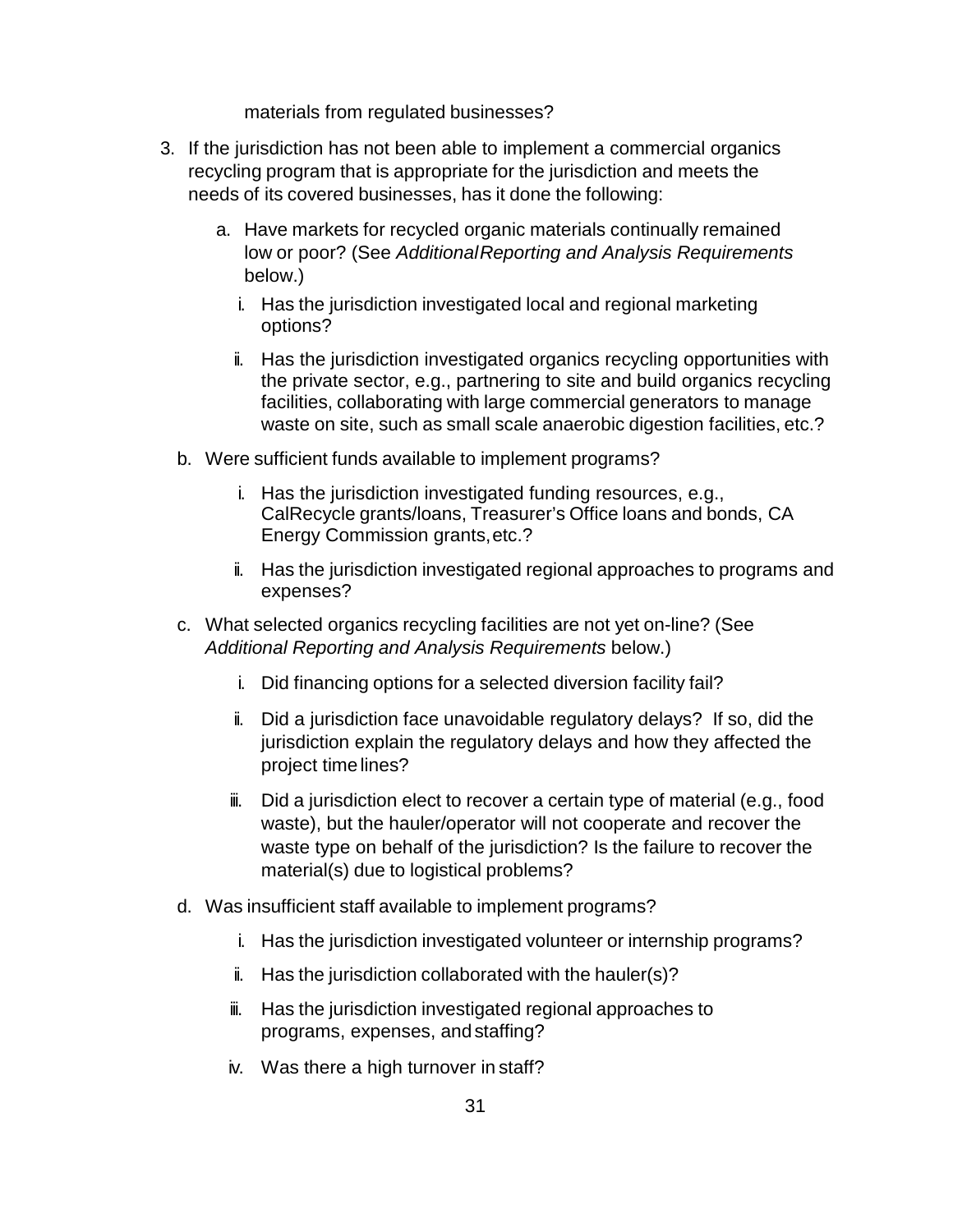- v. Did the jurisdiction allot reasonable resources?
- e. Have existing contractual or legal issues prohibited a jurisdiction from implementingprograms?
	- i. Can the jurisdiction amend franchise agreements, contracts, or permits? If not, when do the agreements expire?
	- ii. Can the jurisdiction prepare a request for proposal(s) for the implementation of programs andfacilities?
- f. What other considerations, including but not limited to market development obstacles, population density, waste generation rates, dominant waste generation categories and types, and geographic, demographic and economic factors, have affected the rural jurisdiction's ability to implement its commercial organics recycling program?
- 4. Note: Due to the amount of organics generated by the commercial sector, the jurisdiction may be able to phase in organics recycling services. For example, some jurisdictions may not have any businesses that generate 8 cy/week of organics, but do have businesses that generate 4 cy/week of organics. For these jurisdictions they may not need to implement organics recycling services until 2017. For jurisdictions that don't have businesses that generate 4 cy/week of organics and have businesses that generate 4 cy/week of trash, they may not need to implement organics recycling services until 2019.
- 5. Did the jurisdiction meet additional reporting and analysis requirements?

The following shall be reported in the Electronic Annual Reportbeginning August 1, 2017, for compost, anaerobic digestion and chip and grind facilities, and may include other facilities that recycle organic waste. This information will be analyzed by CalRecycle to determine if the jurisdiction's efforts to implement an organics recycling program are adequate.

- a. The names of compost, anaerobic digestion and chip and grind facilities, within a reasonable vicinity and the capacities available for materials to be accepted at each facility?
- b. Existing solid waste and organic waste recycling facilities within the jurisdiction that may be suitable for potential expansion or colocation of organic waste processing or recycling facilities?
- c. Efforts of which the jurisdiction is aware that are underway to develop new private or public regional organic waste recycling facilities and the anticipated timeline for completion of those facilities?
- d. A summary of closed or abandoned sites that may be available for new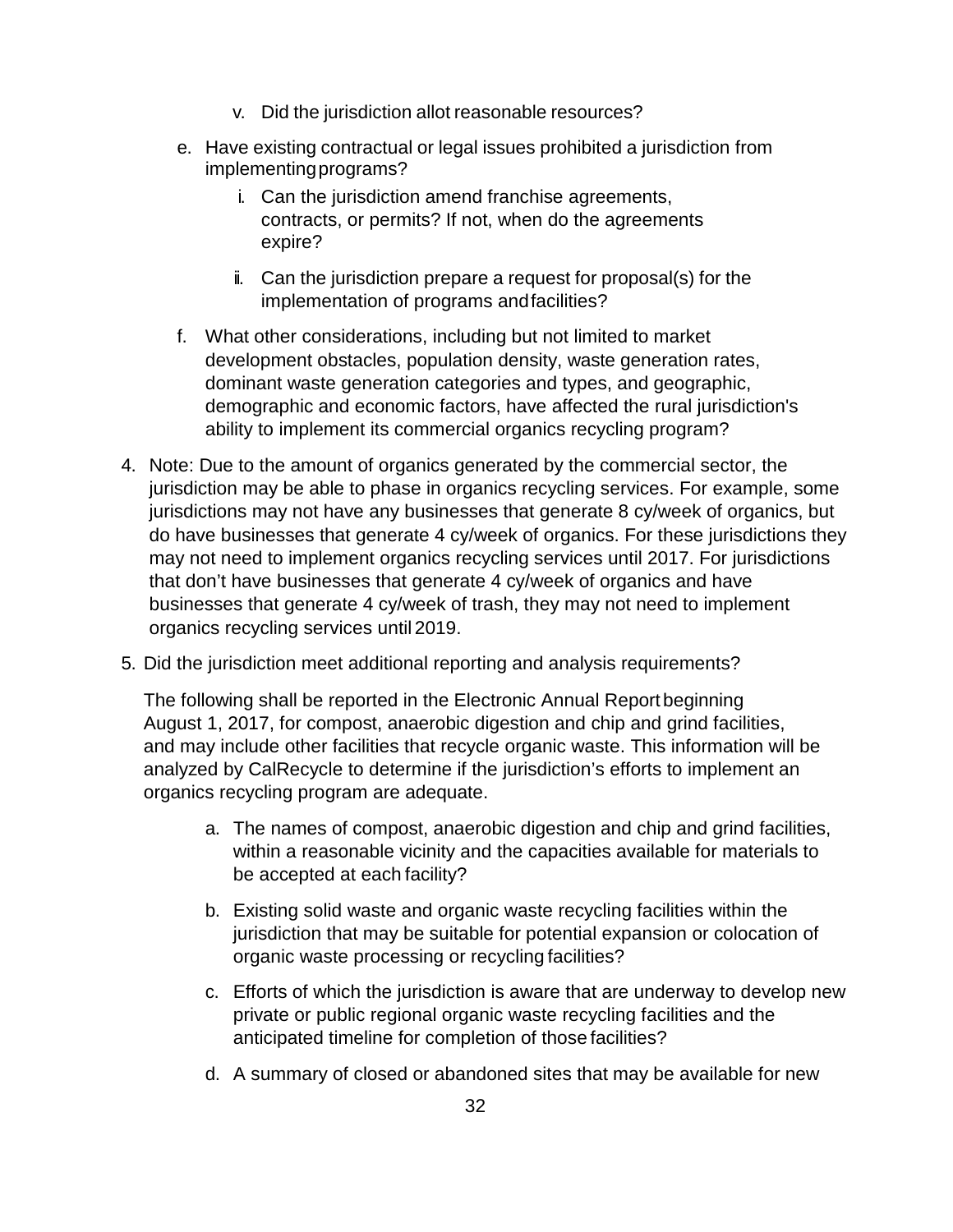organic waste recycling facilities?

- e. Other nondisposal opportunities or markets (e.g., food donation, onsite composting, etc.)
- f. Are there appropriate zoning and permit requirements for the location of new organic waste recycling facilities to help with siting?
- g. Are there local incentives available, if any, for developing new organic waste recycling facilities within the jurisdiction?
- h. If there are known barriers to siting or expanding organic waste recycling facilities in the area that are in the jurisdiction's control, did the jurisdiction provide a summary of the jurisdiction's plan to remedy the barriers?

# <span id="page-35-0"></span>HHWE IMPLEMENTATION

Each HHWE describes programs for the safe collection, recycling, treatment and disposal of hazardous wastes generated by households, a monitoring program, funding sources, and a specific implementation time frame. CalRecycle staff recommends using the following criteria to determine whether selected programs were implemented, and to assess the reasons a jurisdiction has failed to implement its HHW programs. CalRecycle staff will also determine if the jurisdiction is following the HHWE implementation schedule. Jurisdictions failing to fully implement their HHWE may be fined up to \$10,000 per day.

# <span id="page-35-1"></span>Criteria for HHWE Implementation

### <span id="page-35-2"></span>Programs Implemented

Jurisdictions implementing their HHW programs are not subject to fines by CalRecycle. Staff recommends the following criteria be used to determine if programs were implemented. For example:

- Was a HHW event or a permanent collection facility made available to all households in the jurisdiction, regardless of actual participation?
- What expenditures have been devoted to HHW collection, treatment, recycling, and disposal?
- What efforts have been made to inform the public about HHW andHHW collection events and/or facilities?
- Have the time frames specified in the HHWE for implementing programs been followed (considering reasonable barriers to implementation)?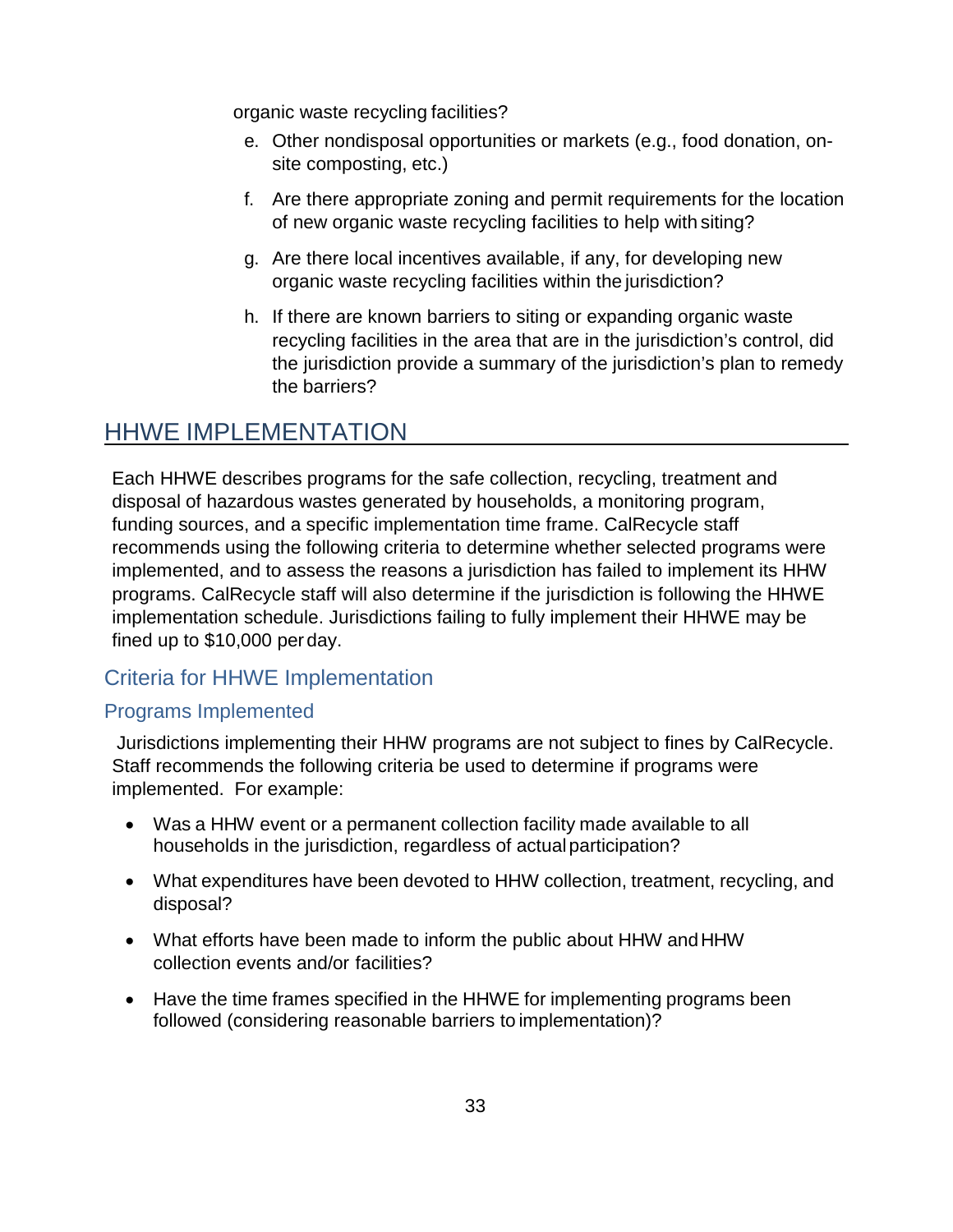### <span id="page-36-0"></span>Programs Not Implemented

Staff recommends investigating the extent to which a jurisdiction has implemented programs, and the reasons they have failed to implement programs. Based upon the evaluation, staff may recommend to CalRecycle that a jurisdiction be issued a compliance order. CalRecycle may consider assessing fines of up to \$10,000 per day to jurisdictions that fail to meet the requirements of their compliance orders, on a caseby-case basis. Example criteria include:

- What programs were not implemented?
- Has the jurisdiction investigated local and regional waste exchange, recycling and reuse options?
- Were insufficient funds available to implement programs?
	- $\triangleright$  Has the jurisdiction investigated grants available from CalRecycle, the US EPA, etc.?
	- $\triangleright$  Has the jurisdiction investigated regional approaches to programs and expenses?
	- $\triangleright$  Has the jurisdiction investigated all financial options selected in the HHWE?
- Have time frames projected in the HHWE been met?
	- $\triangleright$  What factors have affected these time frames?
	- $\triangleright$  Will time frames be adjusted to continue program implementation?
- What other problems has the jurisdiction encountered in programimplementation?
- Was insufficient staff available to implement programs?
	- $\triangleright$  Has the jurisdiction investigated volunteer or internship programs?
	- $\triangleright$  Has the jurisdiction investigated regional approaches to programs, expenses, and staffing?
- Have existing contractual or legal issues prohibited a jurisdiction from implementing programs?

# <span id="page-36-1"></span>DETERMINATION OF SRRE AND HHWE IMPLEMENTATION

CalRecycle staff will refer to the various components of the SRRE and HHWE, information from a jurisdiction's annual report, CalRecycle's Review, and other information sources to determine how fully a jurisdiction has implemented its SRRE and HHWE.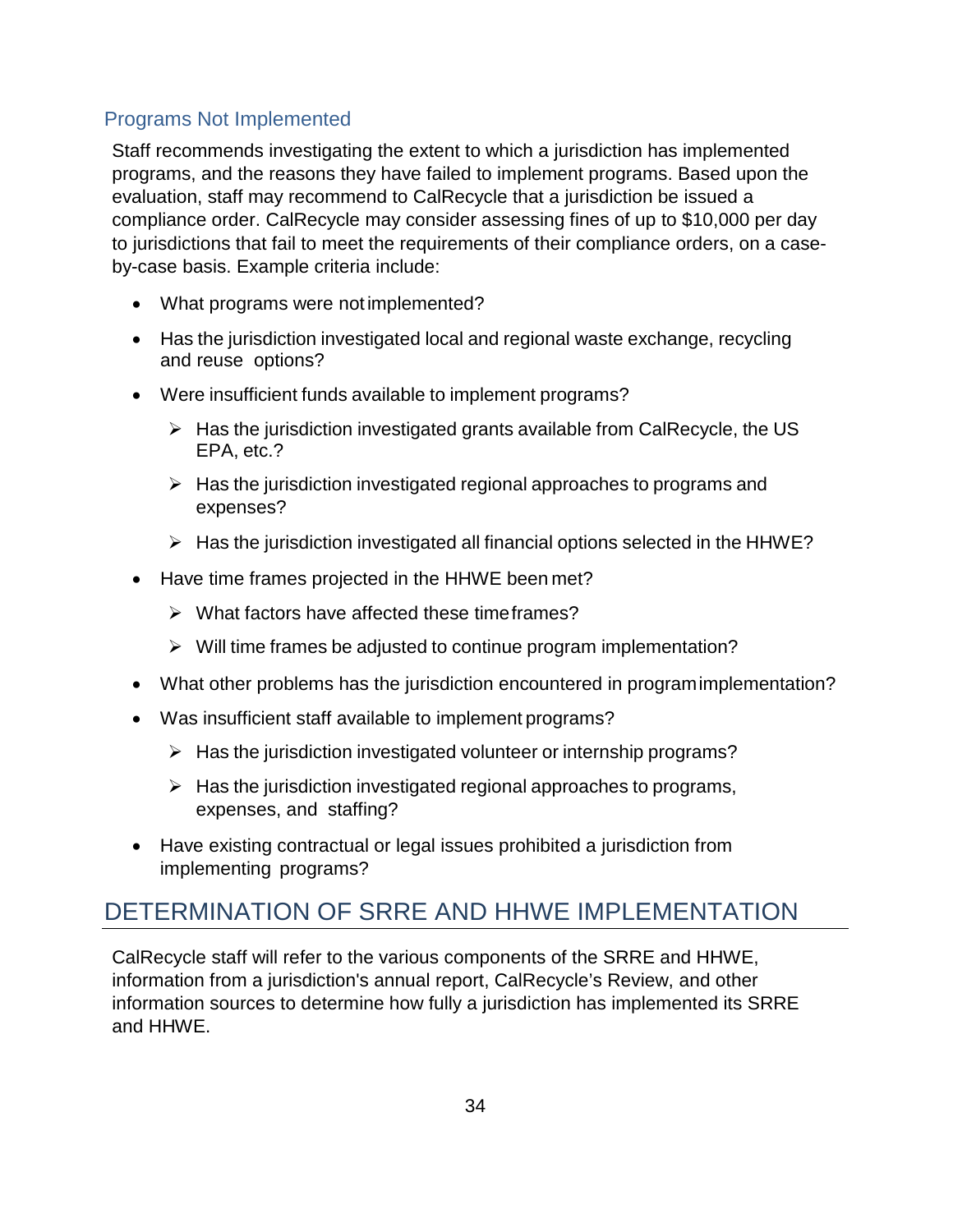### <span id="page-37-0"></span>Annual Reports

#### <span id="page-37-1"></span>SRRE Information

Each jurisdiction is required to annually submit a report to CalRecycle summarizing its progress in implementing waste diversion programs and achieving the diversion requirements. A jurisdiction's annual per capita disposal rate and up-to-date information on its diversion programs should be included in each annual report. Annual reports must be submitted to CalRecycle by August 1 of each year following the year of Board approval of a jurisdiction's SRRE, with the first annual report (for 1995) due by August 1, 1996, and each year thereafter.

CalRecycle will provide jurisdictions with a model annual report.

Commencing with the 2012 Annual Report (due August 1, 2013) each jurisdiction must report annually on its implementation of MCR. Commencing with the 2016 Annual Report (submitted on August 1, 2017) each jurisdiction must report annually on its implementation of MORe. Commencing with the 2017 Electronic Annual Report (due August 1, 2018) each jurisdiction must report annually on its implementation of AB 1594. CalRecycle will provide jurisdictions with guidance in the Electronic Annual Report on the information that needs to bereported.

#### <span id="page-37-2"></span>HHWE Information

Each jurisdiction is also required to include in its annual report information summarizing its progress in implementing the household hazardous waste programs selected in its HHWE.

### <span id="page-37-3"></span>CalRecycle Jurisdiction Review Cycles

Based on the information provided in a jurisdiction's annual reports submitted pursuant to PRC Section 41821 and any other relevant information, CalRecycle shall make a finding as to whether each jurisdiction was in compliance with PRC Section 41780 for the calendar year 2006 and shall review a jurisdiction's compliance with the diversion requirements of PRC Section 41780 as follows (PRC Section 41825), as well as PRC Section 42649 (MCR and MORe), and PRC Section 41781.3:

- If the jurisdiction was in compliance for the calendar year 2006, commencing January 1, 2012, and at least once every four years thereafter, CalRecycle shall review whether the jurisdiction has implemented its SRRE, HHWE, MCR and MORe.
- If the jurisdiction made a good faith effort to implement its SRRE and HHWE, commencing January 1, 2010, and at least once every two years thereafter, CalRecycle shall review, whether the jurisdiction has implemented its SRRE, HHWE, MCR and MORe.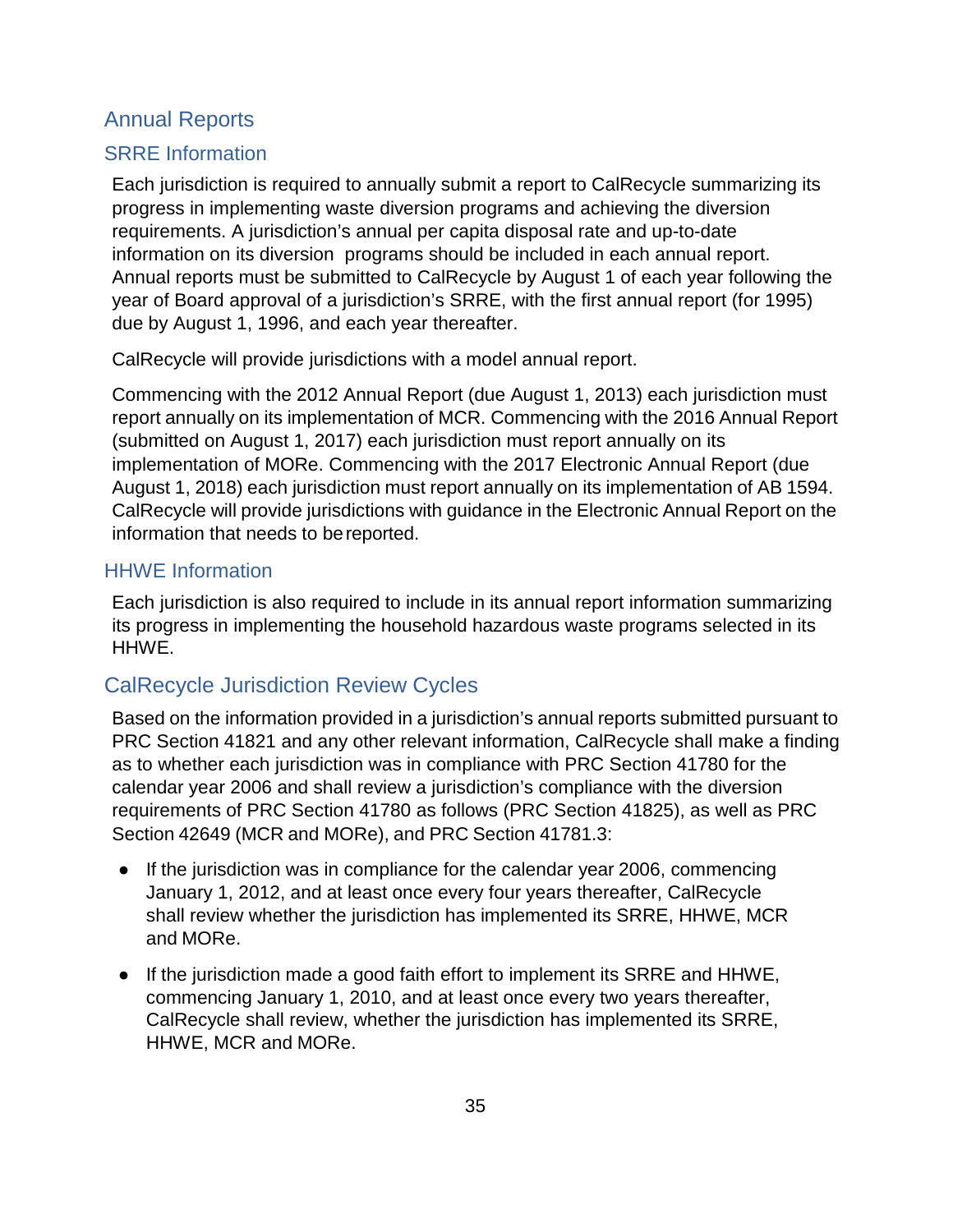- If the jurisdiction was not in compliance for the calendar year 2006, commencing January 1, 2010, and at least once every two years thereafter, CalRecycleshall review, whether the jurisdiction has implemented its SRRE, HHWE, MCR and MORe.
- If a jurisdiction subject to a two-year schedule subsequently comes into compliance with PRC Section 41780, CalRecycle has discretion to switch the jurisdiction to a four-year review schedule.
- If a jurisdiction subject to a four-year schedule subsequently falls out of compliance with PRC Section 41780, CalRecycle has discretion to switch the jurisdiction to a two-year review schedule.
- In addition to the above requirements, CalRecycle may review whether a jurisdiction is in compliance with PRC Section 41780 at any time that CalRecycle receives information that the jurisdiction may not be making a good faith effort to implement its SRRE, HHWE, MCR or MORe.

#### <span id="page-38-0"></span>Compliance Measurements

Pursuant to SB 1016, as of January 1, 2009 the 50% equivalent per capita disposal target is the amount of disposal a jurisdiction would have had during the base period if it had been exactly at a 50% diversion rate. It is calculated using the average of 2003‐ 2006 per capita generation for each jurisdiction (in pounds). It then divides this generation average in half to determine the 50% equivalent per capita disposal target. This is the only time that generation will be used. This target will be specific to each jurisdiction and is not comparable to those of other jurisdictions.

The target is an indicator for comparison with that jurisdiction's annual per capita per day disposal rate beginning with the 2007 program year.

Disposal reporting requirements are described in 14 CCR, Article 9.2, Sections 18800- 18813. A jurisdiction will determine its yearly disposal amount based on disposal information provided by one or more counties as part of CalRecycle's Disposal Reporting System. Jurisdictions will measure and report on their achievement of the 25 percent diversion requirement for the years 1995 through 1999, and achievement of the 50 percent diversion requirement for 2000 and beyond.

A jurisdiction will measure its progress toward achieving the applicable waste diversion requirement as required in PRC Section 41780 by following the requirements outlined in PRC Sections 41780.05, 41780.1 and 41780.2, and Sections 41781 through 41786, as applicable.

#### <span id="page-38-1"></span>Criteria for Measuring Diversion Requirements

Staff recommends using the following criteria to determine whether the applicable diversion requirement has been achieved. Information will be obtained from the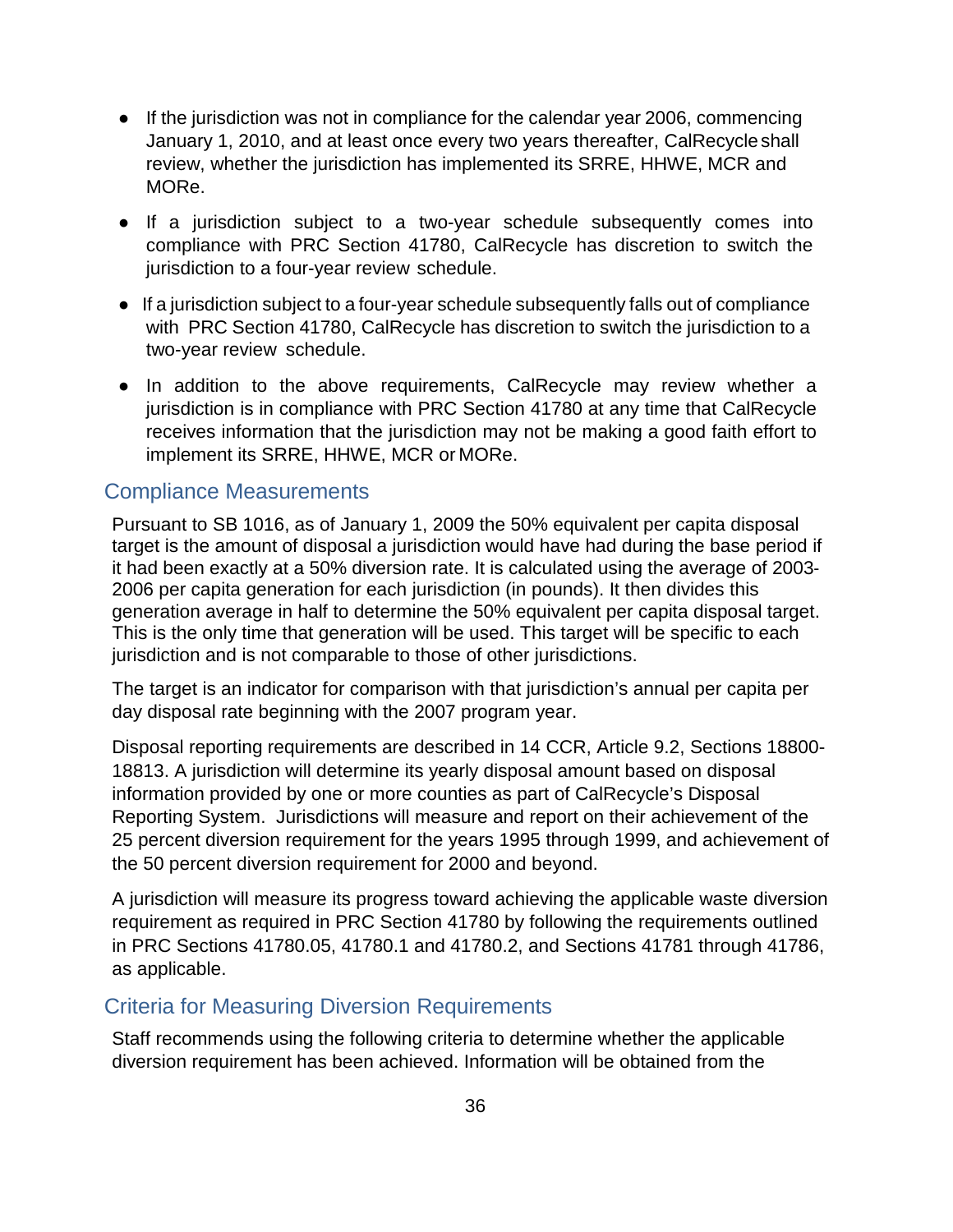electronic annual report, information provided by the jurisdiction, and other sources as necessary.

- Has the jurisdiction updated its SRRE and/or, HHWE through the electronic annual report to include any new or expanded programs it has implemented or plans to implement?
- Has the jurisdiction updated its NDFE through the electronic annual report to reflect any new or expanded non-disposal facilities it is using or planning to use?
- Is the total actual per capita disposal amount reported in the jurisdiction's applicable annual report equal to our less than the 50% equivalent per capita disposal allowable to meet the applicable diversion requirement of PRC Section 41780, or CalRecycle-approved reduced diversion requirement?
- Has the jurisdiction summarized its progress in diverting construction and demolition material, including information on programs and ordinances implemented by the local government and quantitative data, where applicable?
- Has the jurisdiction included other information relevant to compliance with PRC Section 41780 including, but not limited to:
	- $\triangleright$  Information on disposal reported pursuant to PRC Section 41821.5 that the jurisdiction believes may be relevant to CalRecycle's determination of the jurisdiction's per capita disposalrate.
	- $\triangleright$  Disposal characterization studies or other completed studies that show the effectiveness of the programs being implemented.
	- $\triangleright$  Factors that the jurisdiction believes would affect the accuracy of or mitigate the amount of solid waste disposed by the jurisdiction including but not limited to either of thefollowing:
		- Whether the jurisdiction hosts a solid waste facility or any regional diversion facility.
		- The effects of self-hauled waste and construction and demolition waste.
	- $\triangleright$  The extent to which the jurisdiction previously relied on biomass diversion credit and the extent to which it may be impacted bythe lack of the credit.
	- $\triangleright$  Information regarding the programs the jurisdiction is undertaking to address specific disposal challenges and why it is not feasible to implement programs to respond to other factors that affect the amount of waste that is disposed.
- Is the actual per capita disposal rate reflective of actual programmatic performance?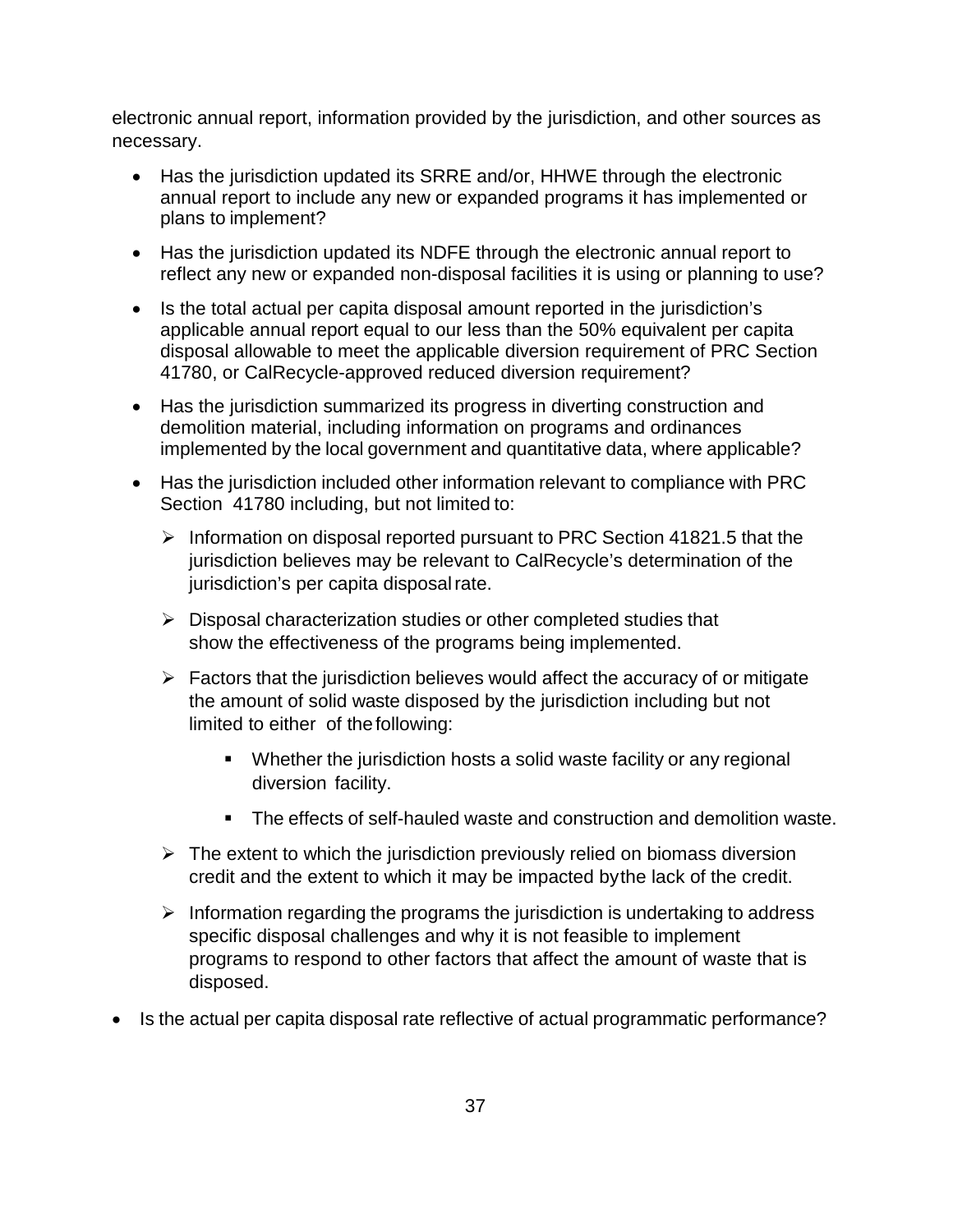#### <span id="page-40-0"></span>Not Meeting Diversion Requirements

- If the total annual per capita disposal rate is greater than the jurisdiction's 50% equivalent per capita disposal target, how much greater is it?
- Is the increase in per capita disposal rate the result of the jurisdiction's disposal increasing faster than the jurisdiction's growth?
- Is the actual per capita disposal rate reflective of actual programmatic performance?
- Has the jurisdiction provided relevant and substantive documentation indicating that the factors used in calculating its annual per capita disposal rate may have resulted in rate 50% equivalent per capita disposal target that is inaccurate and may require correction?

# <span id="page-40-1"></span>ENFORCEMENT

The preceding sections entitled "SRRE Implementation," "HHWE Implementation," MCR Implementation, and MORe Implementation outline the criteria staff uses to determine level of implementation. The following section outlines the enforcement processes recommended to be used by CalRecycle.

#### <span id="page-40-2"></span>Steps Toward Issuance of a Compliance Order

CalRecycle's Jurisdiction Review process will be used to assess the level of implementation of jurisdictions' SRREs and HHWEs. Also, CalRecycle's Jurisdiction Review process will be used to assess the level that each jurisdiction has made in implementing MCR, MORe, and AB 1594. For example, for the 1999/2000 Biennial Review, staff evaluated the program implementation and diversion rate information in jurisdictions' 1999 and 2000 Annual Reports to determine their progress in implementing diversion programs selected in their SRREs (and HHWEs) and in meeting the 50 percent diversion requirement in 2000. Staff then presented the results of that review and their recommendations to the Board at a regularly scheduled meeting. To the extent possible, this hearing will be held in the local or regional agency's jurisdiction (PRC Section 41825).

If CalRecycle finds, after the public hearing, that a jurisdiction has failed to adequately implement its SRRE and/or HHWE and fits into Scenarios II or III, CalRecycle may issue an Order of Compliance, including a compliance schedule (PRC Section 41825). CalRecycle will follow the procedures for issuing compliance orders it adopted at the January 23-24, 2001, Board meeting. Jurisdictions determined to be in Scenario IV will be issued an Order of Compliance, including a compliance schedule. The compliance order will identify the programs of the SRRE and/or HHWE that are not being implemented or attained by the jurisdiction, or identify areas of the SRRE and/or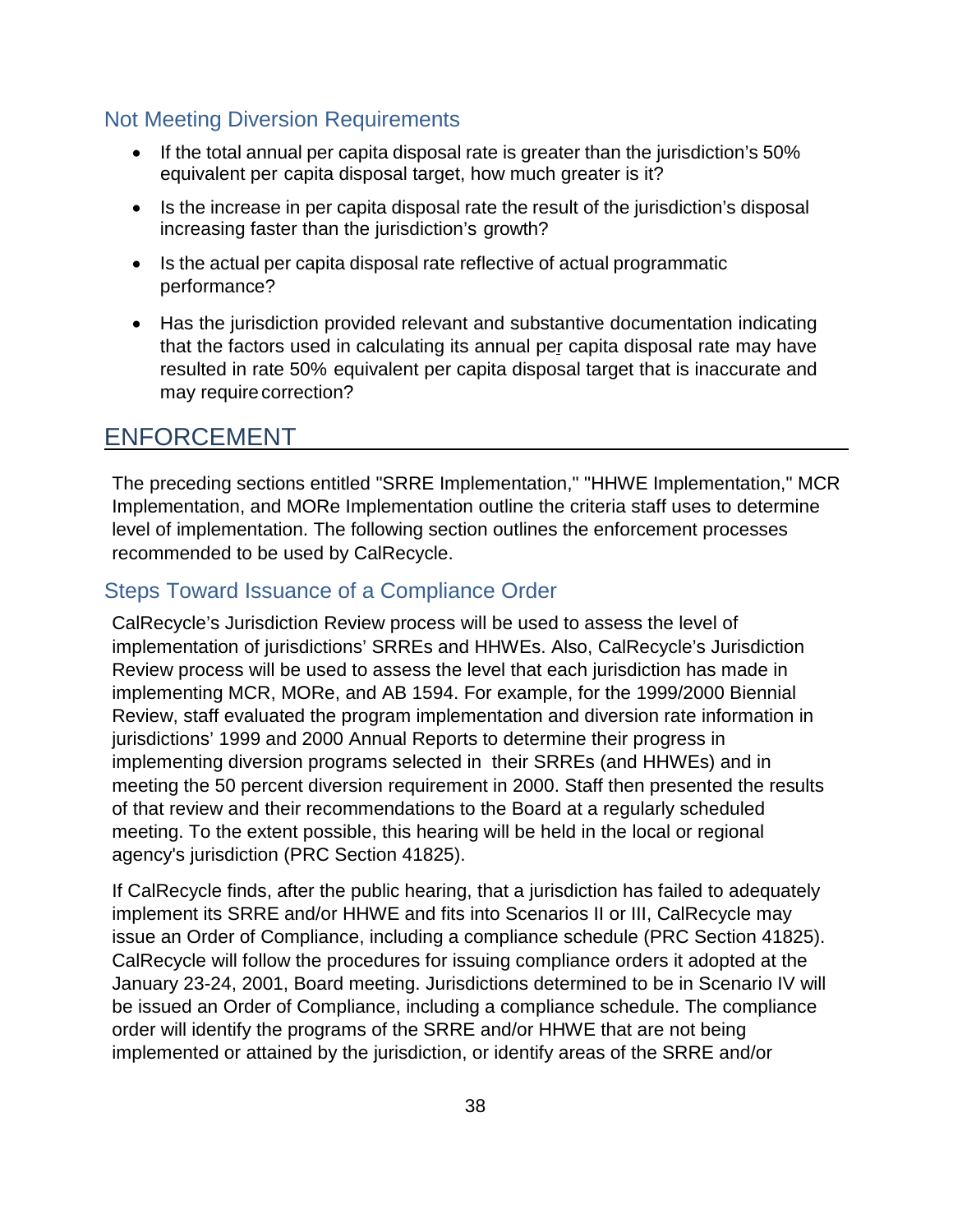HHWE that require revision. Staff recommends that CalRecycle set a specific schedule for the jurisdiction to act on these findings, to be determined on a case-bycase basis.

CalRecycle will follow the requirements of PRC Section 41825 regarding issuing a jurisdiction a compliance order for failure to adequately implement its SRRE and/or HHWE.

If CalRecycle finds, after the public hearing, that a jurisdiction has failed to adequately implement its MCR and/or MORe requirements regardless if it met the diversion requirements of PRC Section 41780 and has not demonstrated a good faith effort to implement one or both of these programs, CalRecycle may issue an Order of Compliance, including a compliance schedule (PRC Section 41825). CalRecycle will follow the procedures for issuing compliance orders it adopted at the January 23-24, 2001, Board meeting. The compliance order will identify the programs for mandatory commercial recycling and mandatory commercial organics recycling that are not being implemented by the jurisdiction. CalRecycle will set a specific schedule for the jurisdiction to act on these findings, to be determined on a case-by-case basis. CalRecycle will follow the requirements of PRC Section 41825 regarding issuing a jurisdiction a compliance order for failure to adequately implement its MCR and/or MORe programs.

If CalRecycle finds, after the public hearing, that a jurisdiction has failed to adequately implement its requirements under AB 1594 and fits into Scenarios II or IV and has not made a good faith effort to address the barriers to divert greenwaste that was being used as ADC, CalRecycle may issue an Order of Compliance, including a compliance schedule (PRC Section 41825). CalRecycle will follow the procedures for issuing compliance orders it adopted at the January 23-24, 2001, Board meeting. The compliance order will identify the greenwaste programs that are not being implemented. CalRecycle will set a specific schedule for the jurisdiction to act on these findings, to be determined on a case-by-case basis.

CalRecycle will follow the requirements of PRC Section 41825 regarding issuing a jurisdiction a compliance order for failure to adequately implement AB 1594's requirements.

If a jurisdiction fails to meet the requirements of its compliance order and CalRecycle is determining whether or not to impose a fine, or determining the amount of a fine, including cases where a jurisdiction failed to meet the diversion requirements due to the inability to count the excluded wastes (agricultural waste, inert solids, scrap metals and white goods), CalRecycle will follow the requirements of PRC Section 41850(b). That Section states that in determining the amount of any penalties imposed, including penalties imposed due to the exclusion of solid waste pursuant to PRC Section 41781.2 which results in a reduction in the quantity of solid waste diverted by a city or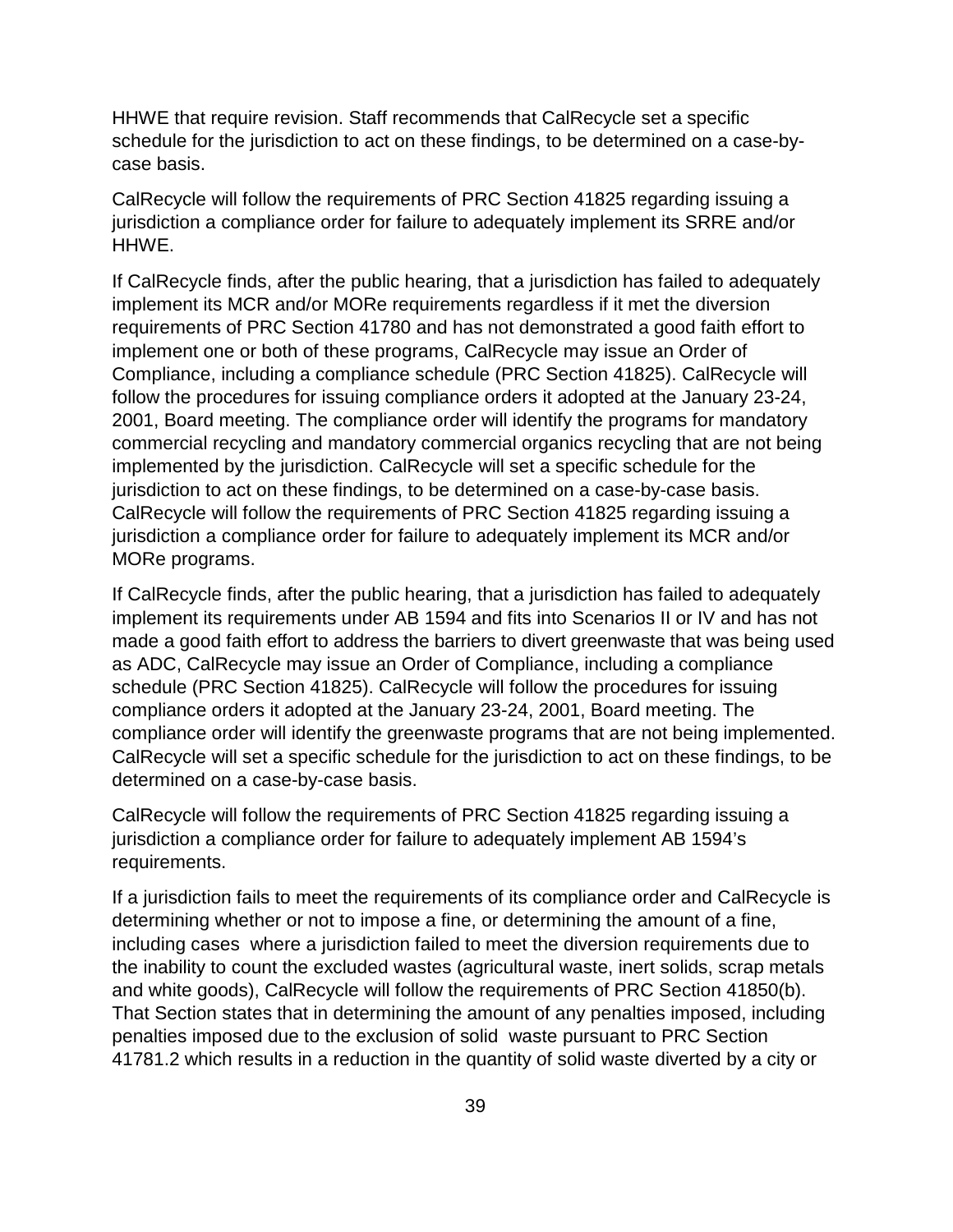county, CalRecycle shall consider only those relevant circumstances which have prevented a city or county or regional agency from meeting the diversion requirements. PRC Section 41850 provides a non-exclusive list of potential circumstances CalRecycle shall consider before assessing a fine, as noted in the "Statutory Relief Considerations" sectionbelow.

### <span id="page-42-0"></span>Statutory Relief Considerations

The preceding criteria will be used to recommend to CalRecycle whether a jurisdiction has implemented its SRRE, HHWE, and met the MCR, MORe, and AB 1594 requirements. Administrative civil penalties of up to \$10,000 per day per may be levied on jurisdictions failing to implement their SRRE and HHWEs, or for failing to meet these other requirements; however, statute allows CalRecycle to consider the following circumstances when determining the amount of the civil penalty.

- Disasters or acts of nature, such as the Northridge, Ferndale, and Loma Prieta earthquakes, the Oakland Hills and Malibu fires, or the mudslides that are common to California, which result in short-term increases in the amount of wastes sent to landfills and short or long-term re-direction of city and county personnel who must respond to the health and safety issues resulting from the acts of nature.
- $\triangleright$  Budgetary conditions within a jurisdiction that could not be remedied by the imposition or adjustment of solid waste fees. Examples include high unemployment, a limited tax base, or existing solid waste contracts that cannot be altered.
- $\triangleright$  Work stoppages that directly prevent a jurisdiction from implementing its source reduction and recycling element. This may include unanticipated industry closures, closure of privately-owned composting or materials recovery facilities, strikes by city or county labor unions, or work stoppages in private industries that provide support and/or materials to a jurisdiction through a public-private partnership.
- $\triangleright$  The extent to which a jurisdiction has implemented additional source reduction, recycling, and composting activities to comply with the diversion requirements. This would include the implementation of programs not initially selected in the SRRE, but chosen to make up for an unanticipated diversion shortfall in a selected program or to adjust to meet changes in the composition of the jurisdiction's waste stream.
- $\triangleright$  The extent to which a jurisdiction is meeting the diversion requirements.
- $\triangleright$  The extent to which a jurisdiction has made good faith efforts to implement its SRRE or HHWE. "Good faith effort" is shown when a city, county, or regional agency has made all reasonable and feasible efforts to implement thoseprograms or activities identified in its SRRE or HHWE, or alternative programs or activities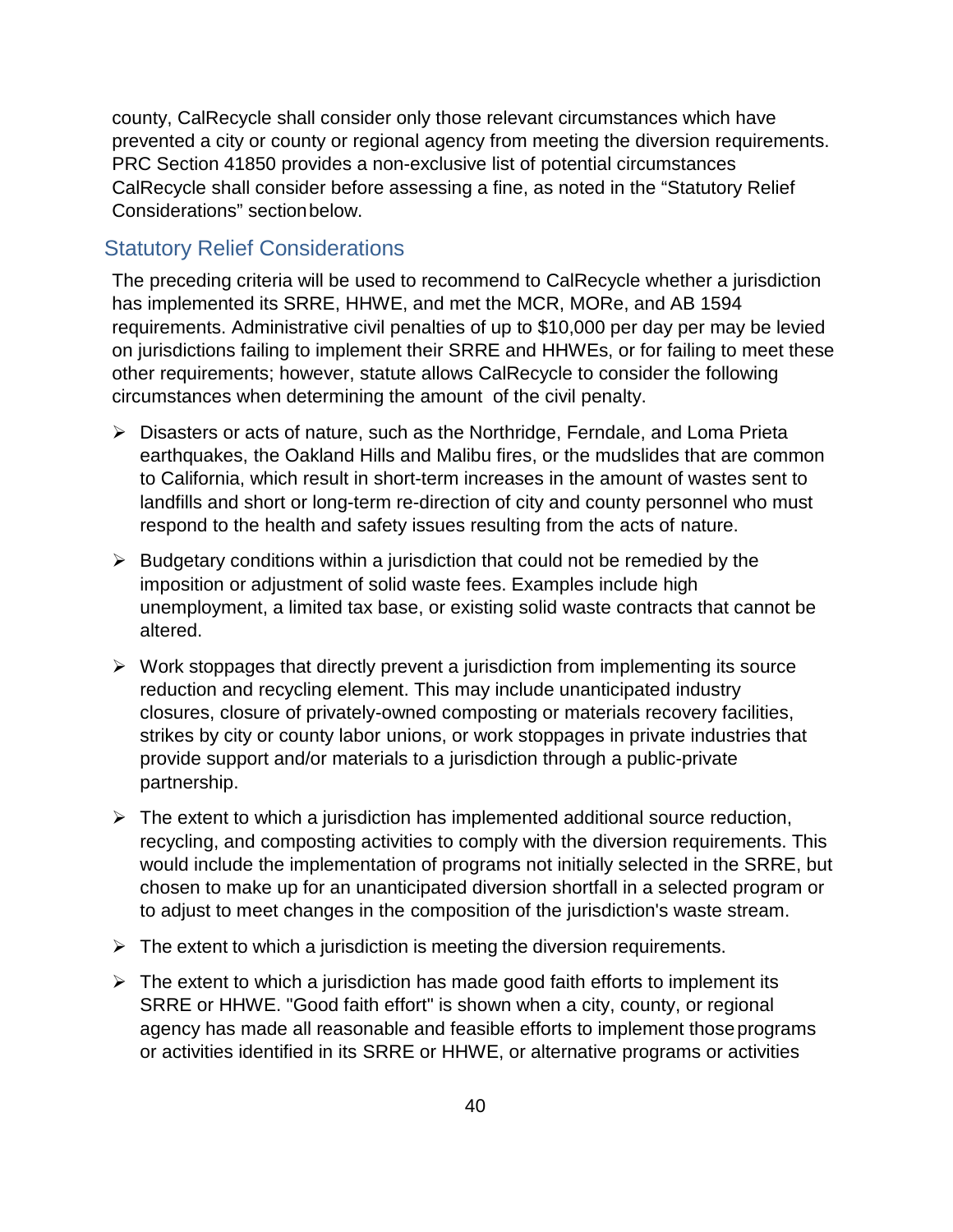that achieve the same or similar results. A jurisdiction will be required to demonstrate to CalRecycle its good faith efforts. CalRecycle will determine the adequacy of the effort, as described by the city, county or regional agency.

- $\triangleright$  MCR has some specific provisions for determining Good Faith Effort at PRC 42649.3 (i)(1-7).
- MORe has some specific provisions for determining Good Faith Effort at PRC 42649.82 (h)(1-10).

# <span id="page-43-0"></span>Compliance Order and Schedule

Jurisdictions that are issued Compliance Orders by CalRecycle will work with staff to develop compliance schedules for implementing the Order. CalRecycle staff will monitor the progress of the jurisdiction throughout the compliance period. In determining the appropriate compliance schedule, staff recommends CalRecycle consider the following:

- a) Existing budgetary and/or personnel constraints or other compelling issues within the jurisdiction (for example, time required to solicit proposals, conduct bid processes, establish pilot programs, generate funding);
- b) Alternative programs the jurisdiction may undertake to meet the diversion requirements (including MCR, MORe, and AB 1594) and/or SRRE implementationrequirements;
- c) Local regulatory or zoning conditions that would prohibit or postpone compliance; and
- d) Impacts of the compliance schedule to public health and the environment.

Staff recommends CalRecycle include specific requirements in the compliance schedule to ensure compliance is attained, including, but not limited to, the following:

- a) A date by which the jurisdiction will achieve compliance with the requirements set forth by CalRecycle; and
- b) A specific monitoring schedule for CalRecycle to assess progress toward compliance.

Time frames for monitoring a jurisdiction's performance may include periodic (e.g., quarterly) progress reports of the jurisdiction's efforts to attain compliance.

### <span id="page-43-1"></span>Penalty Structure

CalRecycle may impose fines only after a jurisdiction fails to adhere to the Compliance Order and schedule requirements. Fines would be levied according to the cause of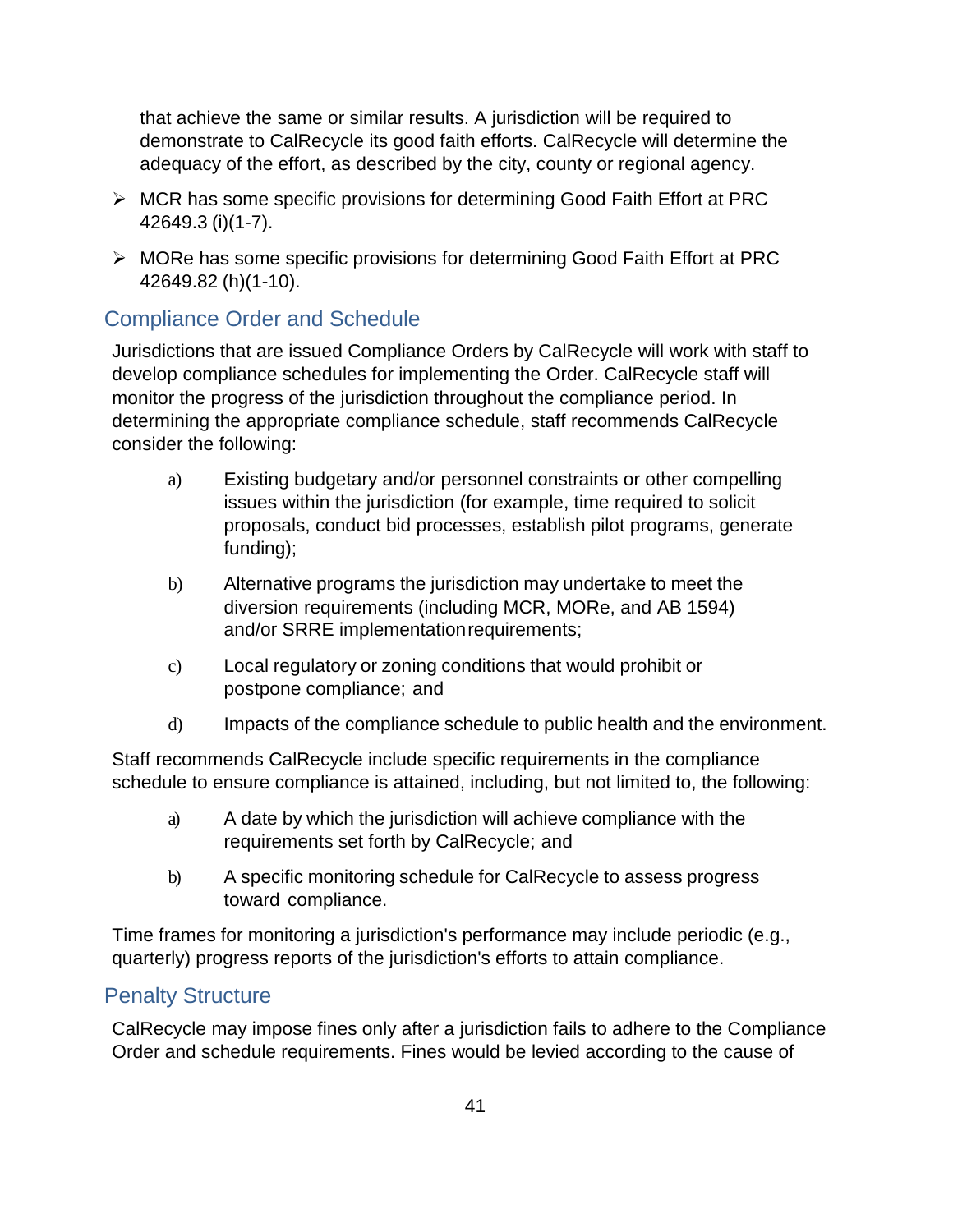failure to adequately implement a SRRE, HHWE, or meet the MCR, MORe and/or AB 1594 requirements, as listed below. Staff will recommend to CalRecycle an appropriate level of penalty, based on an analysis of the above-mentioned criteria.

- 1. "Serious" failure includes jurisdictions that fail to implement their SRRE, HHWE, MCR or MORe requirements without reason or justification. The fine recommended for this type of violation would be no less than \$5,000 and up to the maximum \$10,000 per day.
- 2. "Moderate" failure includes jurisdictions that fail to implement their SRRE, HHWE. MCR or MORe requirements due to mitigating circumstances that have no bearing on natural disasters, budgetary constraints and work stoppages. Mitigating circumstances would be determined on a case-by-case basis by CalRecycle. The fine recommended for this type of violation would be \$1,000 to \$5,000 per day.
- 3. "Minor" failure includes jurisdictions that have implemented some or all programs, but have failed to meet the diversion requirements to some extent. Fines will be based on information provided by jurisdictions as outlined in the above criteria for implementation, and on statutory relief considerations. Fines, if determined to be appropriate, will be decided by CalRecycle on a case-by-case basis, and would range from \$1 to up to \$1,000 per day.

Notwithstanding the above penalty structure, if a jurisdiction demonstrates that it has made a good faith effort to implement its SRRE and to meet the MCR, MORe, and AB 1594 requirements, including achieving the diversion requirements, CalRecycle, on a case-by-case basis, shall not impose any penalties.

### <span id="page-44-0"></span>Removal of Penalties

Jurisdictions may only be fined after failing to adhere to the compliance order and schedule. Fines will continue until a jurisdiction has implemented the programs as outlined in the compliance order.

# <span id="page-44-1"></span>**CONCLUSION**

CalRecycle staff has prepared this report that explains the method and criteria staff recommends using to determine whether local jurisdiction SRREs, HHWEs, and the requirements of MCR, MORe, and AB 1594 have been adequately implemented. It also proposes a process that CalRecycle and local jurisdictions would use to achieve compliance with implementation requirements, and the structure of penalties that may be imposed on jurisdictions that fail to adequately implement their SRREs and HHWEs and the requirements of MCR, MORe, and AB 1594.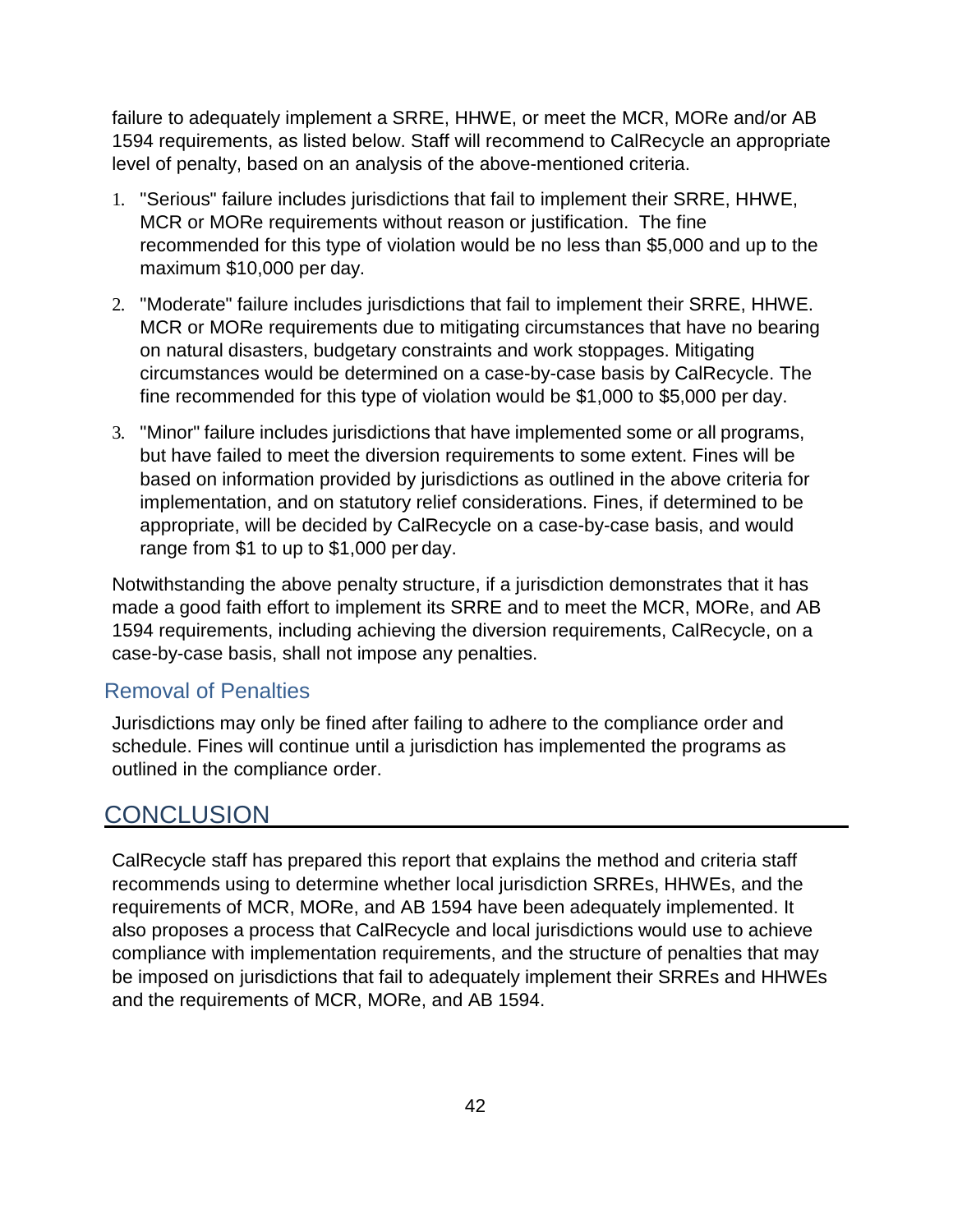# <span id="page-45-0"></span>APPENDICES

# <span id="page-45-1"></span>Appendix A: Definitions

"Disasters/Acts of Nature" includes the proclamation by the Governor or a local governing body of the existence of conditions of disaster or of extreme peril to the safety of persons and property within the state or local area caused by such conditions as air pollution, fire, flood, storm, epidemic, riot, drought, sudden and severe energy shortage, plant or animal infestation or disease, the Governor's warning of an earthquake or volcanic prediction, or an earthquake or other conditions which, by reason of their magnitude, are likely to be beyond the control of the services, personnel, equipment, and facilities of any single county, city and county, or city.

"Disposal" means all waste created by all sources within each jurisdiction (including businesses, government agencies and residents) which is disposed at CalRecyclepermitted landfills or CalRecycle-permitted transformation facilities, or is exported from the state. CalRecycle tracks tons of waste disposed by each jurisdiction using its [Disposal Reporting System.](http://www.ciwmb.ca.gov/LGCentral/Reports/DRS/Default.aspx) Also, see Public Resources Code [Section 41821.5.](http://www.leginfo.ca.gov/cgi-bin/displaycode?section=prc&amp%3Bgroup=41001-42000&amp%3Bfile=41820.5-41822)

"Diversion program" means a program in the source reduction and recycling element of a jurisdiction's integrated waste management plan, specified in Chapter 2 (Commencing with Section 41000) of, or Chapter 3 (commencing with Section 41300) of, Part 2 and that has the purpose of diverting solid waste from landfill disposal or transformation through source reduction, recycling, and composting activities. "Diversion program additionally includes any amendments, revisions, or updates to the element, and any programs set forth in a time extension, alternative requirement, or compliance order approved by CalRecycle pursuant to Part 2 (commencing with Section 40900).

"Employment" means the estimate of the annual average number of employees by jurisdiction as prepared by the California Employment Development Department (EDD). It is the number of people aged 16 years or older employed at places within each jurisdiction's boundaries (industry employment)--not the number of jurisdiction residents with jobs (labor force employment). Employment includes full-time and part-time employees even if the employee is on paid vacation or paid sick leave, but not if the employee is involved in a labor-management dispute. Self-employed, unpaid family workers, and private household employees are not included. It is a benchmark estimate to compare year-to-year employment change.

"Estimated generation amounts" The estimated reporting year generation amount is calculated by adjusting the base-year generation for changes in population and economics. The uniform method for adjusting waste disposal to account for changes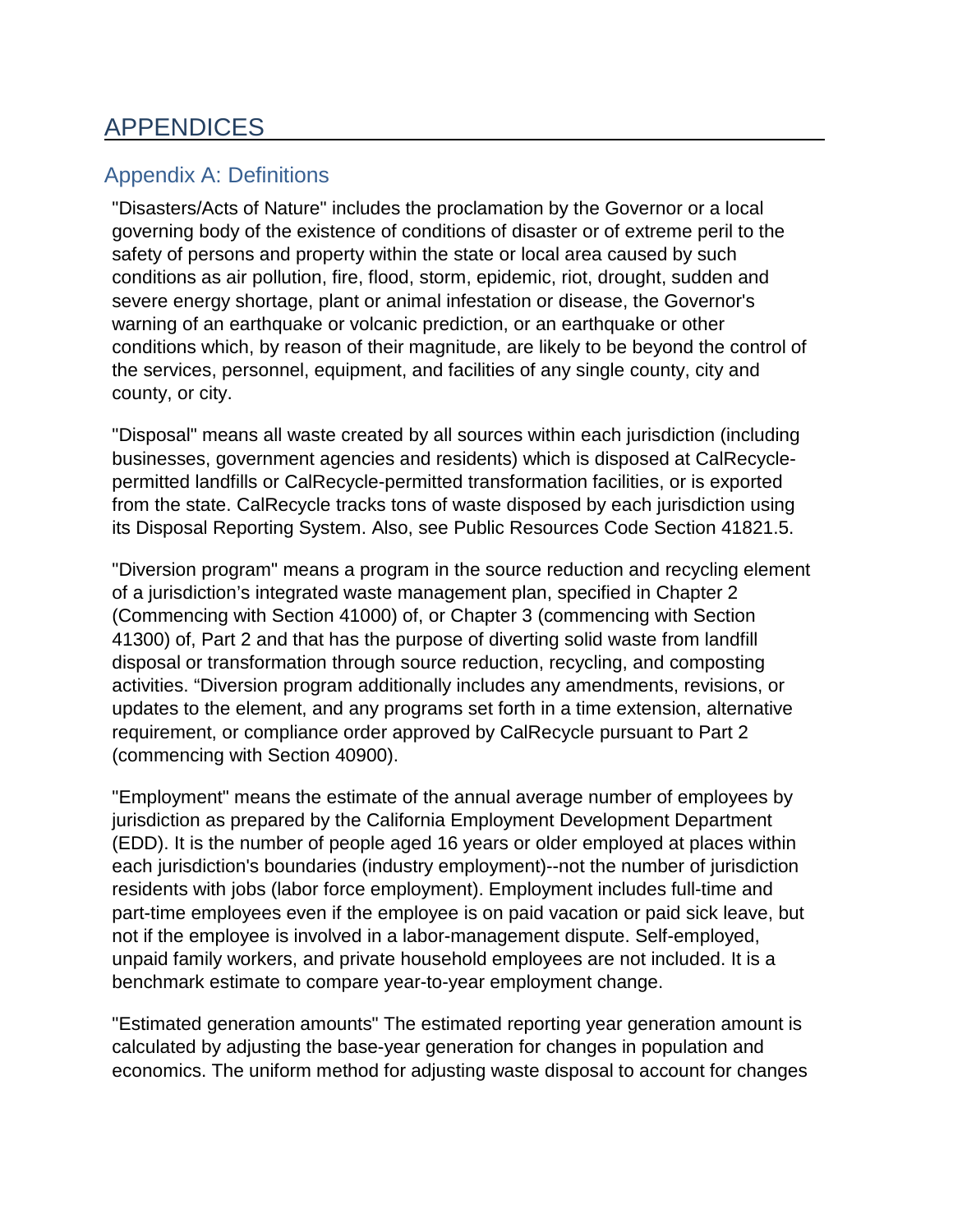in population and economics adjusts the maximum allowable reporting year disposal amount using a combination of the ratios of base-year to report-year population, employment, taxable retail sales and Consumer Price Index factors. Waste tonnage from the residential sector are calculated separately from waste from the nonresidential sector (i.e., commercial/industrial wastes); then the waste tonnage from both sectors are added together, as the adjustment factors influence residential and non-residential wastes in a slightly different way. Pursuant to SB 1016 (Wiggins, 2008) as of January 1, 2009, measurement of the PRC Section 41780 diversion requirement has changed to a disposal based measurement system. Accordingly jurisdictions are no longer required to calculate their estimated generation amount for each reporting year.

"Excluded waste types" PRC Section 41781.2 specifies that agricultural wastes, inert solids, scrap metals, and white goods that were diverted in the base year as a result of diversion programs that began prior to January 1, 1990, are not allowed to count toward base-year diversion claims unless CalRecycle receives documentation showing that three specific criteria are met. These waste types are referred to by CalRecycle as "restricted wastes."

"Full implementation" means the accomplishment of the program tasks, including the achievement of waste diversion requirements, as identified in each component of the Source Reduction and Recycling Element or Household Hazardous Waste Element.

"Good Faith Effort" means all reasonable and feasible efforts by a city, county, or regional agency to implement those programs or activities identified in its Source Reduction and Recycling Element and Household Hazardous Waste Element, or alternative programs or activities that achieve the same or similar results [PRC Section 41850 (d) (1)]. Good faith effort is further defined in PRC Section 41850(d) (2) and (3). Subsection (3) refers to the criteria in this policy document. GoodFaith Effort is defined for MCR in PRC section 42649.3(i) and for MORe in PRC Section 42649.82(h).

"Jurisdiction" means the city, county, or regional agency that is approved by CalRecycle pursuant to Section 40975.

"Multicounty regional agency" means a regional agency, as defined in PRC Section 40181, that includes all of the jurisdictions that are located in at least two or more rural counties.

"Per capita disposal" is a numeric indicator of reported disposal divided by jurisdiction population (residents) or in some cases jurisdiction industry employment (employees) to obtain disposal by individual.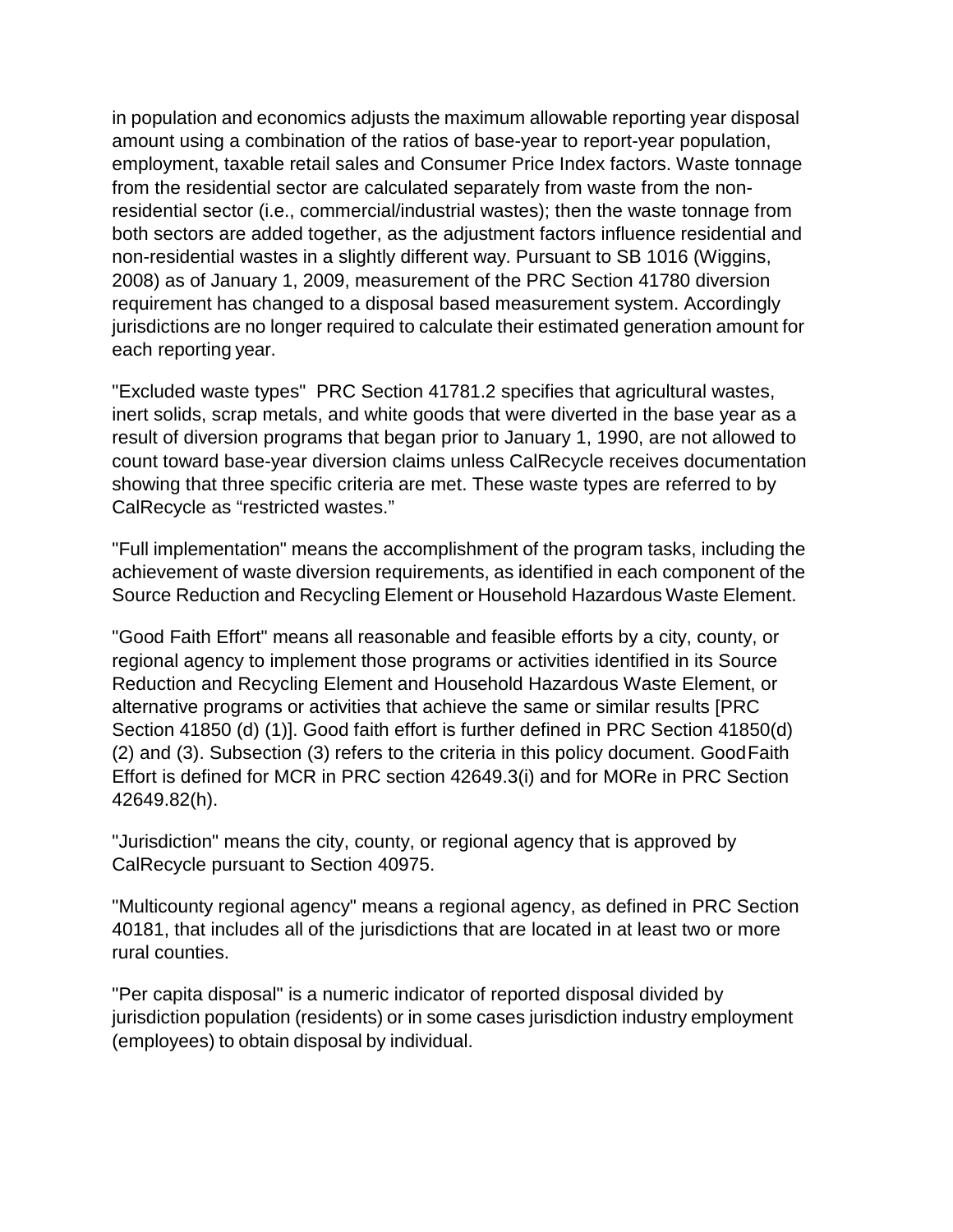"50 percent per capita disposal target" is the amount of disposal that is approximately equivalent to the current 50 percent diversion requirement. To meet the 50 percent goal, jurisdictions must dispose of not more than their 50 percent per capita disposal target. For most jurisdictions, the 50 percent per capita disposal target will be based on the average of 50 percent of generation in 2003 through 2006 expressed in terms of per capita disposal.

"Population" means the January 1 estimate of the number of inhabitants occupying a jurisdiction as prepared by the California Department of Finance (DOF) for each non-Census year (calendar year ending with a digit other than zero). "Population" also means the April 1 U.S. Census count for each Census year (calendar year ending with the digit zero). Population includes each person at the place where the person lives and sleeps most of the time. This place is not necessarily the same as the person's voting residence or legal residence. Noncitizens who are living in the United States are included, regardless of their immigration status. Persons are included regardless of characteristics such as: college student, commuter worker, domestic worker or live- in nanny, foreign national, homeless, hospital or nursing home patient, prisoner, intermittent resident or "snow-bird," military member, tourist or undocumented worker. The fundamental goal is to count each person once, only once, and in the correct "usual residence" location according to U.S. Census residence rules.

"Rural city" or "rural regional agency" means a city or regional agency that is located within a rural county as defined in PRC Section 40183(a).

"Rural county" means a county or multicounty regional agency that annually disposes of no more than 200,000 tons of solid waste as defined in PRC Section 40184(a).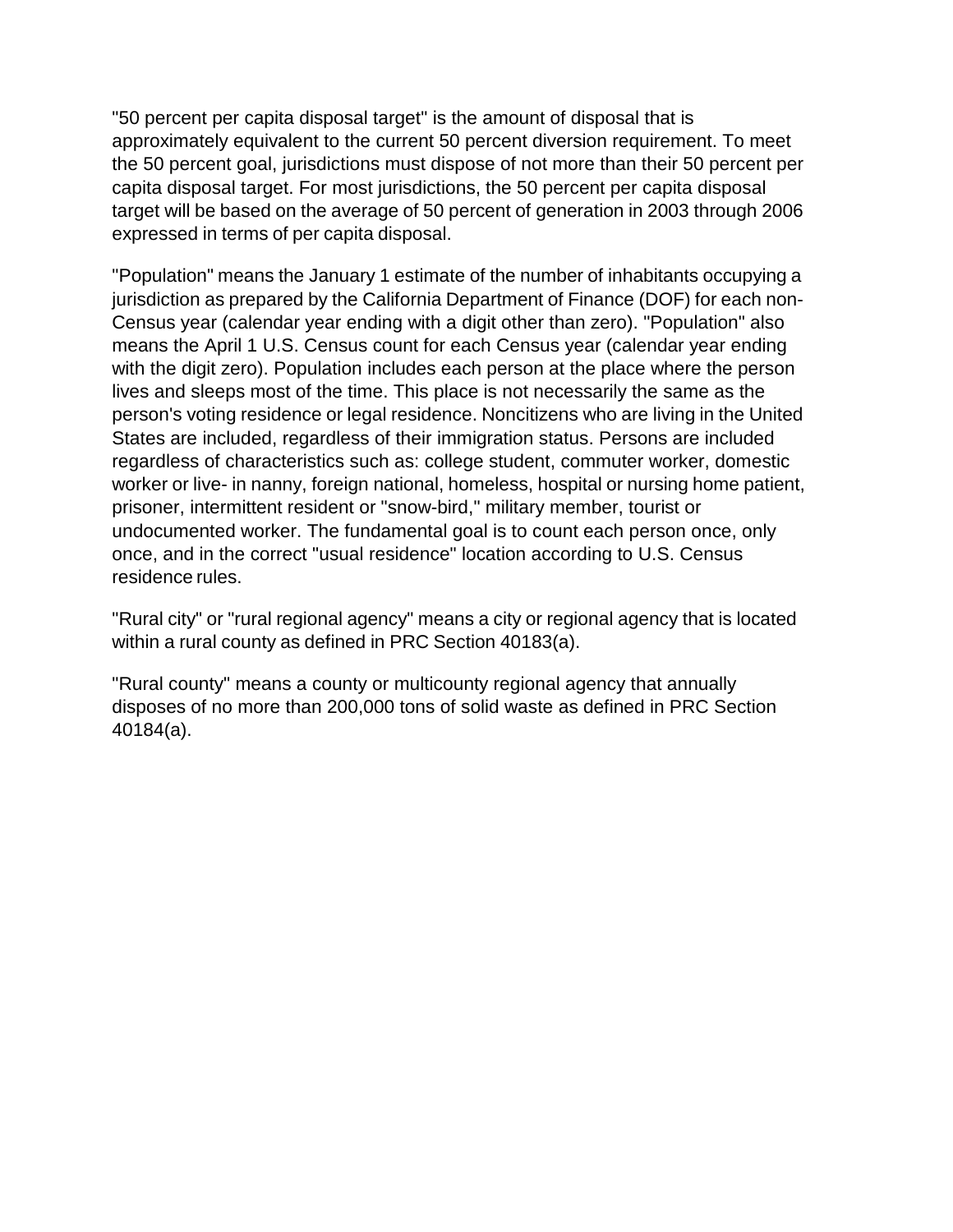# <span id="page-48-0"></span>Appendix B: Relevant Waste Reduction Statutes

- $\triangleright$  PRC Section 40973 states that the regional agency, and not the cities or counties which are member agencies of the regional agency, may be responsible for compliance with Section 41780 if specified in the agreement pursuant to which the regional agency is formed. PRC Section 40973(c) states that if all member jurisdictions of a regional agency are rural cities or rural counties, as defined in PRC Sections 40183-40184, respectively, the regional agency may be eligible for a reduction of the diversion requirements of PRC Section41780.
- $\triangleright$  PRC Section 40974 states that notwithstanding PRC Section 40972, each city or county which is a member agency of a regional agency is liable forany civil penalties which may be imposed by CalRecycle pursuant to PRC Sections 41813 or 41850. However, an agreement which establishes a regional agency may apportion any civil penalties between or among the cities or counties which are member agencies of the regional agency if the total amount of civil penalties which may be imposed against the regional agency is equivalent to that amount which is the sum of the penalties which may be imposed against each city or county which is a member agency of the regional agency.
- $\triangleright$  PRC Section 41780 requires jurisdictions to reduce the amount of waste sent to landfills by 25 percent by 1995 and 50 percent by the year 2000.
- $\triangleright$  PRC Section 41781.3 as amended by AB 1594 provides the new ADC/Green Waste requirements.
- $\triangleright$  PRC Section 41782 allows CalRecycle to make adjustments to the amounts reported pursuant to subdivisions (a) and (c) of PRC Section 41821.5, if the city, county, or regional agency demonstrates, and CalRecycle concurs, based on substantial evidence in the record, that achievement of the diversion requirements of PRC Section 41780 is not feasible due to the fact that a medical waste treatment facility, as defined in Health and Safety Code Section 25025(a), accepts untreated medical waste, which was generated outside of the jurisdiction, for purposes of treatment, and the medical waste, when treated, becomes solid waste.
- $\triangleright$  PRC Section 41783 allows a jurisdiction submitting a SRRE after January 1, 1995, and on or before January 1, 2009, to include diversion of not more than 10 of the 50 percent diversion requirement through transformation if statutory requirements are met and allows for SRREs submitted thereafter to reduce the per capita disposal rate by an amount to achieve the same effect (up to 10 of the 50% diversion rateequivalent).